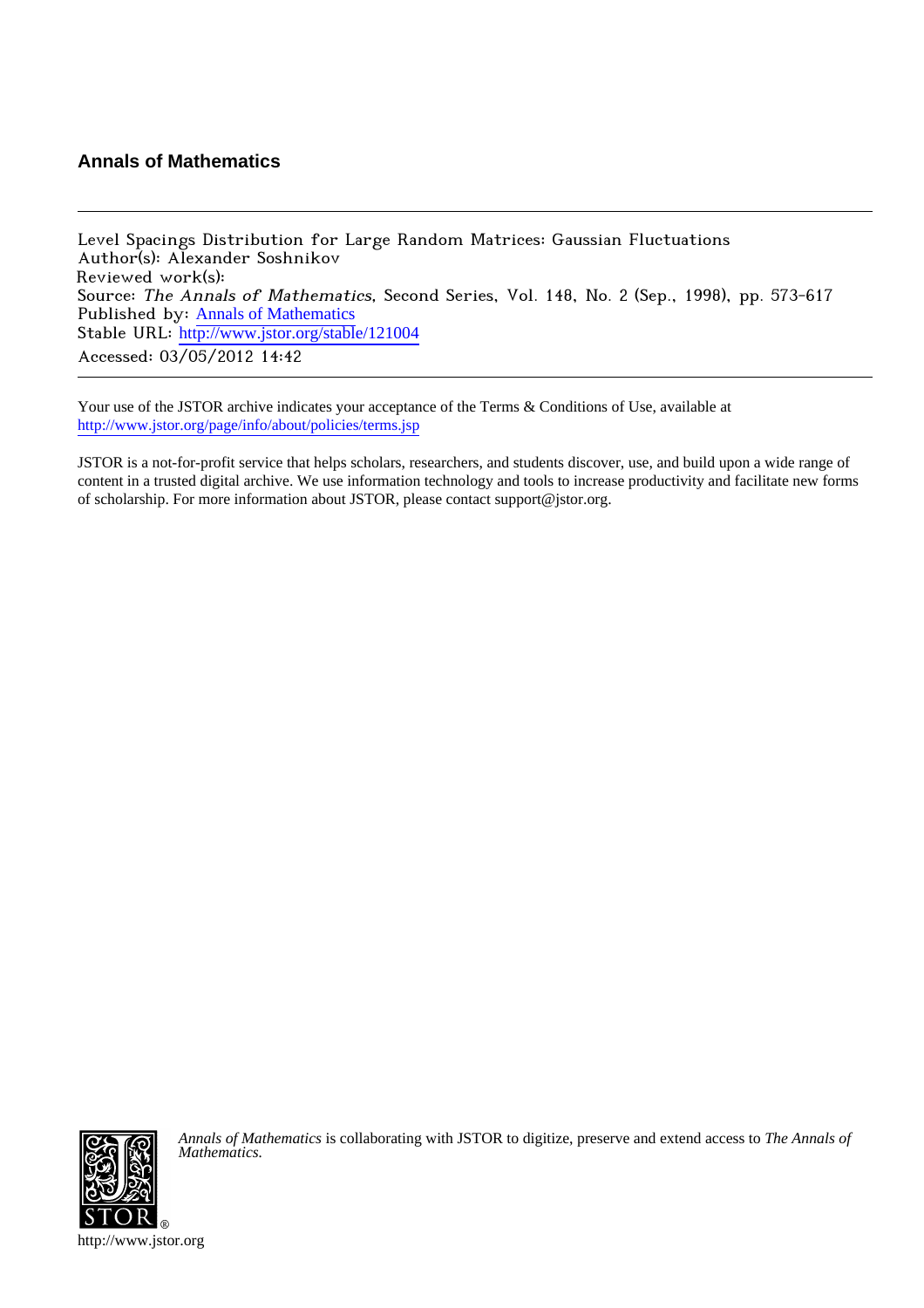# **Level spacings distribution for large random matrices: Gaussian fluctuations\***

**BY ALEXANDER SOSHNIKOV** 

#### **Abstract**

We study the level-spacings distribution for eigenvalues of large  $N \times N$ **matrices from the classical compact groups in the scaling limit when the mean distance between nearest eigenvalues equals 1.** 

Defining by  $\eta_N(s)$  the number of nearest neighbors spacings greater than  $s > 0$  (smaller than  $s > 0$ ) we prove functional limit theorem for the process  $(\eta_N(s)-\mathbb{E}\eta_N(s))/N^{1/2}$ , giving weak convergence of this distribution to some Gaussian random process on  $[0, \infty)$ .

**The limiting Gaussian random process is universal for all classical compact groups. It is Holder continuous with any exponent less than 1/2. Similar results can be obtained for the n-level-spacings distribution.** 

#### 1. Introduction and formulation of main results

**The idea that statistical behavior of eigenvalues of large random matrices would give information about spectra of heavy nuclei was proposed by E. Wigner in the fifties ([37], [38], [39], [40]). Since then, random matrices have been intensively studied by F. J. Dyson, M. L. Mehta, C. E. Porter, N. Rosenzweig, M. Gaudin, L. Pastur, L. Girko and many others. Reference [30] contains an extensive collection of early papers on this subject.** 

**One of the most popular ensembles of random matrices, the so-called Circular Unitary Ensemble (C.U.E.) was investigated by Fieeman J. Dyson [10] for studying quantum systems without time reversal symmetry. C.U.E.**  is the unitary group  $U(N)$  with the normalized translation invariant (Haar) **measure. It is a classical result ([35]) that the joint probability distribution of**  the eigenvalues  $\{\exp(i\theta_j)\}_{j=1}^N$  in the unitary ensemble is given by the density

(1) 
$$
P_{N,\beta}(\theta_1,\ldots\theta_N)=\mathrm{const}_{N,\beta}\prod_{1\leq k
$$

**<sup>\*</sup>AMS Subject classification: Probability theory and stochastic processes.**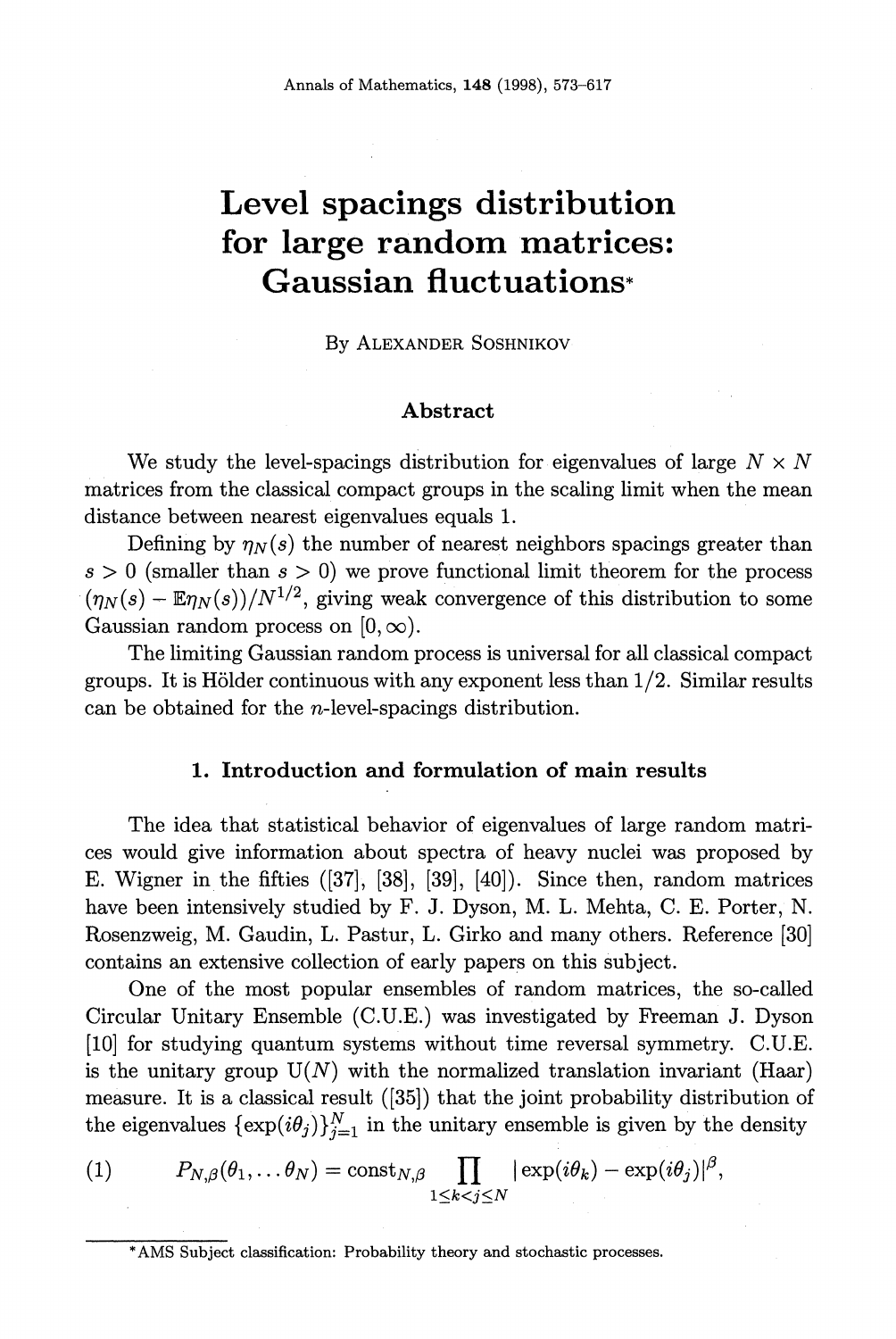**where the eigenvalues are ordered by increasing their angular coordinates** 

$$
(2) \qquad \qquad -\pi \leq \theta_1 \leq \ldots \leq \theta_N \leq \pi
$$

(here and below we use the segment  $[-\pi, \pi]$  with the coinciding ends as the rep**resentation for the unitary circle). The Circular Unitary Ensemble corresponds to the case**   $\ddot{\phantom{a}}$ 

$$
\beta = 2, \qquad \text{const}_{N,2} = (2\pi)^{-N}
$$

which is the simplest from the mathematical point of view among all possible choices of  $\beta$ . Two other cases with clear physical meaning,  $\beta = 1$  and  $\beta = 4$ , correspond to the so-called Circular Orthogonal Ensemble (C.O.E.) and **the Circular Symplectic Ensemble (C.S.E.) (no relation to the distribution of eigenvalues in the Orthogonal Group O(N) and the Unitary Symplectic Group**   $USp(2N)$ , which will be studied later). It is worth mentioning that from the **statistical mechanics point of view one can think about (1) as an equilibrium**  distribution at the temperature  $T = 1/\beta$  of the Coulomb gas of N unit charges, **confined to the infinitely thin circular conducting wire of radius 1, repelling each other according to the Coulomb law of two-dimensional electrostatics, i.e. with potential energy** 

$$
W = -\sum_{1 \leq k < j \leq N} \log |\exp(i\theta_k) - \mathrm{ex}^{1-\epsilon}(i\theta_j)|.
$$

**Due to the logarithmic repulsion, typical configurations of the particles are very regularly distributed on the unit circle. For example, if we consider the number of particles hitting the interval** 

$$
(-x, x) \subset [-\pi, \pi]
$$
,  $\mu_N(x) = #\{j : |\theta_j| < x\},$ 

then the mathematical expectation of  $\mu_N(x)$  is proportional to the number N of all particles,  $\mathbb{E}\mu_N(x) = Nx/\pi$ , but the variance Var  $\mu_N(x)$  grows only **logarithmically,** 

$$
\text{Var } \mu_N(x) = \frac{2 \log N}{\pi^2 \beta} + \text{O}(1), \qquad \beta = 1, 2, 4.
$$

**After the normalization, the random variable** 

$$
\left(\mu_N(x)-\mathbb{E}\mu_N(x)\right)/\left(\text{Var }\mu_N(x)\right)^{1/2}
$$

**conrrerges to the standard Gaussian random variable. This and similar results can be found in the papers by O. Costin and J. Lebowitz [8], K. Johansson [16], [17], [18], H. Spohn [33], P. Diaconis and M. Shahshahani [9], T. H. Baker and P. J. Forrester [1], E. Basor [2].** 

**With the exception of [16], [18], [1] the results have been obtained so far**  only for  $\beta = 1, 2, 4$ . Some heuristic arguments for the case of general  $\beta$  have **been devised in [12], [14]. The main goal of our paper is to study the statistical**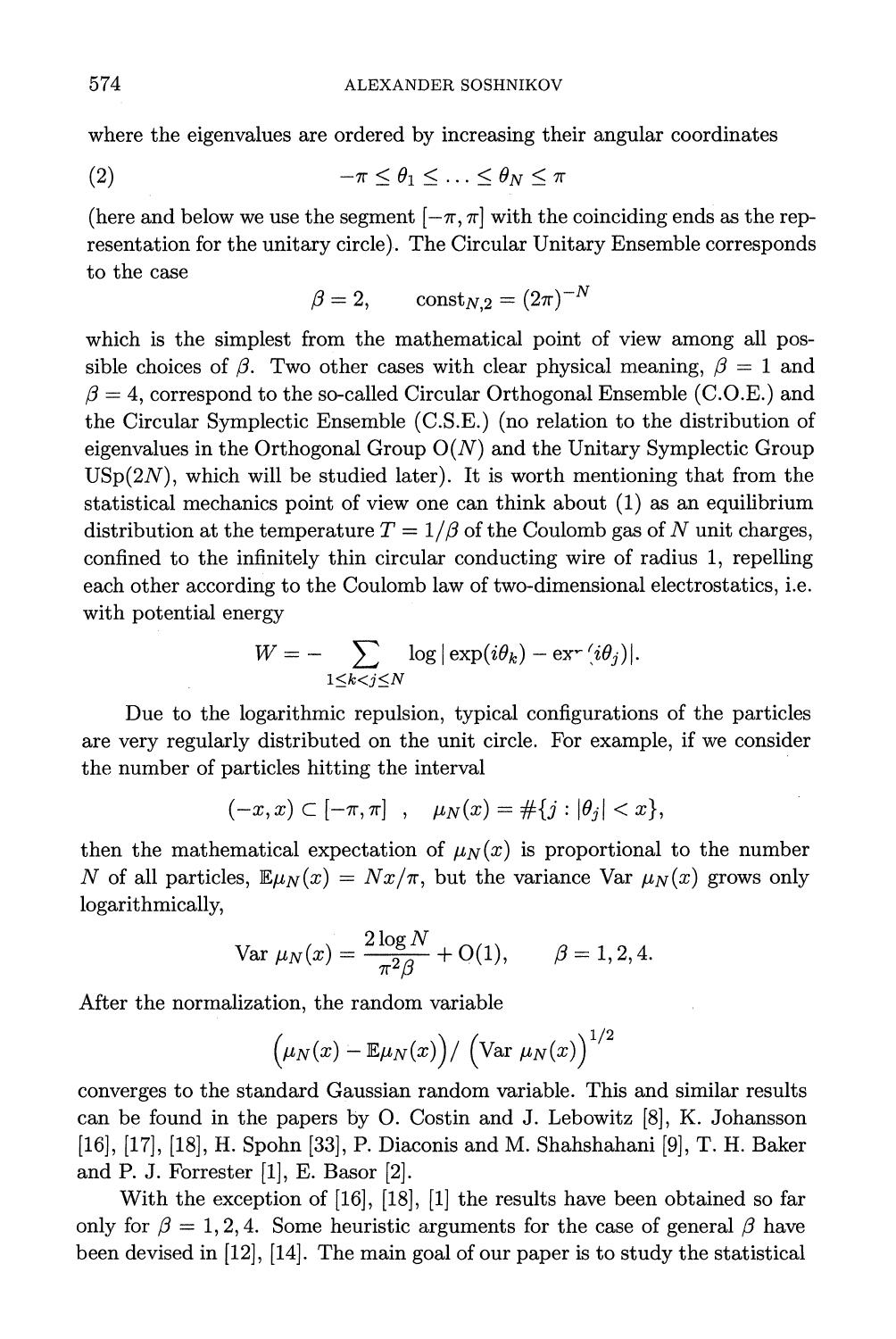behavior of level spacings for the Circular Unitary Ensemble  $(\beta = 2)$ .<sup>1</sup> After **ordering in (2) the eigenvalues by increasing their angular coordinates, we can define the nearest neighbor spacings as** 

(3) 
$$
\tau_j = \theta_{j+1} - \theta_j, \quad j = 1, ..., N-1; \quad \tau_N = \theta_1 + 2\pi - \theta_N.
$$

The *n*-point correlation functions  $(n = 1, \ldots N)$  of our ensemble

$$
\rho_n^{(N)}(x_1,\ldots x_n) = \frac{1}{(N-n)!} \int_{-\pi}^{\pi} \ldots \int_{-\pi}^{\pi} P_{N,2}(x_1,\ldots x_N) dx_{n+1} \ldots dx_N
$$

(we extend the domain of definition of  $P_{N,2}$  by symmetry to the whole **N-dimensional torus) have the following probabilistic meaning: let**   $[x_1, x_1 + dx_1], \ldots, [x_n, x_n + dx_n]$  be *n*-infinitesimally small disjoint intervals, then  $p_n^{(N)}(x_1, \ldots, x_n)dx_1 \ldots dx_n$  is the probability to find eigenvalues in each of them.

For  $\beta = 1, 2, 4, n$ -point correlation functions have been calculated explic**itly by F. Dyson (see [10], [11]) and in the case of C.U.E.** 

(4) 
$$
\rho_n^{(N)}(x_1,...x_n) = (1/2\pi)^n \det \left( \frac{\sin N(x_i - x_j)/2}{\sin (x_i - x_j)/2} \right)_{i,j=1,...n}
$$

**The conditional probability of having no eigenvalues in the interval (O, u] provided there is an eigenvalue at the origin (that is, the probability of nearest**neighbor spacing  $\tau$  to be greater than u) can be calculated by the inclusion**exclusion principle:** 

(5)  
\n
$$
\mathbb{P}_N(\tau > u) = \left( \rho_1^{(N)}(0) - \int_0^u \rho_2^{(N)}(0, x_2) dx_2 + \frac{1}{2!} \int_0^u \int_0^u \rho_3^{(N)}(0, x_2, x_3) dx_2 dx_3 - \frac{1}{3!} \int_0^u \int_0^u \rho_4^{(N)}(0, x_2, x_3, x_4) dx_2 dx_3 dx_4 + \cdots \right) / \rho_1^{(N)}(0).
$$

The mean distance between the nearest eigenvalues in C.U.E. is equal to  $2\pi N$ . After a suitable rescaling (extension by  $N(2\pi)$  times the segment  $[-\pi, \pi]$ ), this **distance becomes equal to 1. In the new coordinates** 

$$
y_k = N/2 + N\theta_k/(2\pi), \qquad k = 1, \ldots N,
$$

**the rescaled n-point correlation functions** 

(6) 
$$
(2\pi/N)^n \rho_n^{(N)}(2\pi y_1/N, \dots 2\pi y_n/N) = \det \left( \frac{\sin \pi (y_i - y_j)}{N \sin(\pi (y_i - y_j)/N)} \right)_{i,j=1,\dots n}
$$

 $SO(2N), SO(2N + 1), O(2N), O(2N + 1), USp(2N), SU(N), O_-(2N)$ 

(see §5 for the corresponding results). Similar results for the Circular Orthogonal Ensemble ( $\beta=1$ ) **are discussed in Section 6.** 

**<sup>1</sup>We learned from N. Katz and P. Sarnak [19] that our methods can also be applied to study other classical compact groups:**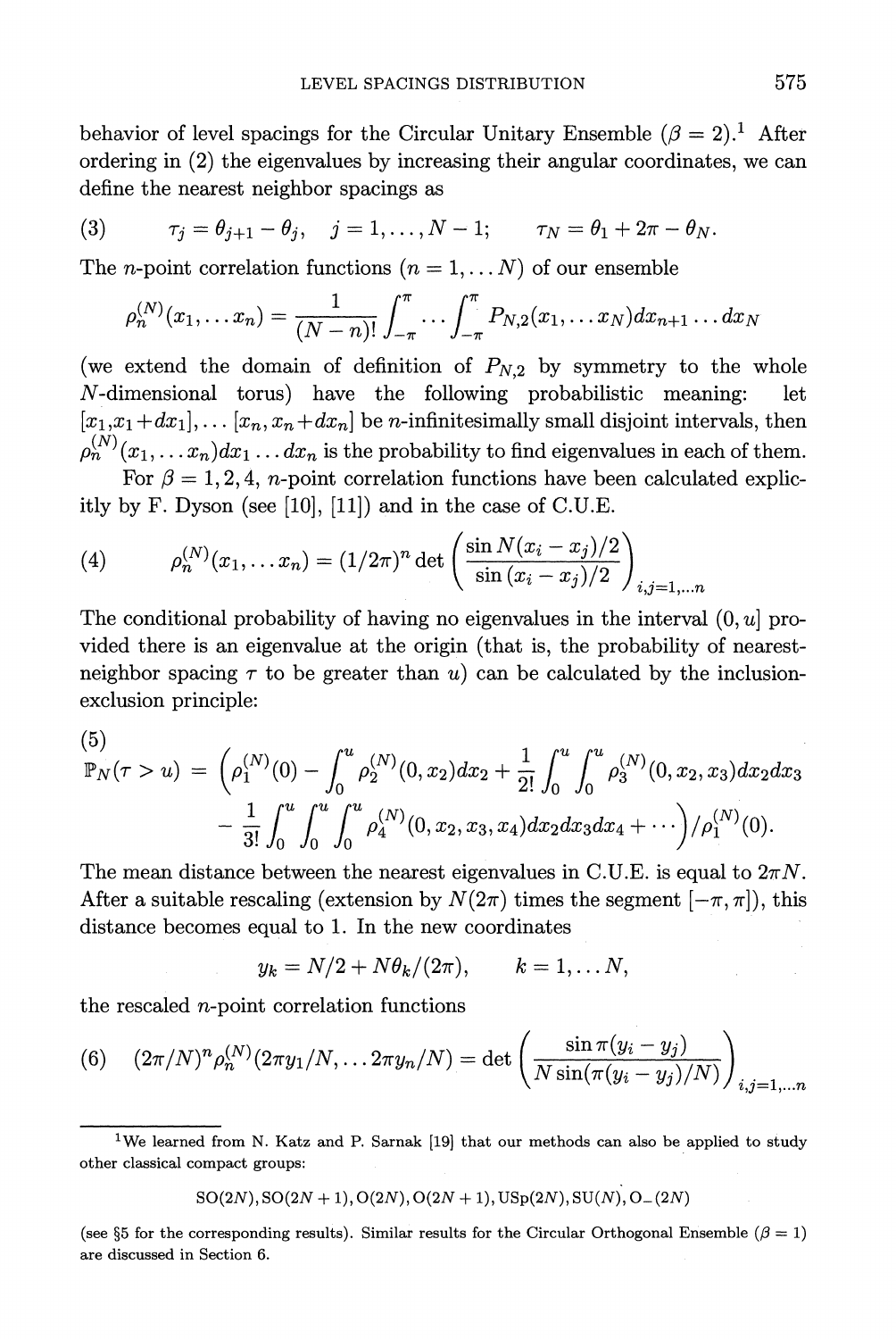**have a finite limit as N tends to infinity:** 

$$
\lim_{N \to \infty} (2\pi/N)^n \rho_n^{(N)} (2\pi y_1/N, \dots 2\pi y_n/N) =: \rho_n^{(\infty)} (y_1, \dots y_n)
$$
  
= det  $\left( \frac{\sin \pi (y_i - y_j)}{\pi (y_i - y_j)} \right)_{i,j=1,\dots n}$ 

**and respectively for** 

$$
F_N(s):=\mathbb{P}_N(\tau>2\pi s/N)
$$

(8) 
$$
\lim_{N \to \infty} F_N(s) =: F(s) = \sum_{n=0}^{\infty} \frac{(-1)^n}{n!} \int_{[0,s]^n} \rho_{n+1}^{(\infty)}(0, y_1, \dots y_n) dy_1 \dots dy_n.
$$

**Remark. The limiting correlation functions (7) define a random-point field**  on the real line, i.e. the probability measure on the Borel  $\sigma$ -algebra of the space **of locally finite point configurations** 

$$
\Omega = \left\{ (x_i)_{i=-\infty,...+\infty} : \forall L > 0 \ \# \{x_i : |x_i| < L \} < \infty \right\}
$$

in the following way: If we fix m disjoint intervals  $[a_{2j-1}, a_{2j}]_{j=1,...m}$  and define random variables  $\mu_1, \ldots, \mu_m$  to be the numbers of particles hitting each interval, **then the generating function** 

$$
\varphi(z_1,\ldots z_m):=\mathbb{E}\prod_{j=1}^m z_j^{\mu_j}
$$

is given by the Fredholm determinant of the integral operator acting on  $L^2(R^1)$ , with the kernel  $\sum_{m=1}^{m} (x-1)^{\sin \pi (x-y)}$  **J**<sub> $\left(\alpha\right)$ </sub>

$$
\sum_{i=1}^m (z_j-1) \frac{\sin \pi (x-y)}{\pi (x-y)} \mathbf{J}_j(y)
$$

where the  $\mathbf{J}_j$  are indicators of the segments  $[a_{2j-1},a_{2j}]$  (see [34]). Such a **defined random-point field is called a Universal Random Matrix Limit (URML) in the literature of physics. It was conjectured by Dyson to be the limiting case for the general unitary invariant ensembles of hermitian matrices (see [29], [4], [7] for recent results).** 

*Remark.* Function  $F(s)$  decays at infinity superexponentially:

$$
\log F(s) = -\pi^2 s^2/8 + O(s)
$$

**(see [24, Chap. 12], also [34], [36]).** 

**Recently, Z. Rodnick and P. Sarnak ([31]) showed that after a suitable rescaling the n-point correlation functions for zeroes of the Riemann zeta**  function on the critical line  $\Re e z = 1/2$  are given exactly by the same for**mula (7). These results are valid in a restricted range; see also the early paper** 

 $\sim$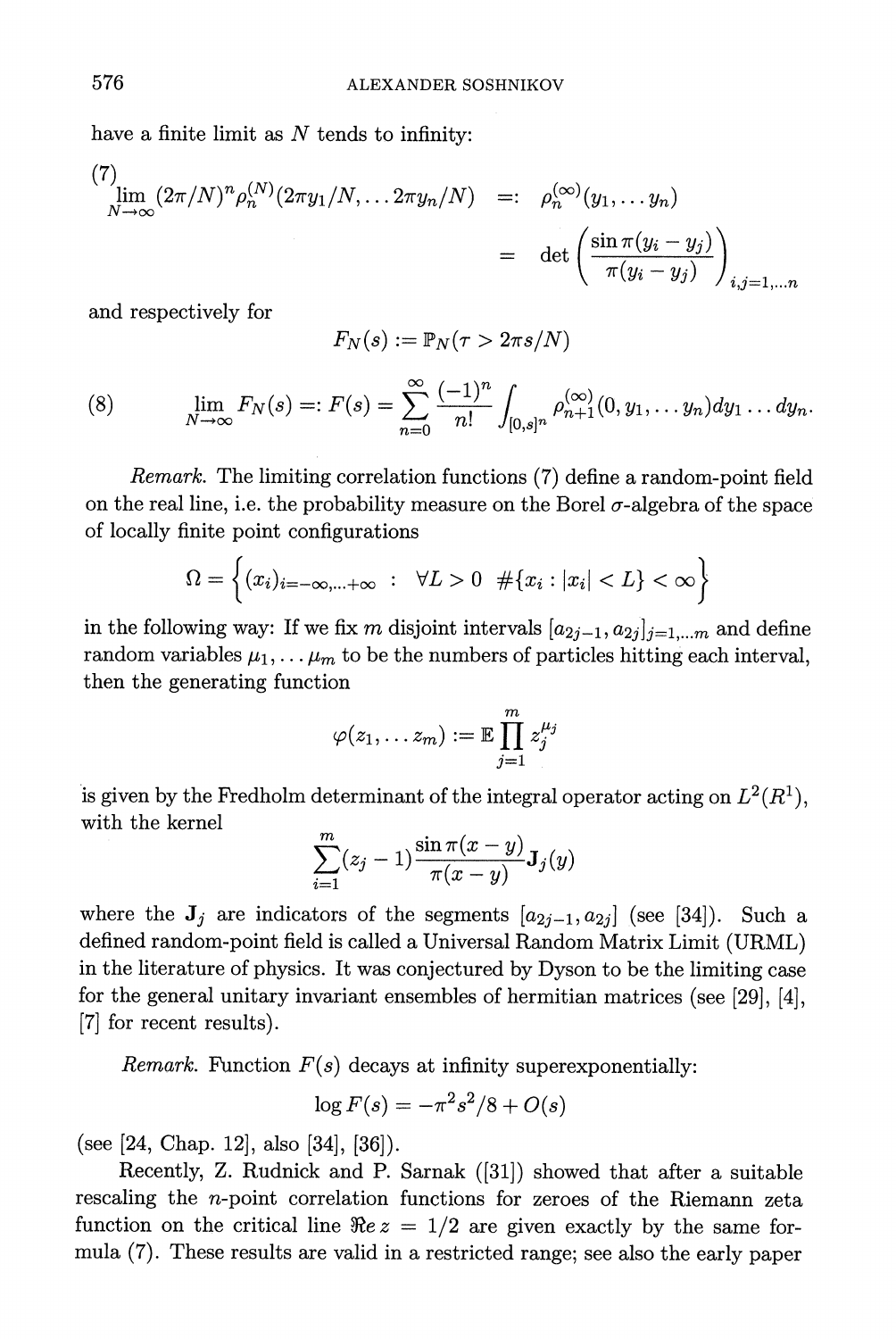**on pair-correlations by H. L. Montgomery ([26]), and numerical results by A. M. Odlyzko on the spacings distribution of zeroes ([27], [28]). We finish this section with the formulation of our main results:** 

**THEOREM 1.1.** Consider an arbitrary subinterval I<sub>N</sub> of the unit circle **such that the average number of eigenvalues hitting the subinterval tends to infinity** as  $N \to \infty$ :  $|I_N|N/(2\pi) \to \infty$ . Define  $\eta(I_N, s)$  to be the number of  $eigenvalues belonging to  $I_N$  for which the distance to the nearest right neighbor$ is greater (smaller) than  $2\pi s/N$ :

$$
\eta(I_N, s) := \#\{j : \theta_j \in I_N, \quad \tau_j = \theta_{j+1} - \theta_j > \text{(*)}\},
$$

**Then** 

$$
\mathbb{E}\eta(I_N,s)=\frac{N|I_N|}{2\pi}\mathbb{P}_N\Big(\tau>\ (\texttt{<})2\pi s/N\Big)
$$

**and finite-dimensional distributions of the normalized random process** 

$$
\xi_N(s) = \left(\eta(I_N, s) - \mathbb{E} \eta(I_N, s)\right) / \left(N|I_N|/2\pi\right)^{1/2}
$$

converge to the distributions of the Gaussian random process with  $\mathbb{E}\xi(s) = 0$ and  $b(s,t) := \mathbb{E}\xi(s)\xi(t)$  given by the formulas (37), (38), (26) in Section 3.

**To formulate the results about functional convergence we have to define**  the continuous approximation of  $\xi_N(s)$ . The realizations of  $\eta(I_N, s)$  have dis**continuities at points** 

$$
\frac{N}{2\pi}\tau_j = \frac{N}{2\pi}(\theta_{j+1} - \theta_j), \quad \theta_j \in I_N: \quad \eta(I_N, \frac{N}{2\pi}\tau_j + 0) - \eta(I_N, \frac{N}{2\pi}\tau_j) = -1.
$$

We define the graph of  $\tilde{\eta}(I_N, s)$  by linearly connecting the neighboring vertices  $\left(\frac{N}{2\pi}\tau_j,\eta(I_N,\frac{N}{2\pi}\tau_j)\right),\theta_j\in I_N$ , and

$$
\tilde{\xi}_N(s):=\Big(\tilde{\eta}(I_N,s)-\mathbb{E}\eta(I_N,s)\Big)/\Big(N|I_N|/(2\pi)\Big)^{1/2}.
$$

The distribution of  $\tilde{\xi}_N(\cdot)$  defines a probability measure  $\mathcal{P}_N$  on the space of continuous functions  $C[0,\infty)$  (infinity point is not included!).

**THEOREM 1.2.**  $\mathcal{P}_N$  weakly converges to the distribution of the Gaussian process  $\xi(\cdot)$ .

Of course in both theorems we can take  $I_N$  to be  $[-\pi, \pi]$ . In this case  $\eta_N([-\pi,\pi],s)$  will count all nearest-neighbor spacings greater(smaller) than s.

**COROLLARY 1.3. If we consider disjoint intervals** 

$$
I_N^{(1)},\ldots,I_N^{(m)}
$$

**such that** 

 $0 < \text{const}_1 \leq |I_N^{(i)}|/|I_N^{(j)}| \leq \text{const}_2 < \infty, \quad i, j = 1, \dots m$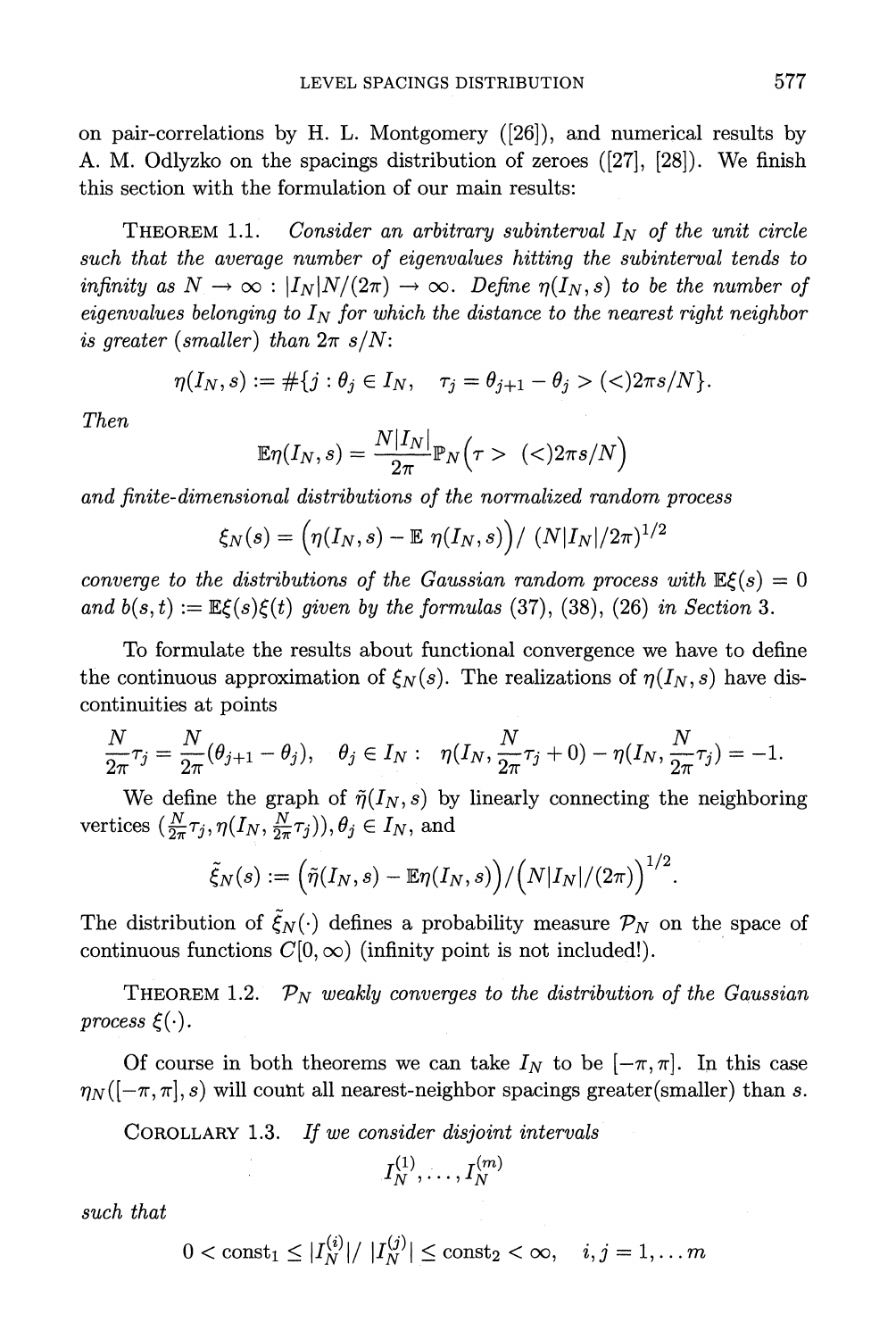**and** 

$$
N|I_N^{(i)}|/(2\pi) \to \infty \qquad as \quad N \to \infty
$$

**then a random vector** 

$$
\left(\Big(\eta(I_N^{(i)},s_i) - \mathbb{E} \eta(I_N^{(i)},s_i)\Big) / (\text{Var} \,\, \eta(I_N^{(i)},s_i))^{1/2} \right)_{i=1}^m
$$

**converges in distribution to the standard Gaussian random vector with independent components.** 

COROLLARY 1.4. For any finite  $T > 0$ ,

(9)  $\sup_{s \in [0,T]} |\eta(I_N, s) - \mathbb{E}\eta(I_N, s)|/(N|I_N|/(2\pi))^{1/2}$ 

**converges in distribution to** 

$$
\sup_{s\in[0,T]}|\xi(s)|.
$$

**Remark. Since** 

$$
\text{sup}_{[0,\infty)}\Big|\mathbb{E}\eta(I_N,s)-N|I_N|\big|F(s)/(2\pi)\Big|=o\Big(|I_N|N^{\varepsilon}/(2\pi)\Big)
$$

for any  $\varepsilon > 0$  (see Lemma 4.2), one can replace in (9)  $\mathbb{E} \eta(I_N, s)$  by  $F(s)N|I_N|/(2\pi)$ .

We have not been able to prove the result of Corollary 1.4 for  $T = \infty$  (the functional convergence of probability distributions is proven for  $C[0,\infty)$ , not for  $C[0,\infty]$ !). Therefore we settle for a weaker version:

**COROLLARY 1.5. With probability 1,** 

(10) 
$$
\sup_{[0,\infty)} \Big| \eta(I_N,s) - \mathbb{E}\eta(I_N,s) \Big| = o\Big(\Big(N|I_N|/(2\pi)\Big)^{1/2+\epsilon}\Big)
$$

for any  $\epsilon > 0$ . The same estimate also holds for the mathematical expectation **of the left-hand side in (10).** 

**Remark. The discrepancy at the left-hand side of (10) was studied for the first time by N. Katz and P. Sarnak who did it in connection with the theory of geometric zeta functions over finite fields (see [19]). They proved the estimate** 

$$
\mathbb{E}\sup_{[0,\infty)}\Big|\eta(I_N,s)-\mathbb{E}\eta(I_N,s)\Big|=o\Big(\Big(N|I_N|/(2\pi)\Big)^{5/6+\varepsilon}\Big)
$$

**to show that for typical geometric zeta functions the empirical distribution**  functions of the normalized spacings converge to the Gaudin law  $F(s)$ .

*Remark.* Again we can replace  $\mathbb{E} \eta(I_N, s)$  by  $F(s)N|I_N|/(2\pi)$ . As usual **for the C.U.E., similar results also hold for the limiting random-point field (7):**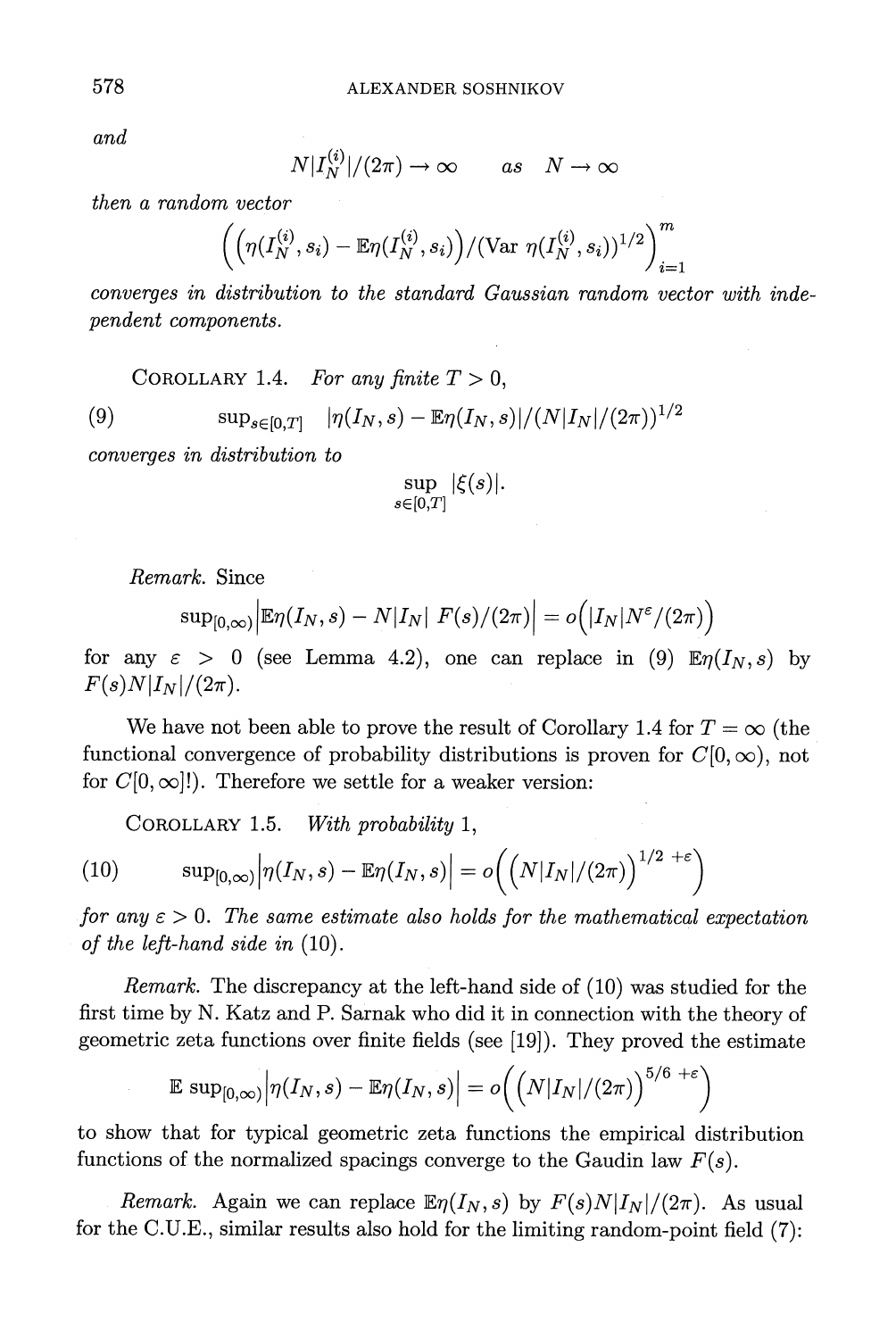**THEOREM 1.6. Consider the number of particles hitting the interval [0, L] for which the distance to the nearest right neighbor is greater than s:** 

$$
\eta(L,s) = \#\Big\{x_i : 0 \le x_i \le L \text{ ,dist}(x_i,\text{right ngb }(x_i)) > s\Big\}.
$$

 $Then \mathbb{E} \eta(L, s) = LF(s)$  and

$$
\xi_L(s)=\Big(\eta(L,s)-LF(s)\Big)/L^{1/2}
$$

**converges in finite-dimensional distributions to the Gaussian random process of Theorem 1.1.** 

Again we can define piecewise linear continuous approximation  $\tilde{\xi}_L(s)$  of  $\xi_L(s)$  such that

$$
|\tilde{\xi}_L(s) - \xi_L(s)| \leq L^{-1/2}
$$

**and, as the analogue of Theorem 1.2, we have:** 

**THEOREM 1.7.** The distribution of  $\tilde{\xi}_L(\cdot)$  on  $C[0,\infty)$  weakly converges to the distribution of  $\xi(\cdot)$ .

**Remark. We do not know simple "explicit" formulas for the covariance**  function  $\mathbb{E}\xi(s)\xi(t)$  of the limiting Gaussian process. Since

$$
\mathbb{E}(\xi(t+\delta t)-\xi(t))^2=O(|\delta t|)
$$

uniformly on any finite interval  $t \in [0, T]$ ,  $\xi(s)$  is Hölder continuous with any exponent  $\alpha < 1/2$ . The numerical results by S. Miller ([25]) suggest that  $\xi(s)$ **is not a standard Brownian bridge, which would be the case had the spacings been independent random variables.** 

**The proofs of Theorems 1.1 and 1.6, Theorems 1.2 and 1.7 are almost identical. In the next section we will discuss all necessary prerequisites concerning n-point correlation and Ursell functions. We will prove Theorem 1.1 in Section 3. The proofs of Theorem 1.2 and corollaries are given in Section**  4. Results similar to Theorems 1.1 and 1.2 are valid in the case  $\beta = 1$  and **for orthogonal and symplectic groups. Minor changes, required in the formulations and proofs of the theorems are discussed in Sections 5 and 6. Section 7 is devoted to generalizations and concluding remarks. I would like to express**  my sincere gratitude to my advisor Ya. Sinai and to M. Aizenman, P. Sarnak **and H. Spohn for many useful discussions. I would also like to thank N. Katz and P. Sarnak for providing me with their notes on the subject ([19]) prior to publication.**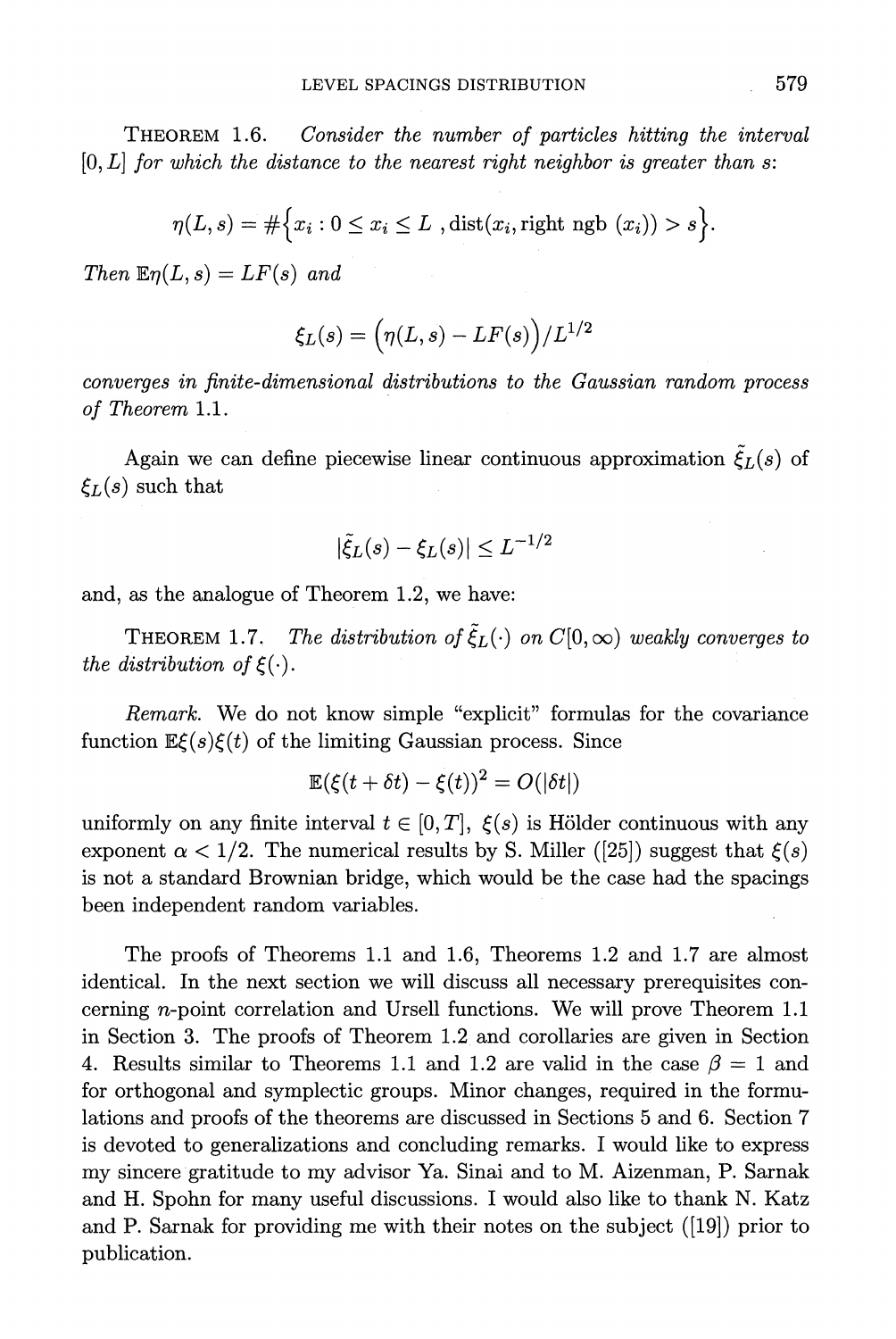### **2. Random-point fields on the real line. Correlations and Ursell functions**

**In this section we give an exposition of some basic facts about randompoint fields on the real line (for a more detailed account see [21], [22], [20], [8]). We consider the space of locally finite configurations** 

$$
\Omega = \bigg\{\omega = (x_i)_{i=-\infty,\dots+\infty} : \forall L > 0 \quad \#\{x_i : |x_i| < L\} < \infty\bigg\},
$$

and reserve the notation  $\eta_A$  for the number of particles in  $A \subset R^1$ .

The class of measurable sets in  $\Omega$  is defined as the minimal  $\sigma$ -algebra containing all  $\{\omega : \eta_A(\omega) = k\}$ , where k is a nonnegative integer and A is a **measurable subset of the real line.** 

Assume a probability measure on  $\Omega$ . If there exists the joint density  $p_n(x_1,...,x_n)$  of *n*-tuples (i.e.  $p_n(x_1,...,x_n) dx_1...dx_n$  is the probability of finding a particle in each of the infinitesimally small intervals  $[x_1, x_1 + dx_1], \ldots$  $[x_n, x_n + dx_n]$  we call  $\rho_n$  an *n*-point correlation function.

**It was first pointed by Ruelle ([32]) that in general the sequence of corre**lation functions  $\rho_n$ ,  $n = 1, 2, \ldots$ , does not uniquely characterize the underlying **probability measure. The existence and uniqueness problems were studied in detail by A. Lenard in [21], [22]. In particular, the criterion for uniqueness is**  satisfied when  $0 \leq \rho_n(x_1, \ldots, x_n) \leq c^n n^{2n}$ .

**An interesting class of correlation functions (see [33]) can be constructed with the help of a nonnegative integrable function** 

$$
v: R^1 \to R^1, \ \ 0 \le v \le 1,
$$

**if we define** 

$$
(11) \qquad \rho_n(x_1,\ldots x_n) = \det \left(\hat{v}(x_i - x_j)\right)_{i,j=1,\ldots n}
$$

where  $\hat{v}$  is the Fourier transform of  $v$ :

$$
\hat{v}(x) = \frac{1}{2\pi} \int_{-\infty}^{+\infty} \exp(ixk) \ v(k)dk.
$$

**Choosing v to be the indicator of the segment:** 

$$
v(k)=\chi_{[-\pi,\pi]}(k)
$$

**we arrive at URML (7):** 

$$
\rho_n(x_1,\ldots x_n)=\det\left(\frac{\sin\pi (x_i-x_j)}{\pi (x_i-x_j)}\right)_{i,j=1,\ldots n}
$$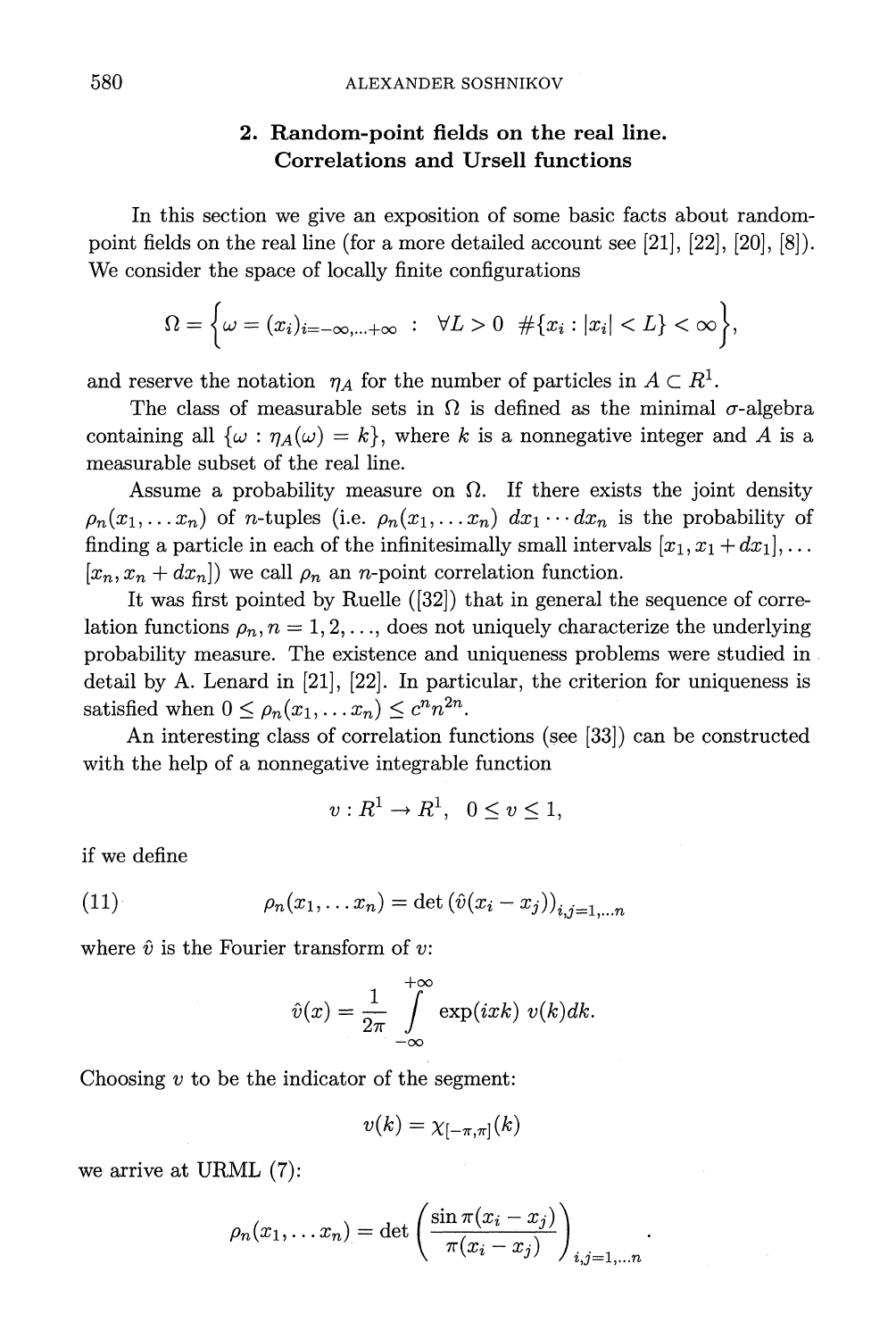**If we want to study the number of points (particles) in the interval of length L,** 

$$
\eta(L) = \#\{x_i : x_i \in [0, L]\},\
$$

**it is very helpful to introduce the so-called Ursell functions (see [20], [8])** 

(12) 
$$
r_1(x_1) = \rho_1(x_1)
$$
  
\n $r_2(x_1, x_2) = \rho_2(x_1, x_2) - \rho_1(x_1) \rho_1(x_2)$   
\n $r_3(x_1, x_2, x_3) = \rho_3(x_1, x_2, x_3) - \rho_2(x_1, x_2) \rho_1(x_3) - \rho_2(x_1, x_3) \rho_1(x_2)$   
\n $- \rho_2(x_2, x_3) \rho_1(x_1) + 2\rho_1(x_1) \rho_1(x_2) \rho_1(x_3).$ 

**In general:** 

(13) 
$$
r_n(x_1,...x_n) = \sum_G (-1)^{m-1} (m-1)! \prod_{j=1}^m \rho_{G_j}(\bar{x}(G_j))
$$

where G is a partition of indices  $\{1, 2, \ldots n\}$  into m subgroups  $G_1, \ldots G_m, m =$ 1,... *n*, and  $\bar{x}(G_i)$  are  $x_i$  with indices in  $G_i$ . Correlation functions can be **obtained from the Ursell functions by the inversion formula** 

(14) 
$$
\rho_n(x_1,... x_n) = \sum_{G} \prod_{j=1}^m r_{G_j}(\bar{x}(G_j)).
$$

If we restrict the summation in (14) to the partitions of  $\{1, 2, \ldots n\}$  into two **or more point subsets, we will get centralized n-point correlation functions. In**  random matrix literature  $(-1)^{k-1}r_k$  are usually called cluster functions (see **[10], [11], [24]). In the particular case of URML** 

$$
(15)
$$

$$
r_n(x_1,...x_n) = (-1)^{n-1} \sum_{\sigma} \frac{\sin \pi (x_2 - x_1)}{\pi (x_2 - x_1)} \frac{\sin \pi (x_3 - x_2)}{\pi (x_3 - x_2)} \cdots \frac{\sin \pi (x_1 - x_n)}{\pi (x_1 - x_n)}
$$

**where the sum is over all cyclic permutations.** 

**Ursell functions possess a fundamental property of vanishing when vari**ables  $x_1, \ldots, x_n$  can be decomposed into two nonempty subsets, belonging to the **intervals with independent probability distributions. As was pointed out in [20] "all correlations (which are) due to subsets have been subtracted in forming**   $r_n(x_1, \ldots, x_n)$  from  $\rho_n(x_1, \ldots, x_n)$ , leaving only "intrinsic" *n*-body correlations."

Ursell functions are closely related to the cumulants  $C_i(L)$  of the random variable  $\eta(L)$ : the integral of  $r_k(x_1, \ldots, x_k)$  over the k-dimensional cube

$$
[0,L]\times\ldots\times[0,L]=[0,L]^k
$$

is equal to the linear combination of  $C_j(L)$ ,  $j = 1, \ldots k$ :

$$
U_1 = \int_0^L r_1(x) dx = \mathbb{E} \eta(L) = C_1(L),
$$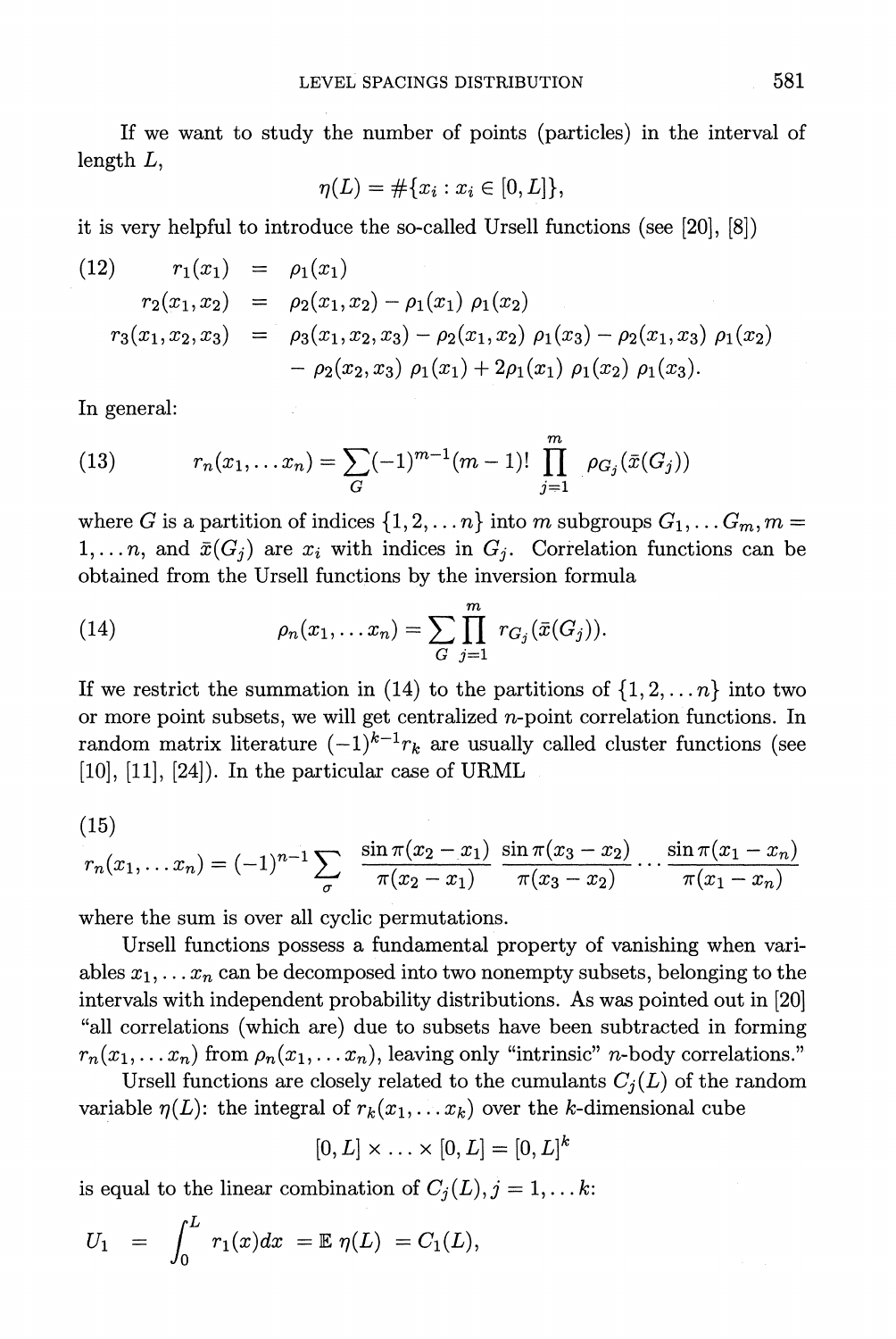$$
U_2 = \int_0^L \int_0^L r_2(x_1, x_2) dx_1 dx_2 = \mathbb{E} \eta(\eta - 1) - (\mathbb{E}\eta)^2 = C_2(L) - C_1(L),
$$
  
\n
$$
U_3 = \int_0^L \int_0^L \int_0^L r_3(x_1, x_2, x_3) dx_1 dx_2 dx_3
$$
  
\n
$$
= \mathbb{E} \eta(\eta - 1)(\eta - 2) - 3\mathbb{E} \eta(\eta - 1) \mathbb{E}\eta + 2(\mathbb{E}\eta)^3
$$
  
\n
$$
= C_3(L) - 3C_2(L) + 2C_1(L).
$$

**To derive the general formula we can use (12), (13) to write the identities for the generating functions** 

(16) 
$$
\sum_{1}^{\infty} \frac{1}{k!} U_k z^k = \log \left( 1 + \sum_{k=1}^{\infty} \frac{1}{k!} \mathbb{E} \eta \cdots (\eta - k + 1) z^k \right)
$$

**and** 

(17) 
$$
\sum_{1}^{\infty} \frac{C_k}{k!} z^k = \log \mathbb{E} \exp(z\eta)
$$

$$
= \log \left(1 + \sum_{1}^{\infty} \frac{1}{k!} \mathbb{E}\eta \cdots (\eta - k + 1) (e^z - 1)^k\right)
$$

$$
= \sum_{1}^{\infty} \frac{1}{k!} U_k (e^z - 1)^k.
$$

**Formulas (16)-(17) yield (see ([8]):** 

(18) 
$$
C_k = \left(\sum_{j=1}^{k-1} b_{k,j} C_j\right) + U_k
$$

**where** 

(19) 
$$
\begin{cases} b_{k,j} = b_{k-1,j-1} - (k-1)b_{k-1,j} & , 2 \le j \le k-1, \\ b_{k,k} = -1 & , k > 2, \\ b_{k,1} = (-1)^k (k-1)! \end{cases}
$$

**As an immediate consequence of (18), (19), the following central limit theorem**  holds for the number of particles in the box  $[0, L], L \rightarrow \infty$ :

**THEOREM 2.1.** Assume the mathematical expectation and the variance of the number of particles in the interval [0, L] are proportional to L as  $L \rightarrow \infty$ , and suppose the integrals  $U_k, k > 2$ , of the Ursell functions over  $[0, L]^k$  do not grow faster than  $o(L^{k/2})$ . Then the normalized number of particles

$$
\frac{\eta(L)-\mathbb{E} \eta(L)}{\Bigl(\text{Var} \ \eta(L)\Bigr)^{1/2}}
$$

converges in distribution to the Gaussian normal random variable as  $L \rightarrow \infty$ .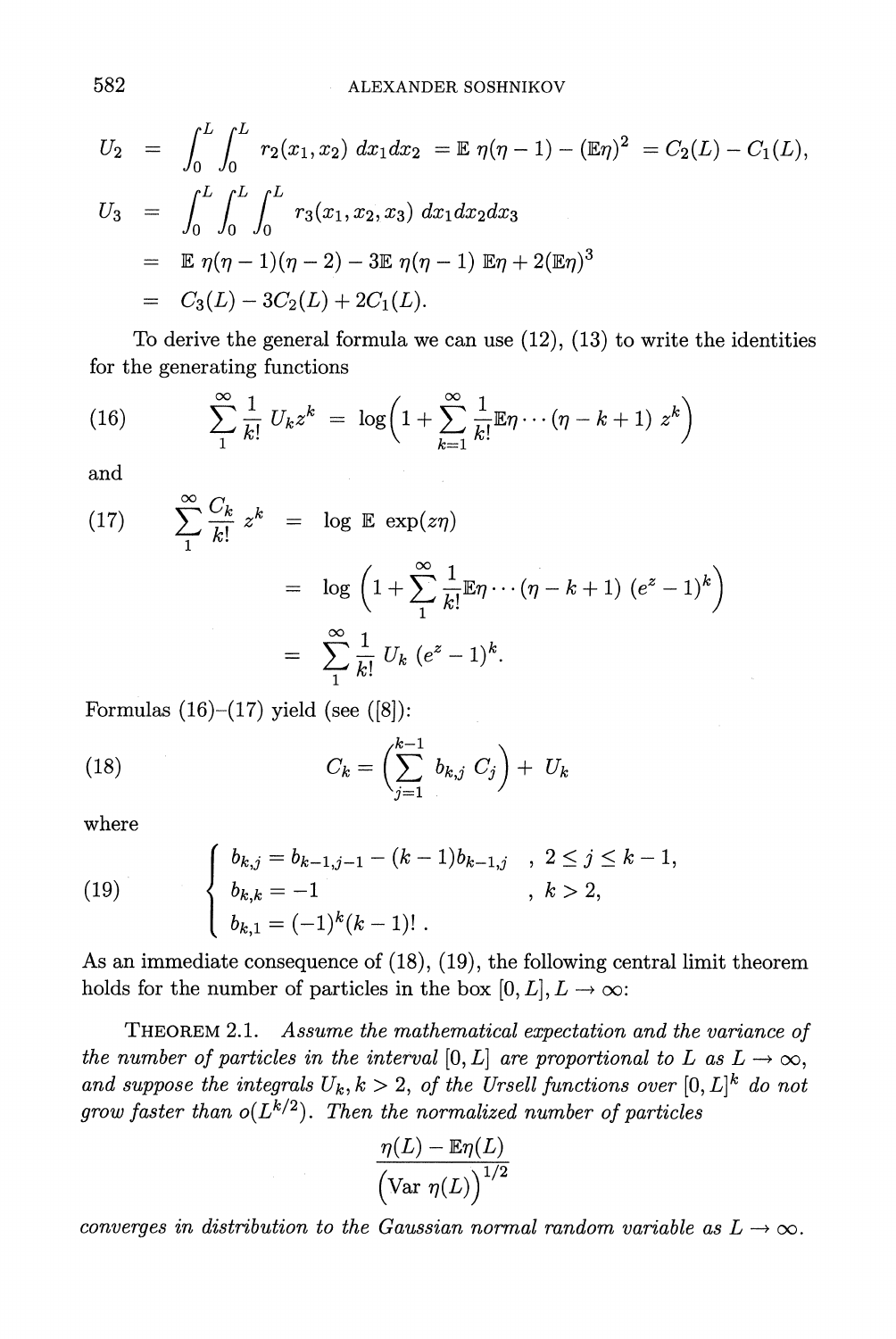**Remark. We have not seen this theorem explicitly stated in the mathematical literature before. However, all its necessary ingredients could be found in [8].** 

**Remark. One can see that Theorem 2.1 is not applicable to the case of URML (7), since the variance grows only logarithmically,** 

$$
\text{Var } \eta(L) = \left(\frac{1}{\pi^2}\right) \log \ L + \ O(1)
$$

**(the fact that distinguishes URML from other random-point fields with the determinantal correlation functions (11)). Because of this, Costin and Lebowitz had to use in [8] more subtle arguments to prove the Gaussian fluctuations. Namely they show that** 

$$
\int_{0}^{L} \cdots \int_{0}^{L} \frac{\sin \pi (x_1 - x_2)}{\pi (x_1 - x_2)} \frac{\sin \pi (x_2 - x_3)}{\pi (x_2 - x_3)} \cdots \frac{\sin \pi (x_k - x_1)}{\pi (x_k - x_1)}
$$
\n
$$
= L + o\Big( (\log L)^{k/2} \Big), \quad k > 2;
$$

**that combined with (15), (18), (19) implies**  $C_k(L) = o((\log L)^{k/2})$ **,**  $k > 2$ **, and thus finishes the proof.** 

**We will use the general framework of this section, in particular Theorem 2.1 in our analysis of nearest spacings distribution. Let us fix some s > 0. To**  study the number of spacings greater than s in the interval  $[0, L]$  we construct **an "s-modified random field", keeping only the particles, for which the distance to the nearest right neighbor is greater than s. Now the number of spacings**  greater than s in the interval  $[0, L]$  for the original random-point field is equal **to the number of all particles in [0, L] for the modified one. To apply Theorem 2.1 we need to calculate the correlation and Ursell functions of the modified random-point field. This plan is carried out in Section 3, with the conditions of Theorem 2.1 checked in (33), (38) and in Lemma 3.2. In particular we prove**  that the Ursell functions  $r_l(x_1, \ldots, x_l, s)$  of the s-modified random field allow **the estimates** 

$$
|r_l(x_1,...x_l,s)|
$$
  
\$\leq\$ const(s,  $\varepsilon$ )  $\sum_{\sigma}$   $\left(\frac{1}{|x_2 - x_1| + 1} \cdot \frac{1}{|x_3 - x_2| + 1} \cdots \frac{1}{|x_1 - x_l| + 1}\right)^{1-\varepsilon}$$ 

which are valid for all  $\varepsilon > 0$  and  $x_1, \ldots, x_l$ , such that  $\min_{i \neq j} |x_i - x_j| > s$ . We do not derive estimates on the Ursell functions in the region  $\min_{i \neq j} |x_i - x_j| \leq s$ , **since the combinatorics turns out to be more involved. Rather than that, we do this part of the proof in a more straightforward way by calculating the main term in the centralized correlation functions.**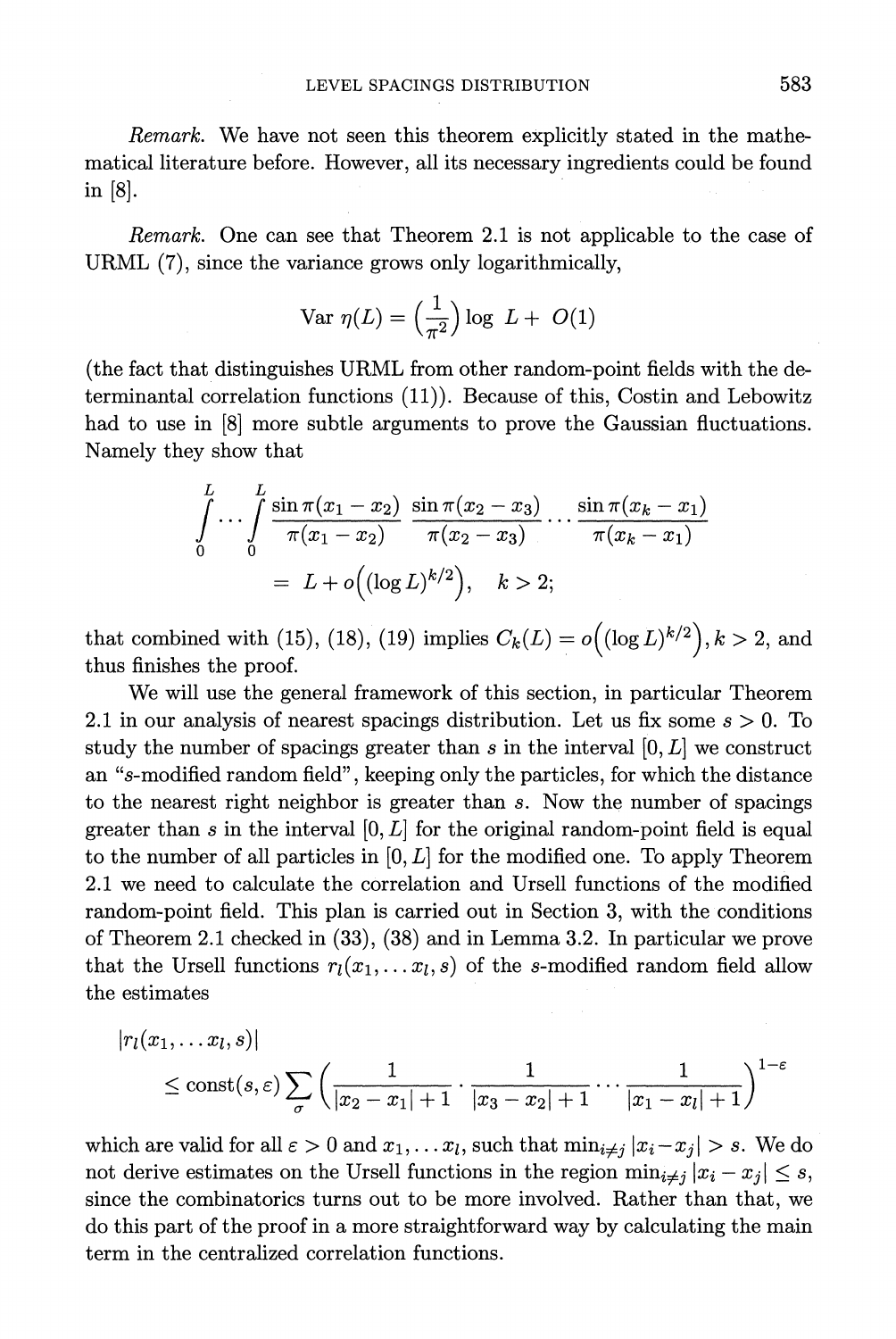#### **3. Proof of Theorem 1.1**

We shall prove Theorem 1.1 by computing all (to be more precise, first  $N$ ) moments of random variable  $\eta(I_N, s)$  **-E** $\eta(I_N, s)$ . Without loss of generality we may assume the interval  $I_N$  to be the unit circle. In the rescaled coordinates

$$
\{y_i=N\theta_i/(2\pi)+N/2\}_{i=1}^N
$$

**the N-dimensional probability density (1) and N-point correlation functions are given by the formulas (20) and (21):** 

(20) 
$$
P_{N,2}(y_1,... y_N) = N^{-N} \prod_{1 \le k < j \le N} |\exp(i\pi y_j/N) - \exp(i\pi y_k/N)|^2
$$
  
\n
$$
= \det \left( \frac{\sin \pi (y_i - y_j)}{N \sin(\pi (y_i - y_j)/N)} \right)_{i,j=1,...N},
$$
\n
$$
0 \le y_1 \le ... \le y_N \le N
$$

**and** 

(21) 
$$
\rho_n^{(N)}(y_1, \dots y_n) = \det \left( \frac{\sin \pi (y_i - y_j)}{N \sin(\pi (y_i - y_j)/N)} \right)_{i,j=1,\dots n}
$$

**We will omit the index N in the notation for n-point correlation functions**  if it does not lead to ambiguity; we also consider all variables  $y_i$  modulo N. **The main aim of this section is to show that** 

$$
\mathbb{E}\left(\left(\eta_N(s)-\mathbb{E}\eta_N(s)\right)/N^{1/2}\right)^{2k} = (2k-1)!! \left(b(s,s)\right)^k + o(1),
$$
  

$$
\mathbb{E}\left(\left(\eta_N(s)-\mathbb{E}\eta_N(s)\right)/N^{1/2}\right)^{2k+1} = o(1),
$$

where  $b(s, s)$  is the variance of the limiting Gaussian process  $\xi(s)$ .

**To calculate the moments of** 

$$
\eta_N(s):=\eta([-\pi,\pi],s)
$$

we introduce a representation of  $\eta_N(s)$  as "a sum of infinitesimally small ran**dom variables." This representation will be used throughout the whole proof. Consider the interval [0, N] as the disjoint union of infinitesimally small subin**tervals  $[x_i, x_i + dx_i]$ :

$$
[0, N] = \bigcup_{i} [x_i, x_i + dx_i], \quad x_{i+1} = x_i + dx_i
$$

and for each subinterval denote by  $\chi(x_i, dx_i, s)$  the indicator of the event to have an eigenvalue in  $[x_i, x_i + dx_i]$  and no eigenvalues in  $[x_i + dx_i, x_i + s]$ . Then

(22) 
$$
\eta_N(s) = \int_0^N \chi(x, dx, s).
$$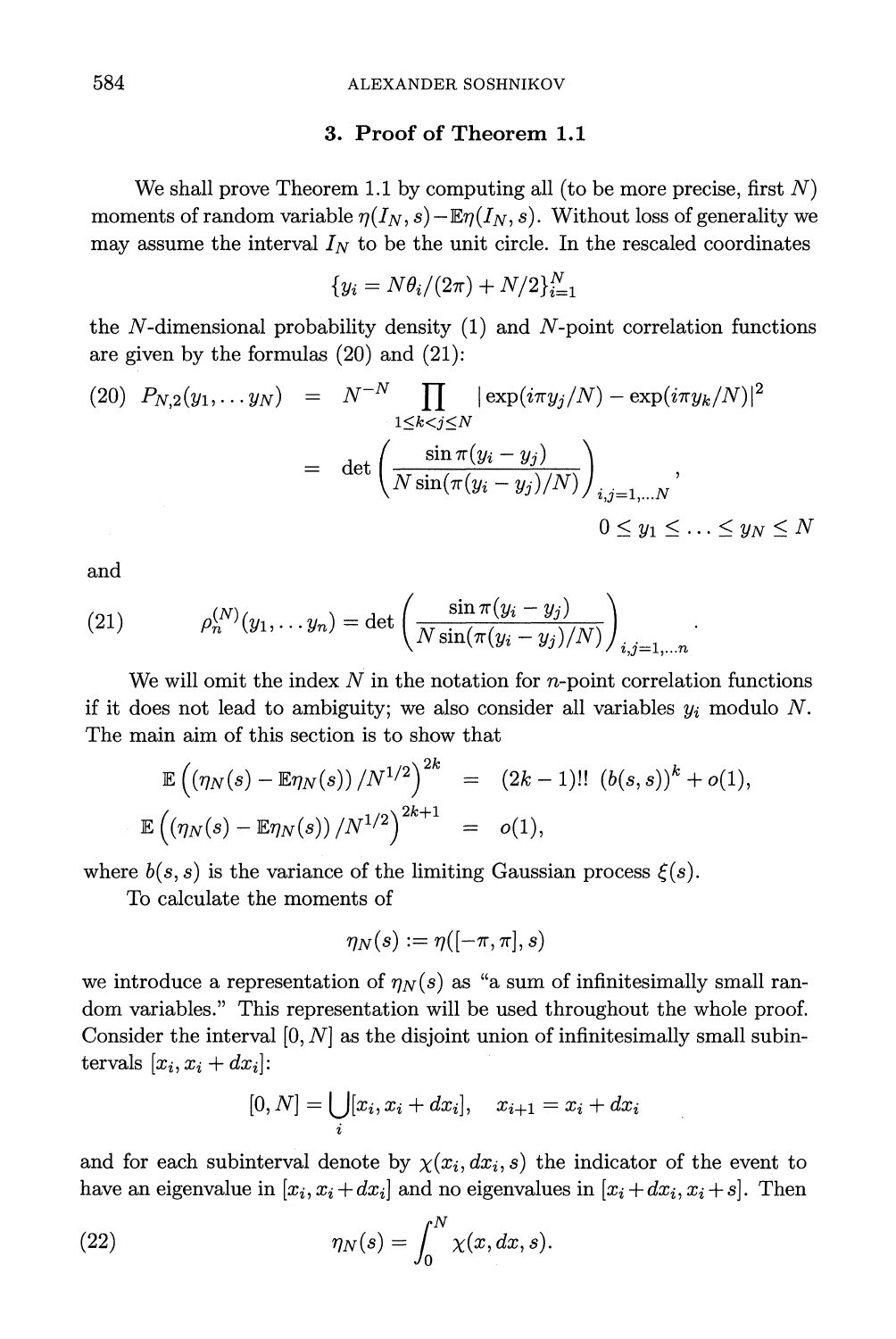More rigorously,  $(22)$  means that  $\eta_N(s)$  is the integral of the discrete measure  $\chi(dx)$  which has unit atoms at the points  $y_i$ , such that  $y_{i+1}-y_i > s$  (or we can say that  $\eta_N(s)$  is the number of points of the s-modified random-point field). The representation of  $\eta_N(s)$  as "the sum of weakly dependent random variables<sup>"2</sup> gives us a natural setting for the central limit theorem.

**Using the inclusion-exclusion principle, one can calculate the mathemati**cal expectation of the products of  $\chi(x_i, dx_i, s), i = 1, \ldots, m$ . First consider the **mathematical expectation of the single term:** 

$$
(23) \mathbb{E}\chi(x_1, dx_1, s) = \left(\rho_1^{(N)}(x_1) - \int_{x_1}^{x_1+s} \rho_2^{(N)}(x_1, x_2) dx_2 + \frac{1}{2!} \int_{x_1}^{x_1+s} \int_{x_1}^{x_1+s} \rho_3^{(N)}(x_1, x_2, x_3) dx_2 dx_3 - \dots\right) dx_1
$$

$$
= F_N(s) dx_1.
$$

To calculate  $\mathbb{E}\chi(x_1, dx_1, s)\chi(x_2, dx_2, s)$  we have to consider two cases:  $|x_1-x_2|_1 \leq s$  and  $|x_1-x_2|_1 > s$ . In the former, the mathematical expec**tation of the product is zero, by definition of**  $\chi(x,dx,s)$ **, and in the latter** 

(24) 
$$
\mathbb{E}\chi(x_1, dx_1, s)\chi(x_2, dx_2, s)
$$

$$
= \left(\sum_{m=0}^{N-2} \frac{(-1)^m}{m!} \int \rho_{2+m}(x_1, x_2; \dots; x_{m+2}) dx_3 \dots dx_{m+2}\right) dx_1 dx_2
$$

where each variable  $x_3, \ldots, x_{m+2}$  is integrated over the union of two intervals  $[x_1, x_1 + s]$  and  $[x_2, x_2 + s]$ .

**The key combinatorial observation used in the proof can be first seen when**  we calculate the covariance of  $\chi(x_1, dx_1, s), \chi(x_2, dx_2, s)$ . We are going to use the cluster structure of *n*-point correlation functions  $(21)$ . Consider the  $m<sup>th</sup>$ term in (24) and fix the variables of integration  $x_3, \ldots x_{m+2}$ .

Some of the  $x_i$ ,  $i = 1, \ldots, m+2$ , say k of them,  $1 \leq k < m+2$ , belong to the interval  $[x_1, x_1 + s]$ ; we will denote the indices of those variables by

$$
i_1,\ldots i_k;\qquad 1=i_1<\ldots
$$

**We will denote the indices of the remaining variables by** 

$$
j_1, \ldots j_{m+2-k};
$$
  $2 = j_1 < \ldots < j_{m+2-k} \le m+2.$ 

**It is clear that** 

$$
x_{j_l} \in [x_2, x_2 + s],
$$
   
  $l = 1, ..., m + 2 - k.$ 

<sup>&</sup>lt;sup>2</sup>We will be able to show that  $Cov(\chi(x_1, dx_1, s), \chi(x_2, dx_2, s)) = g_N(s, |x_1 - x_2|_1)dx_1dx_2$  where  $|g_N(s, x)| \le \text{const}(s, \varepsilon)/(1 + |x|^{2-\varepsilon})$  for any  $\varepsilon > 0$  and  $|x_1 - x_2|_1 := \min(|x_1 - x_2|, N - |x_1 - x_2|).$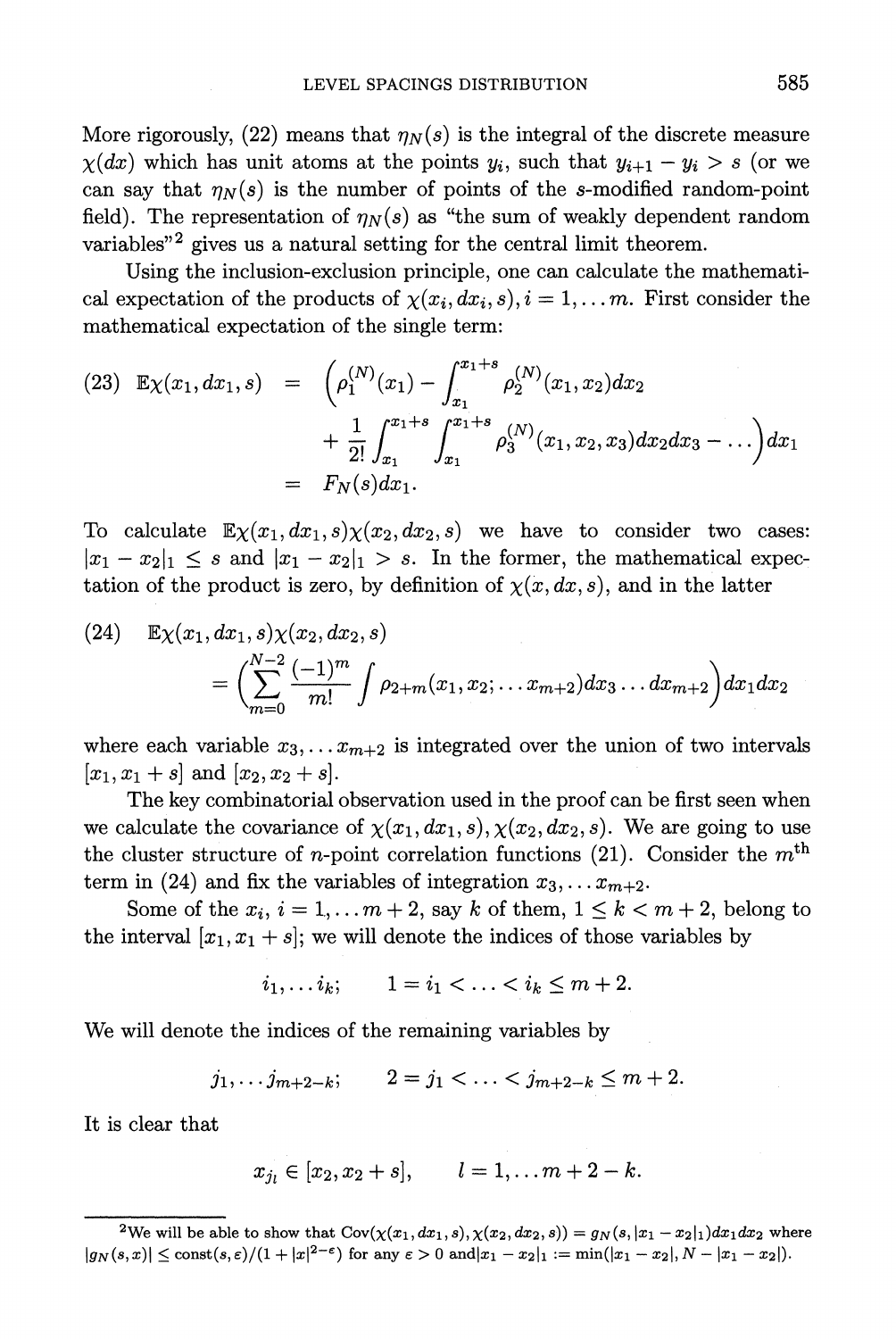**From (21) it follows that** 

(25) 
$$
\rho_{2+m}^{(N)}(\bar{x}) = \sum_{\sigma \in S_{m+2}} (-1)^{\sigma} \prod_{i=1}^{m+2} \frac{\sin \pi (x_i - x_{\sigma(i)})}{N \sin(\pi (x_i - x_{\sigma(i)})/N)}
$$

(here we use the notation  $\bar{x}$  for the vector  $(x_1, \ldots, x_{m+2})$  and  $\sigma$  for permutations from the symmetric group  $S_{m+2}$ ). Now we decompose sum (25) into two, where the first corresponds to the "interaction" between the particles  $x_1$  and  $x_2$  and is the sum over such  $\sigma \in S_{m+2}$ , so that

$$
\sigma(\{i_1,\ldots i_k\})\cap \{j_1,\ldots j_{m+2-k}\}\neq \emptyset,
$$

and the second is over all other  $\sigma$ . Denoting the first sum by  $\rho_{2+m,2}$  we have

(26) 
$$
\rho_{2+m}(x_1, x_2,... x_{2+m}) = \rho_{2+m,2}(x_1, x_2,... x_{2+m}) + \rho_k(x_{i_1},... x_{i_k}) \cdot \rho_{2+m-k}(x_{j_1},... x_{j_{2+m-k}}).
$$

**Formulas** (23), (24), (26) imply for  $|x_1-x_2|_1 > s$ :

$$
(27) \operatorname{Cov}(\chi(x_1, dx_1, s)\chi(x_2, dx_2, s))
$$
  
=  $\left(\sum_{m=0}^{N-2} \frac{(-1)^m}{m!} \int \rho_{2+m,2}(x_1, x_2; \dots x_{m+2}) dx_3 \dots dx_{m+2} + \mathcal{R}\right) dx_1 dx_2$ 

where the remainder term  $\mathcal R$  would vanish if the summation in (23), (24), (26) **were from zero to infinity, and in our case** 

(28) 
$$
|\mathcal{R}| \leq \sum_{0 \leq k_1, k_2 \leq N, k_1 + k_2 > N} \frac{1}{k_1!} \frac{1}{k_2!} \int \rho_{k_1}(x_{i_1}, \dots x_{i_{k_1}}) dx_{i_2} \dots dx_{i_{k_1}}
$$

$$
\int \rho_{k_2}(x_{j_1}, \dots x_{j_{k_2}}) dx_{j_2} \dots dx_{j_{k_2}}.
$$

In (27) the variables  $x_3, \ldots x_{2+m}$  are integrated over  $[x_1, x_1 + s] \cup [x_2, x_2 + s]$ ; in (28) the variables  $x_{i_2}, \ldots x_{i_k}$  are integrated over  $[x_1, x_1 + s]$ , and the variables  $x_{j_2}, \ldots x_{j_{m+2-k}}$  are integrated over  $[x_2, x_2 + s]$ .

**Remark. Formulas (23), (24) give us one- and two-point correlation functions of the s-modified random-point field. General formulas for the 2k-point correlation functions are given in (42) and for the centralized 2k-point correlation functions in (46), Prop. 3.1. Since** 

(29) 
$$
0 \leq \det \left( \frac{\sin \pi (x_i - x_j)}{N \sin(\pi (x_i - x_j)/N)} \right)_{i,j=1,...n} \leq 1,
$$

**s is bounded throughout the proof of Theorems 1.1, 1.2, and since these ar**guments only for  $s < (\log N)^{1/2}$  in the proof of Corollary 1.5, we obtain the **estimate:** 

$$
|\mathcal{R}| \leq N^2 (2s)^N 2^N/N! \leq \left(\frac{\operatorname{const} \log N}{N}\right)^N N^2.
$$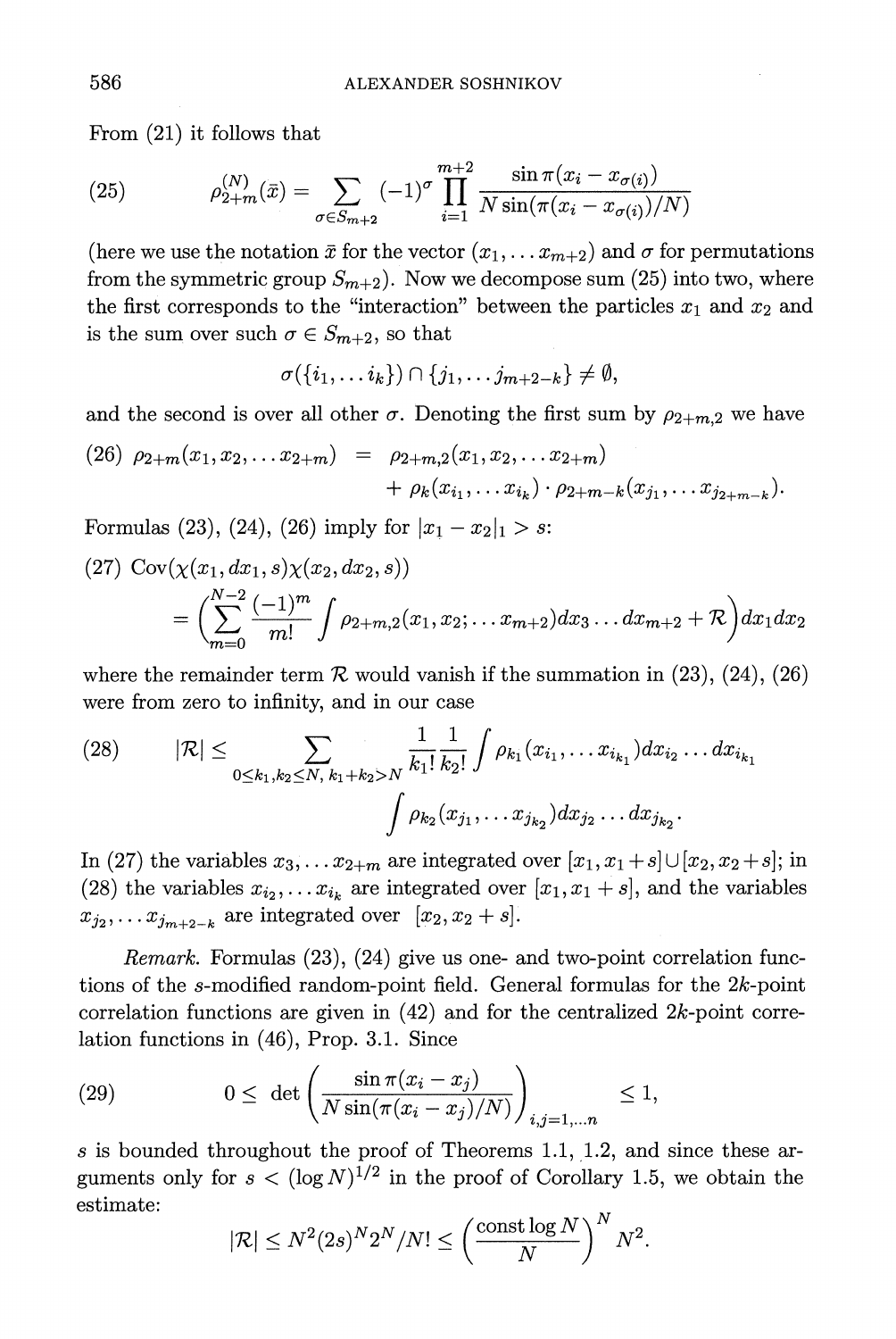This inequality shows that we can neglect  $R$  throughout the proof. The upper **bound for the determinant in (29) is a general property of n-dimensional positive defined matrices with the trace less than or equal to n. It follows from (26), (29) that** 

$$
(30) \qquad |\rho_{2+m,2}(x_1, x_2, \ldots x_{2+m})| \leq 2
$$

and the sums (23), (24), (27) are uniformly convergent as  $N \to \infty$ .

To calculate the variance of  $\eta_N(s)$  we need to know how fast

$$
Cov(\chi(x_1, dx_1, s), \chi(x_2, dx_2, s)) =: g_N(s, |x_1 - x_2|_1) dx_1 dx_2
$$

decays as  $|x_1 - x_2|_1$  goes to infinity.

With this question in mind we remark that  $\rho_{2+m,2} (x_1, x_2, \ldots x_{2+m})$  is the sum of at most  $(2+m)!$  products

$$
(-1)^{\sigma} \prod_{i=1}^{m+2} \frac{\sin \pi (x_i - x_{\sigma(i)})}{N \sin(\pi (x_i - x_{\sigma(i)})/N)}
$$

**each containing at least two factors** 

$$
\frac{\sin\pi (x_i-x_{\sigma(i)})}{N\sin(\pi (x_i-x_{\sigma(i)})/N)}
$$

with  $x_i, x_{\sigma(i)}$  belonging to different intervals  $[x_1, x_1 + s], [x_2, x_2 + s]$ . Thus

(31) 
$$
|\rho_{2+m,2}(\bar{x})| \le (2+m)! \frac{\text{const}(s)}{1+|x_1-x_2|_1^2}.
$$

**Here and further in our calculations we use different constants, depending**  on s (but not on  $N$ ). Usually we will denote all of them  $const(s)$ . The only **property which we need from these constants is their uniform boundedness on**  every finite interval  $s \in [0, T]$ . Now (30) and (31) give us the desired estimate of  $g_N(s,x)$ :

$$
(32) \quad |g_N(s,x)| \leq \sum_{m=0}^{\infty} \frac{1}{m!} (2s)^m \min\{2, \text{const}(s)(2+m)!/(1+|x|_1^2)\}
$$
  

$$
\leq \sum_{0 \leq m \leq \text{const}_1(s) \log x/\log(\log x)} \text{const}(s)^m/(1+x^2)
$$
  

$$
+ \sum_{m > \text{const}_1(s) \log x/\log(\log x)} 2(2s)^m/m!
$$
  

$$
\leq \text{const}(s,\varepsilon)/(1+|x|_1^{2-\varepsilon})
$$

for any  $\varepsilon > 0$ . As N tends to infinity,  $g_N(s, x)$  converges to the limit, uniformly **in x:** 

$$
g(s,x) := \lim_{N \to \infty} g_N(s,x) = \sum_{m=0}^{\infty} \frac{(-1)^m}{m!} \int \rho_{2+m,2}^{(\infty)}(0,x,\ldots,x_{m+2}) dx_3 \ldots dx_{m+2}
$$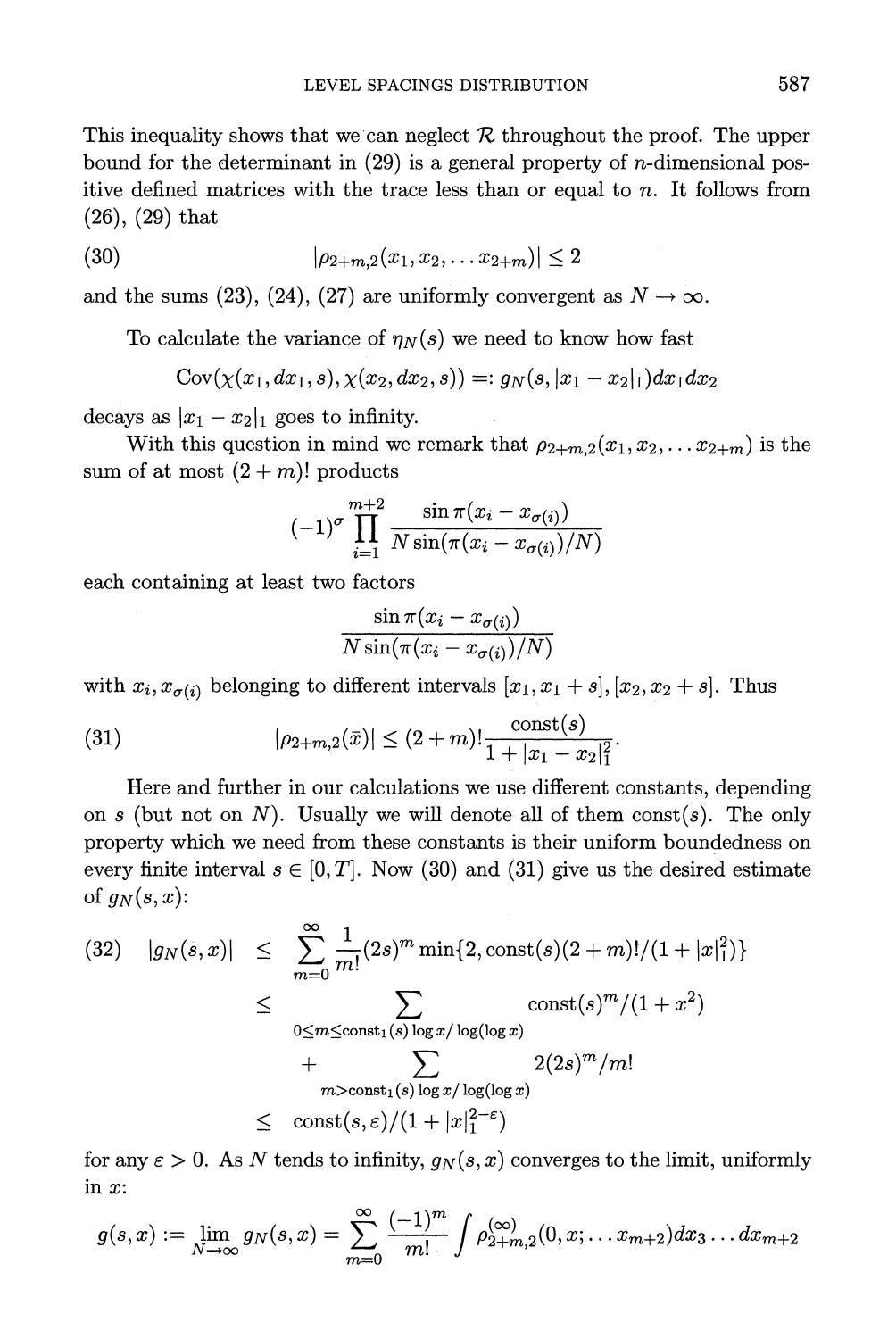where the variables  $x_3, \ldots x_{2+m}$  are integrated over  $[0, s] \cup [x, x + s]$  and  $\rho_{2+m,2}^{(\infty)}$ ,  $m \ge 0$ , is as defined in (26) with

$$
\rho_n^{(\infty)}(y_1,\ldots y_n)=\det\left(\frac{\sin\pi(y_i-y_j)}{\pi(y_i-y_j)}\right)_{i,j=1,\ldots n}
$$

**being the n-point correlation functions in URML (7). Estimate (32) holds for**   $g(s, x)$  as well:

$$
|g(s,x)| \leq \text{const}(s,\varepsilon)/(1+|x|^{2-\varepsilon}).
$$

Now we are in a position to write down the formula for the variance of  $\eta_N(s)$ :

$$
(33) \quad \text{Var } \eta_N(s) = \mathbb{E}\Big(\int_0^N \Big(\chi(x_1, dx_1, s) - \mathbb{E}\chi(x_1, dx_1, s)\Big) \n\cdot \int_0^N \Big(\chi(x_2, dx_2, s) - \mathbb{E}\chi(x_2, dx_2, s)\Big) \Big) \n= \mathbb{E}\int_0^N \int_{|x_1-x_2|_1 > s} (\chi(x_1, dx_1, s) \n- \mathbb{E}\chi(x_1, dx_1, s))(\chi(x_2, dx_2, s) - \mathbb{E}\chi(x_2, dx_2, s)) \n+ \mathbb{E}\int_0^N \int_{0 < |x_1-x_2|_1 \leq s} (\chi(x_1, dx_1, s) \n- \mathbb{E}\chi(x_1, dx_1, s))(\chi(x_2, dx_2, s) - \mathbb{E}\chi(x_2, dx_2, s)) \n+ \mathbb{E}\int_0^N \int_{x_1-x_2}^N (\chi(x_1, dx_1, s) \n+ \mathbb{E}\int_0^N \int_{x_1-x_2}^N (\chi(x_1, dx_1, s))(\chi(x_2, dx_2, s) - \mathbb{E}\chi(x_2, dx_2, s)) \n= \int_0^N \int_0^N g_N(s, |x_1-x_2|_1)dx_1dx_2 \n- \int_0^N \int_0^N g_N(s, |x_1-x_2|_1)dx_1dx_2 \n+ \int_0^N \int_0^N F_N(s)\delta(x_1-x_2)dx_1dx_2 \n= b_N(s, s)N + O(N^{\epsilon}),
$$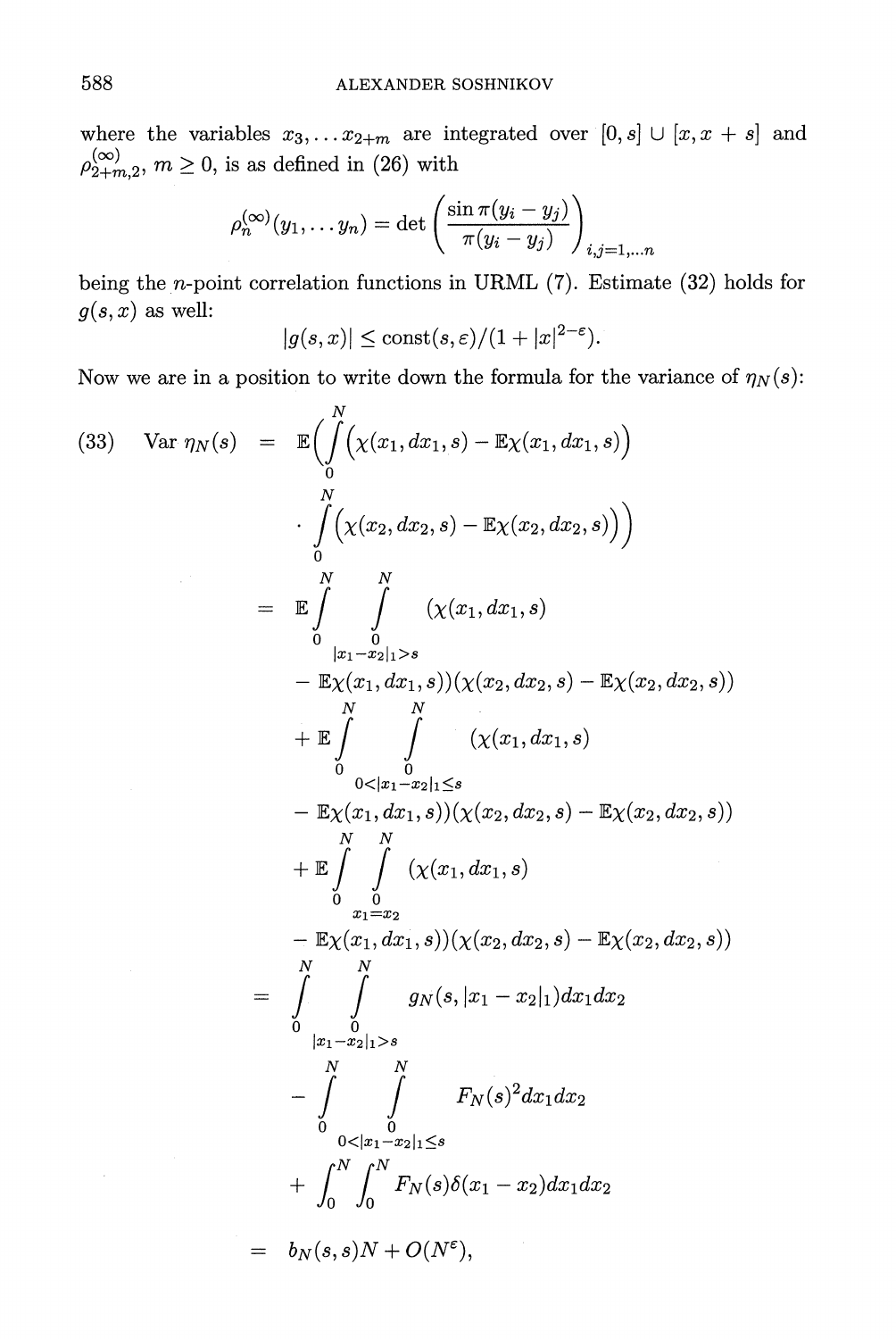**where** 

(34) 
$$
b_N(s,s) = \int_{|x|>s} g_N(s,x)dx - 2sF_N^2(s) + F_N(s).
$$

Similar calculations give us the formula for the covariance of  $\eta_N(s), \eta_N(t)$ :

$$
Cov(\eta_N(s), \eta_N(t)) = b_N(s, t)N + O(N^{\varepsilon})
$$

**with** 

(35) 
$$
b_N(s,t) = \int_{-\infty}^{-t} g_N(s,t,x) dx + \int_s^{+\infty} g_N(s,t,x) dx - (s+t) F_N(s) F_N(t) + F_N(s \vee t),
$$

where the function  $g_N(s,t,x)$  is defined as

$$
g_N(s,t,x)=\sum_{m=0}^{N-2}\frac{(-1)^m}{m!}\int\rho_{2+m,2}^{(N)}(0,x;\ldots x_{m+2})dx_3\ldots dx_{m+2}
$$

the variables  $x_3, \ldots, x_{2+m}$  are integrated over  $[0, s] \cup [x, x + t]$ , and  $s \vee t$  $\mathbf{m} = \max(s, t)$ . Similar to (32)

(36) 
$$
|g_N(s,t,x)| \le \text{const}(s,t,\varepsilon)/(1+|x|_1^{2-\varepsilon}) \text{ for any } \varepsilon > 0.
$$

 $\text{As} \; N \rightarrow \infty, \; g_N( \cdot )$ **t,jx) converges uniformly in x to the limit** 

(37) 
$$
g(s,t,x) = \lim_{N \to \infty} g_N(s,t,x)
$$

$$
= \sum_{m=0}^{\infty} \frac{(-1)^m}{m!} \int \rho_{2+m,2}^{(\infty)}(0,x;\dots x_{m+2}) dx_3 \dots dx_{m+2},
$$

where the variables  $x_3, \ldots x_{2+m}$  are integrated over  $[0, s] \cup [x, x+t]$ .

The covariance function  $b(s, t)$  of the limiting Gaussian process  $\xi(s)$  is **defined as** 

(38) 
$$
b(s,t) = \lim_{N \to \infty} b_N(s,t) = \int_s^{+\infty} g(s,t,x) dx + \int_{-\infty}^{-t} g(s,t,x) dx - (s+t)F(s)F(t) + F(s \vee t).
$$

**It is a matter of lengthy, but simple, calculations to show that at the origin** 

$$
b(s,s) = \text{Var } \xi(s) = \pi^2 s^3/9 + O(s^4),
$$
  

$$
F(s) = 1 - \pi^2 s^3/9 + O(s^4).
$$

The functions  $F(s)$ ,  $b(s,t) - F(s \vee t)$  are analytic, which implies

$$
\mathbb{E}(\theta(s+\delta s)-\theta(s))^2=O(\delta s)
$$

and Hölder continuity of the random process  $\xi(s)$  with any exponent less than **1/2.**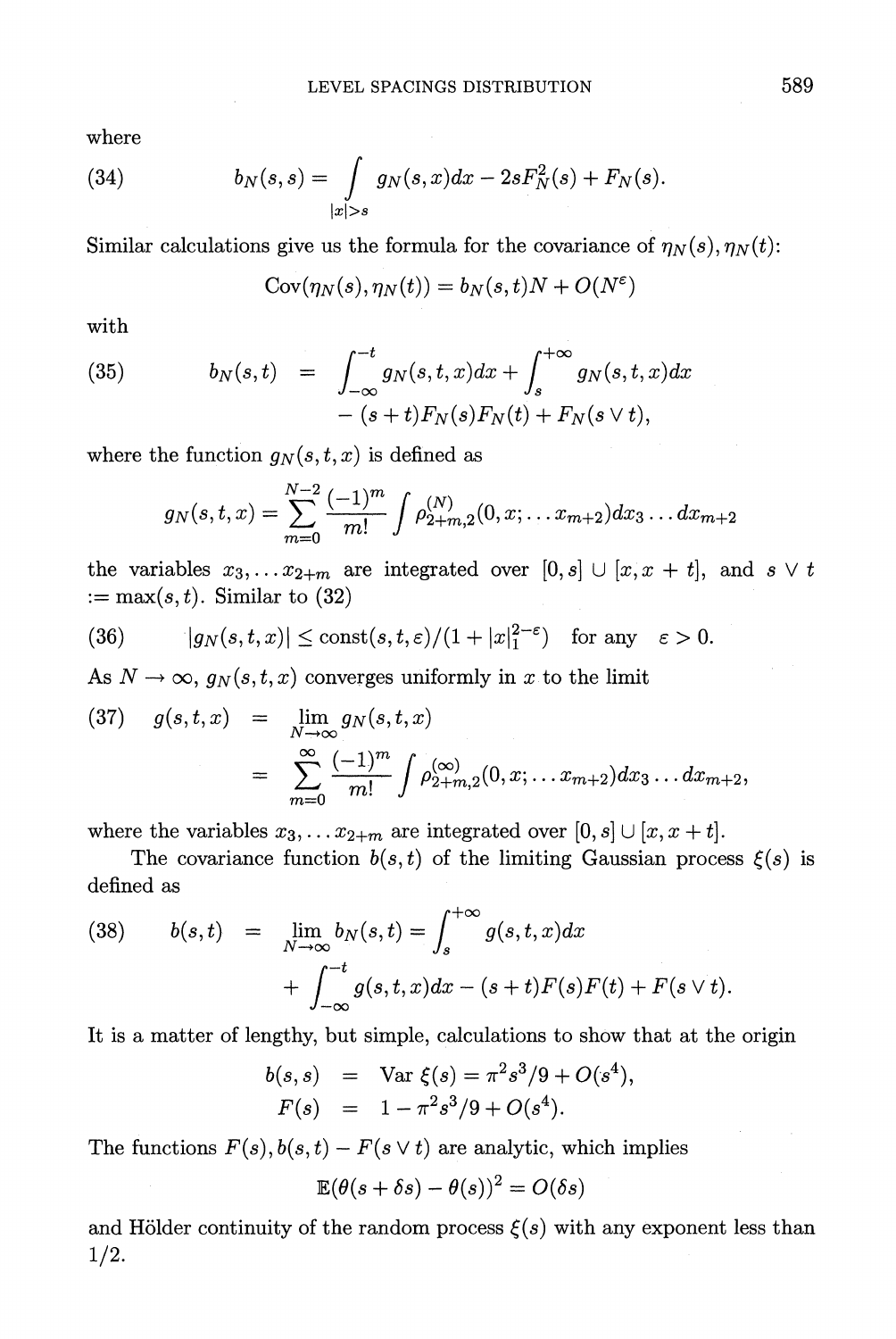**To proceed with the proof of Theorem 1, we need the formulas for** 

$$
\mathbb{E}\prod_1^{2k}(\chi(x_i,dx_i,s)-\mathbb{E}\chi(x_i,dx_i,s)),
$$

**similar to (26),(27). We will use again the special cluster structure of n-point correlation functions (21). In this way we will be able to prove that** 

(39) 
$$
\mathbb{E}\prod_{1}^{2k}(\chi(x_i, dx_i, s) - \mathbb{E}\chi(x_i, dx_i, s))
$$
  
= 
$$
\sum \prod_{(i,j)} \text{Cov}(\chi(x_i, dx_i, s), \chi(x_j, dx_j, s)) + R_{2k}(x_1, \dots x_{2k})dx_1 \dots dx_{2k},
$$

where the summation  $\sum$  is over all partitions of  $\{1, \ldots 2k\}$  into pairs  $(i, j)$  and for any  $\varepsilon > 0$ 

(40) 
$$
\int_0^N \cdots \int_0^N |R_{2k}(x_1 \ldots x_{2k})| dx_1 \ldots dx_{2k} = O(N^{k-1+\epsilon}).
$$

**Formulas (39), (40) are the key ingredients in the proof of Theorem 1.1.** 

Again, we will consider the contributions to  $\mathbb{E}(\eta_N(s) - \mathbb{E}\eta_N(s))^{2k}$  from the **"off-diagonal" terms** 

$$
\min_{i \neq j} |x_i - x_j|_1 > s,
$$

"near-diagonal"  $0 < \min_{i \neq j} |x_i - x_j|_1 \leq s$ , and diagonal terms  $x_i = x_j$  sep**arately. In calculations to follow we restrict ourselves to the case of even moments. However, all arguments work in the case of odd moments as well.**  Let us consider first the "off-diagonal" case (41). By the inclusion-exclusion **principle** 

$$
(42)2k\n
$$
\mathbb{E} \prod_{1}^{2k} \chi(x_i, dx_i, s)
$$
\n
$$
= \left( \sum_{m=0}^{N-2k} \frac{(-1)^m}{m!} \int \int \rho_{2k+m}^{(N)} (x_1, \dots x_{2k}; \dots x_{2k+m}) dx_{2k+1} \dots dx_{2k+m} \right) dx_1 \dots dx_{2k},
$$
$$

the integral is over  $(\bigcup_{1}^{2k}[x_i, x_i + s])^m$  and

(43) 
$$
\rho_{2k+m}^{(N)}(\bar{x}) = \sum_{\sigma \in S_{2k+m}} (-1)^{\sigma} \prod_{i=1}^{2k+m} \frac{\sin \pi (x_i - x_{\sigma(i)})}{N \sin(\pi (x_i - x_{\sigma(i)})/N)}
$$

**As in (26) we decompose the sum (43) into two: the first subsum corresponds to**  the interaction between the particles  $x_1, \ldots, x_{2k}$ , where each particle interacts **with at least one other particle. The formal definition of the first subsum is the following:** Denote by  $x_{i_1}^{(j)}, \ldots, x_{i_{p_j}}^{(j)}$  the variables among  $x_1, \ldots, x_{2k+m}$  belonging **to the interval**  $[x_j, x_j + s], j = 1, ... 2k.$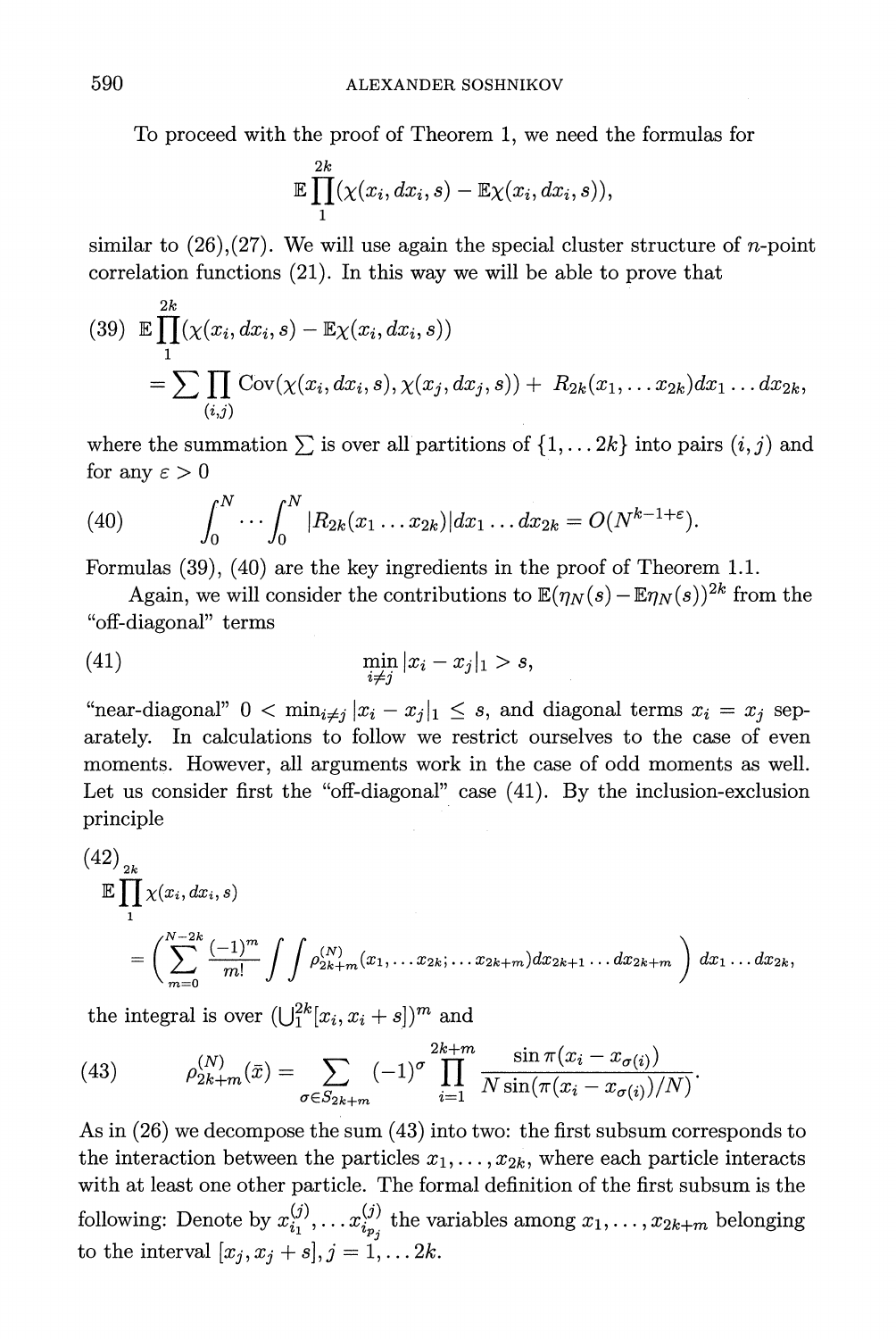We will also reserve the notations  $\bar{x}^{(j)}$  for the vector  $(x_{i_1}^{(j)},...,x_{i_{p_s}}^{(j)})$  and  $n(x_i) = p_i$  for the number of variables belonging to  $[x_i, x_j + s]$ . We define the first subsum as the sum over  $\sigma \in S_{2k+m}$ , such that for any  $j = 1, \ldots 2k$  (i.e. for any particle  $x_j$ ) there exists another index  $1 \leq l \leq 2k$  (there exists another  $particle  $x_l$ ), such that$ 

(44) 
$$
\sigma(\{i_1^{(j)}, \ldots i_{p_j}^{(j)}\}) \cap \{i_1^{(l)}, \ldots i_{p_l}^{(l)}\} \neq \emptyset
$$

(particles  $x_i$  and  $x_l$  interact with each other). We denote this sum by  $\rho_{2k+m,2k}$ .

**To deal with the second sum, we single out the particles not interacting with any others. Iterating, we arrive at the formula:** 

(45)  
\n
$$
\rho_{2k+m}(x_1,\ldots x_{2k},\ldots x_{2k+m}) = \rho_{2k+m,2k}(x_1,\ldots x_{2k},\ldots x_{2k+m}) + \sum_{\emptyset \neq A \subset \{1,\ldots 2k\}} \left( \prod_{j \in A} \rho_{n(x_j)}(\bar{x}^{(j)}) \right) \times \rho_{2k+m-\sum_{j \in A} n(x_j), 2k-|A|} \left( \bar{x} \setminus \bigcup_{j \in A} \bar{x}^{(j)} \right).
$$

**Since the following formula** 

$$
\mathbb{E} \prod_1^{2k} \nu_i = \sum_{\mathcal{A} \subset \{1,...2k\}} \prod_{j \in \mathcal{A}} \mathbb{E} \; \nu_i \; \cdot \; \mathbb{E} \; \prod_{l \not\in \mathcal{A}} (\nu_l - \mathbb{E} \; \nu_l)
$$

is valid for arbitrary random variables  $\nu_i$ , (23), (42) and (45) imply:

**PROPOSITION 3.1.** Let  $\min_{i \neq j} |x_i - x_j| > s$ , and  $s \leq (\log N)^{1/2}$ . Then

(46) 
$$
\mathbb{E} \prod_{1}^{2k} (\chi(x_i, dx_i, s) - \mathbb{E}\chi(x_i, dx_i, s)) = dx_1 \cdots dx_{2k} \times \left( \sum_{m=0}^{N-2k} \frac{(-1)^m}{m!} \int \rho_{2k+m, 2k}^{(N)} (x_1, \ldots x_{2k}; \ldots x_{2k+m}) dx_{2k+1} \ldots dx_{2k+m} + O(\left( \frac{\text{const}(s) \log^k N}{N} \right)^N \cdot N^{2k} ) \right);
$$

**the variables**  $x_{2k+1}, \ldots x_{2k+m}$  **are integrated over**  $\left( \prod_{1}^{2k} [x_j, x_j + s] \right)^m$ **.** 

**Remark. The remainder term is of the same nature as in (27) and is treated similarly.** 

**Proposition 3.1 will play the central role in our proof, leading to (39), (40).**  To make our arguments clearer, we associate with any permutation  $\sigma \in S_{2k+m}$ an oriented graph  $\mathcal{J}(\sigma)$ . By definition, the vertices of  $J(\sigma)$  are integers  $1, \ldots, 2k$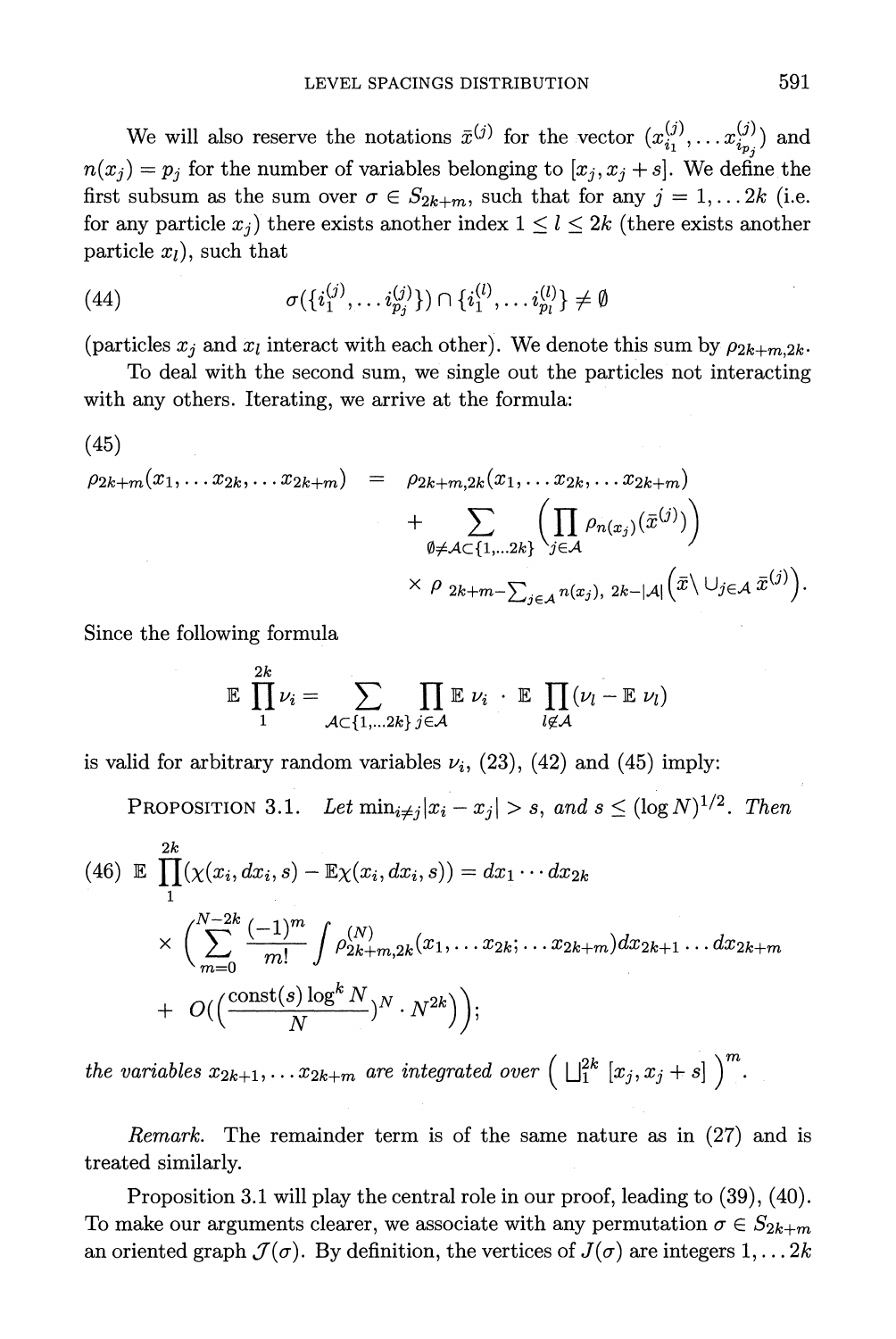(particles  $x_1, \ldots x_{2k}$ ) and there is a directed bond from the j<sup>th</sup> particle to the  $l<sup>th</sup>$  particle,  $l \neq j$ , if and only if (44) is satisfied. Then in our notation

$$
\rho_{2k+m,2k}^{(N)}(\bar{x}) = \sum_{\sigma \in S_{2k+m}}^{\infty} (-1)^{\sigma} \prod_{i=1}^{2k+m} \frac{\sin \pi (x_i - x_{\sigma(i)})}{N \sin(\pi (x_i - x_{\sigma(i)})/N)}
$$

 $\text{where } \sum^* \text{ is the sum over such } \sigma \text{ that any maximal connected component of } j(\sigma)$ **has at least two elements. For future consideration it is also useful to define**   $\tilde{\rho}_{2k+m,2k}(x_1,\ldots,x_{2k},\ldots,x_{2k+m})$  as the sum over  $\sigma$  for which  $\mathcal{J}(\sigma)$  is connected. **We claim that the main contribution to (46) comes from the interaction be**tween the pairs of particles. Representing  $\mathcal{J}(\sigma)$  as a disjoint union of maximal **connected components** 

$$
\mathcal{A}_1,\ldots \mathcal{A}_p: \bigsqcup_1^p \mathcal{A}_q \ = \ \{1,\ldots 2k\}
$$

and denoting  $(x_i)_{i \in \mathcal{A}_q}$  by  $\bar{x}(\mathcal{A}_q)$  we obtain the representation of  $\rho_{2k+m,2k}(\bar{x})$  as **the sum of products** 

(47) 
$$
\sum_{\substack{(\mathcal{A}_1,\ldots,\mathcal{A}_p)\\|\mathcal{A}_q|\geq 2, q=1,\ldots p}} \prod_{1}^{p} \tilde{\rho} \sum_{j \in \mathcal{A}_q} n(x_j), |\mathcal{A}_q| \left(\bar{x}(\mathcal{A}_q)\right).
$$

**Now (46) and (47) give us** 

$$
(48) \mathbb{E} \prod_{1}^{2k} (\chi(x_i, dx_i, s) - \mathbb{E}\chi(x_i, dx_i, s)) = \prod_{1}^{2k} dx_i \Biggl( \sum_{\substack{(\mathcal{A}_1, \dots, \mathcal{A}_p) \\ |\mathcal{A}_q| \ge 2, q=1, \dots p}}^{\mathbf{x}^*} \prod_{\substack{|\mathcal{A}_q| \ge 2, q=1, \dots p \\ |\mathcal{A}_q| \ge 2, q=1, \dots p}}^{\mathbf{y}^*} \Biggl( \sum_{m=0}^{N-|\mathcal{A}_q|} \frac{(-1)^m}{m!} \int_{(\sqcup_{j \in \mathcal{A}_q} [x_j, x_j + s])^m} \tilde{\rho}_{|\mathcal{A}_q| + m, |\mathcal{A}_q|}(\bar{x}(\mathcal{A}_q), y_1, \dots y_m) dy_1 \dots y_m \Biggr) + O\Bigl( \bigl( \frac{\text{const}(s) \log^k N}{N} \bigr)^N \cdot N^{2k} \Bigr) \Biggr)
$$

 $\mathbf{w}_0 = \mathbf{w}_0 + \sum_{i=1}^{n} \mathbf{w}_i$  is over all partitions of  $\{1, \ldots 2k\}$  into two- (or more) element **subsets.** 

Since  $\tilde{\rho}_{2+m,2}(\bar{x}) = \rho_{2+m,2}(\bar{x})$  the sum over partitions into the two-element **subsets is exactly** 

(49) 
$$
\sum_{\substack{\text{partitions } (i,j) \\ \text{into pairs}}} \prod_{(i,j)} \text{Cov} \Big( \chi(x_i, dx_i, s), \chi(x_j, dx_j, s) \Big).
$$

**To estimate the remaining part, let us introduce the notation**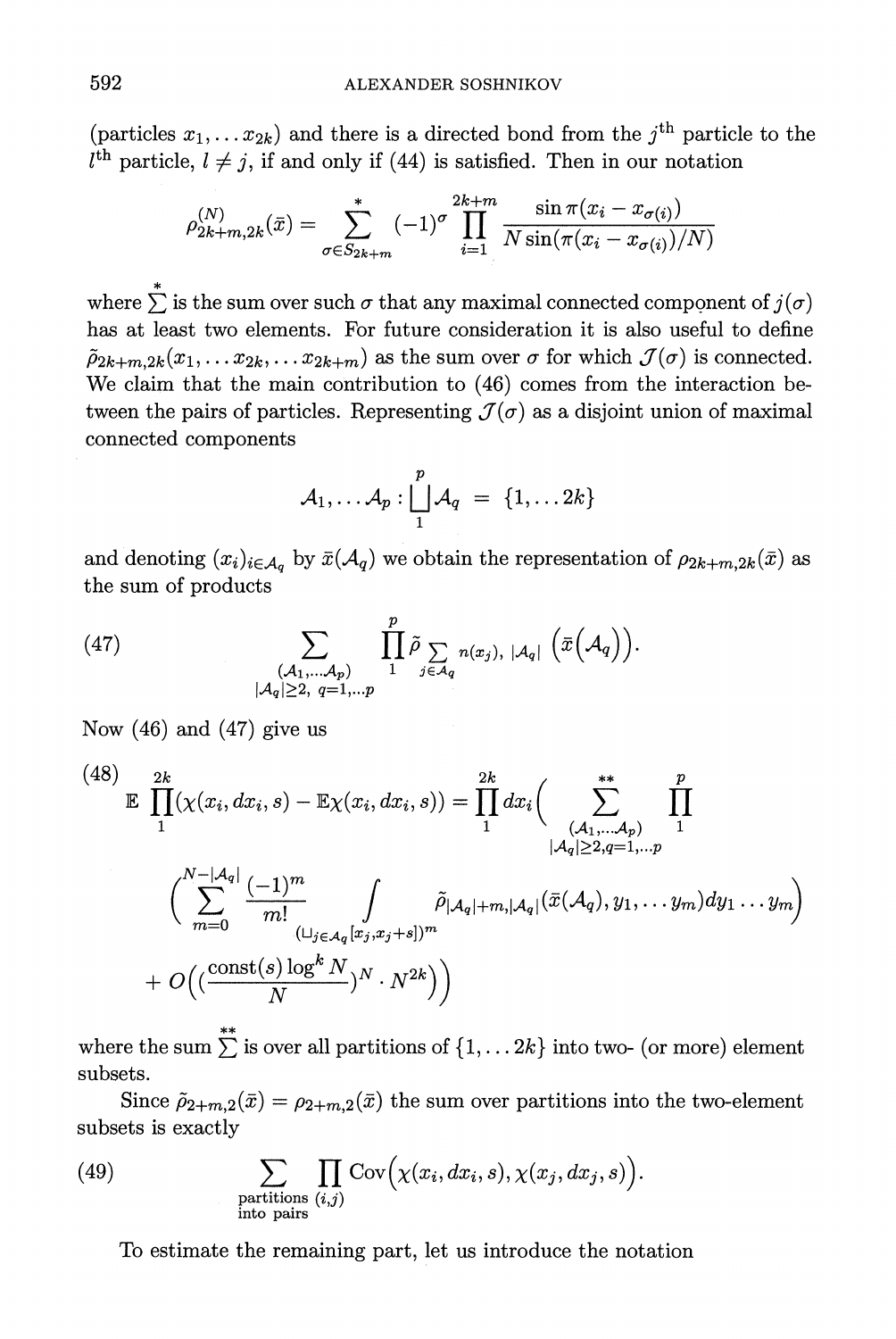(50) 
$$
r_{|\mathcal{A}_q|}(\bar{x}(\mathcal{A}_q), s) := \sum_{m=0}^{N-|\mathcal{A}_q|} \frac{(-1)^m}{m!}
$$

$$
\times \int_{(\sqcup_{j\in\mathcal{A}_q}[x_j,x_j+s])^m} \tilde{\rho}_{|\mathcal{A}_q|+m,|\mathcal{A}_q|}(\bar{x}(\mathcal{A}_q), y_1,\ldots y_m) \, dy_1 \ldots y_m.
$$

**The next lemma, together with (48) clearly implies (39), (40):** 

**LEMMA 3.2.** 

(51) 
$$
\int_{[0,N]^l} r_l(x_1,\ldots x_l,s)dx_1\ldots dx_l
$$

$$
\min_{i\neq j} |x_i-x_j|_1 > s
$$

$$
= \begin{cases} \int_{|x|>s} g_N(s,x)dx\cdot N + o(N^{\epsilon}) & \text{if } l=2, \\ o(N^{1+\epsilon}) & \text{if } l>2 \end{cases}
$$

for any  $\varepsilon > 0$ .

*Remark.* One can see from (48) that  $r_l(x_1, \ldots, x_l, s)$  are Ursell functions of the s-modified random-point field. Compare  $(51)$  with the conditions on  $U_l$  in **Theorem 2.1.** 

*Proof of Lemma* 3.2. The case  $l = 2$  was considered above when we calculated the variance of  $\eta_N(s)$ .

Assume now  $l > 2$  and denote by  $r_{l,m}$  the m<sup>th</sup> term in (50). We are looking for the estimates on  $\tilde{\rho}_{l+m,l}$  similar to (30), (31). Since  $\tilde{\rho}_{l+m,l}$  can be obtained **by the finite number of additions, subtractions and multiplications of** 

$$
\det\biggl(\frac{\sin\pi (x_i-x_j)}{N\sin(\pi (x_i-x_j)/N)}\biggr),\,
$$

**(29) prorrides the estimates** 

(52) 
$$
|\tilde{\rho}_{l+m,l}(x_1,\ldots x_l,\ldots x_{l+m})| < \text{const}_l
$$

**and** 

(53) 
$$
\int_{[0,N]^l} |r_{l,m}(x_1,...x_l)| dx_1...dx_l \leq \cosh_l \frac{(l s)^m}{m!} N^l.
$$

**To get an estimate similar to (31), we write by definition:** 

$$
\tilde{\rho}_{l+m,l}^{(N)}(x_1,\ldots x_l,\ldots x_{l+m})=\sum_{\substack{\sigma\in S_{l+m}\\\mathcal{J}(\sigma) \text{ is connected}}}( -1)^{\sigma}\prod_{i=1}^{l+m}\frac{\sin \pi(x_i-x_{\sigma(i)})}{N\sin(\pi(x_i-x_{\sigma(i)})/N)}.
$$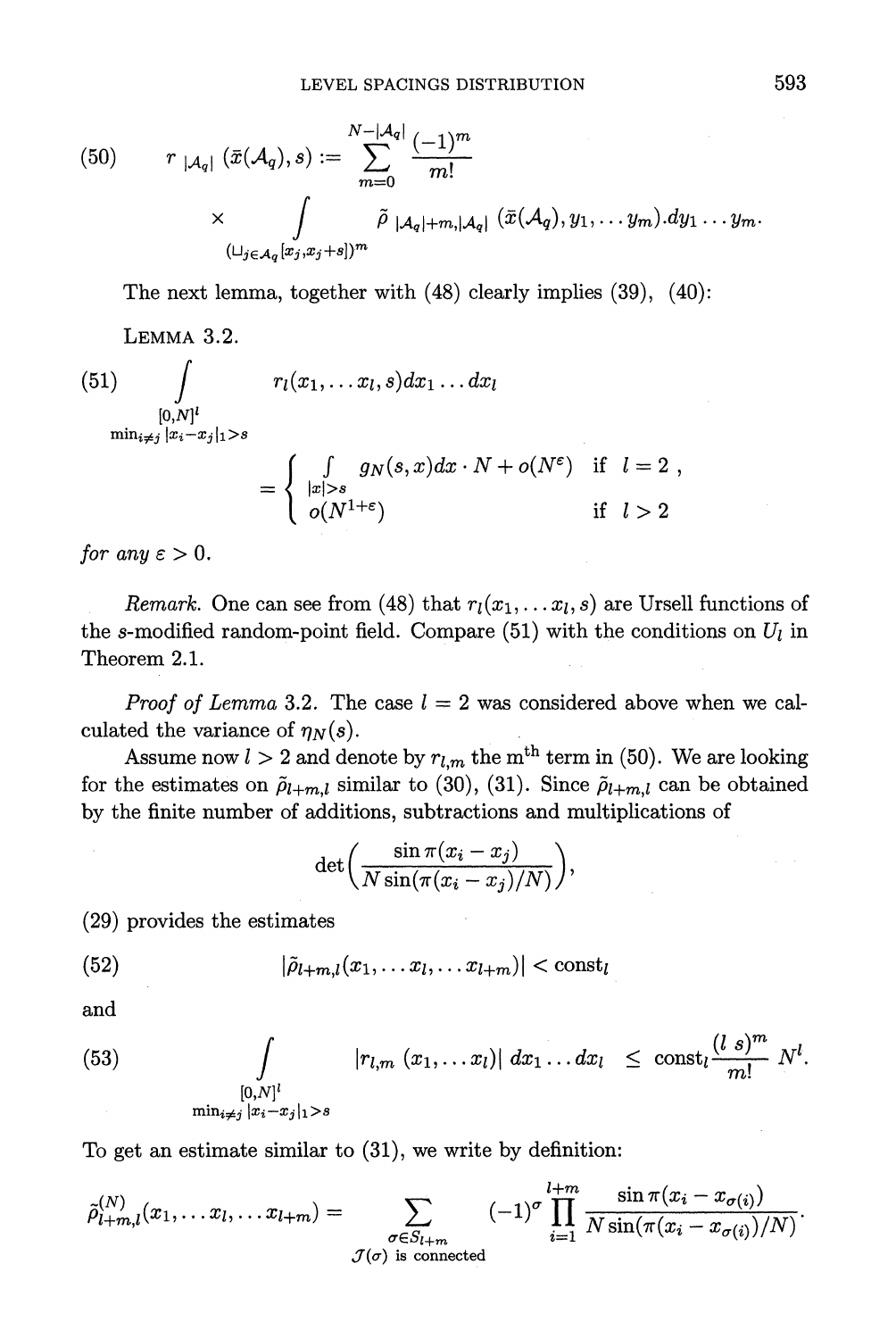**Consider an arbitrary term from this sum. Our goal is to estimate the absolute value of** 

$$
\prod_{i=1}^{l+m} \frac{\sin \pi (x_i - x_{\sigma(i)})}{N \sin(\pi (x_i - x_{\sigma(i)})/N)}
$$

**by** 

(54) 
$$
\text{const}^{l+m}(s) \prod_{1}^{l} \frac{2}{1+|x_j - x_{\tau(j)}|}
$$

where  $\tau$  is some cyclic permutation of integers  $1, \ldots l$  (particles  $x_1, \ldots x_l$ ), depending on  $\sigma$  and partition (44). To do this we will replace

$$
\frac{\sin\pi (x_i-x_{\sigma(i)})}{N\sin(\pi (x_i-x_{\sigma(i)})/N)}
$$

by 1 whenever  $x_i, x_{\sigma(i)}$  belong to the same segment  $[x_j, x_j + s], j = 1, \ldots l$ , and we will replace it by  $2/(1 + |x_i - x_{\sigma(i)}|)$  in the opposite case.

If we write  $\sigma$  as a product of disjoint cyclic permutations

$$
\sigma=\sigma_1\cdot\ldots\sigma_m,
$$

each  $\sigma_p$ ,  $p = 1, \ldots m$  determines some cyclic excursion on the graph  $\mathcal{J}(\sigma)$ ; the steps of the excursion correspond to the terms  $2/(1 + |x_i - x_{\sigma(i)}|)$  in our **estimate.** 

Since the graph  $\mathcal{J}(\sigma)$  is connected, the path of every excursion intersects **the path of some other excursion, and after several switches we can go from one path to another (otherwise we would have a nontrivial maximal connected**  component of  $J$ ). Therefore we can combine these paths into one big cyclic path (with possible self-intersections), along which are all vertices of  $J$ . Again, to each step of the path,  $j \rightarrow l$ , there corresponds a term

$$
\frac{2}{1+|x_i-x_{\sigma(i)}|}: x_i \in [x_j, x_j+s], \quad x_{\sigma(i)} \in [x_l, x_l+s]
$$

**in our estimate.** 

The whole number of steps of the constructed path is  $l+m$  at most<sup>3</sup>. Now we will eliminate all possible self-intersections. If  $j$  is the current position of our walk,  $n$  is the previous one and  $l$  is the next one, and the vertex  $j$  has already been visited, we replace two steps  $n \rightarrow j, j \rightarrow l$  by one  $n \rightarrow l$  in **the new, modified walk.** 

**Using the inequalities** 

$$
2/(1+|x_i - x_{\sigma(i)}|) \le \text{const}(s)2/(1+|x_j - x_l|),
$$
  
2/(1+|x - y|) \cdot 2/(1+|y - z|) \le 2 \cdot 2/(1+|x - z|)

**<sup>3</sup>See remark after the end of proof of Lemma 3.2.**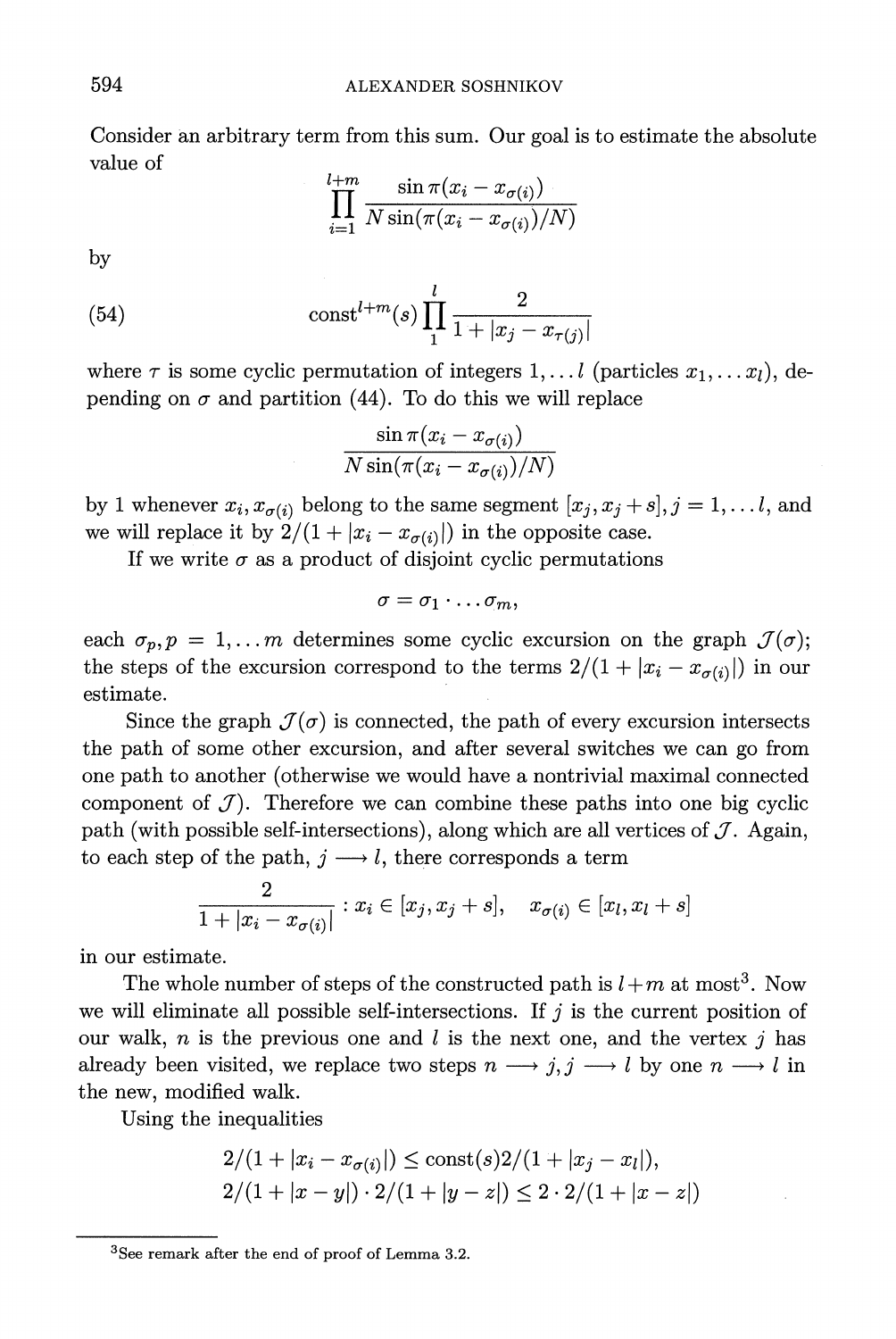**and subsequently eliminating from the path the sites visited before, we finally obtain the path without self-intersections, which is given by some cyclic per**mutation  $\tau \in S_l$ . This leads to (54) and the inequality

$$
\int_{(\sqcup_{j=1}^{l} [x_j, x_j+s])^m} \left| \prod_{i=1}^{l+m} \frac{\sin \pi (x_i - x_{\sigma(i)})}{N \sin(\pi (x_i - x_{\sigma(i)})/N)} \right| dx_{l+1} \dots dx_{l+m}
$$
\n
$$
\leq (l \cdot s)^m \left( \text{const}(s) \right)^{l+m} \sum_{\tau \in S_l} \prod_{1}^{l} \frac{2}{1 + |x_j - x_{\tau(j)}|}
$$

**The inequality** 

$$
\int_{0}^{N} 2/(1+|x-y|) \cdot 2/(1+|y-z|) dy \le \text{const} \log(N+1)2/(1+|x-z|)
$$

**\* j mplles** 

$$
\int_{[0,N]^l} \prod_{j=1}^l 2/(1+|x_j - x_{\tau(j)}|) dx_1 \dots dx_l \le \text{const} N \log^{l-2}(N+1)
$$

**and** 

(55) 
$$
\left| \int_{[0,N]^l} r_{l,m}(x_1,\ldots x_l) dx_1 \ldots dx_l \right|
$$
  
 
$$
\leq \frac{1}{m!} l!(l+m)!(l \ s)^m (\text{const}(s))^{l+m} N \log^{l-2}(N+1).
$$

**Finally, to get an estimate (51) on** 

$$
\left|\int\limits_{[0,N]^l}r_l(x_1,\ldots x_l)dx_1\ldots dx_l\right|\leq \sum_{0}^{\infty}\int\limits_{[0,N]^l}|r_l(x_1,\ldots x_l)|dx_1\ldots dx_l
$$

one can use (55) for  $m < \text{const}(s, l, \varepsilon) \log(N + 1)$ , where  $\text{const}(s, l, \varepsilon)$  is small enough, and (53) for  $m \ge \text{const}(s, l, \varepsilon) \log(N + 1)$ .

**Remark. The trivial bound for the number of steps of the path (at most**   $l + m$ ) is enough for our purposes now. However in the proof of Corollary **1.5 we will need an estimate that the number of steps is bounded by some number, depending only on 1. To accomplish this we have to eliminate some loops of the path (i.e. replace the corresponding multipliers by 1). Namely we eliminate a loop, if after throwing it out, we still have a closed path, visiting**  all vertices of  $\mathcal{J}$ . After such a procedure is completed we arrive at the path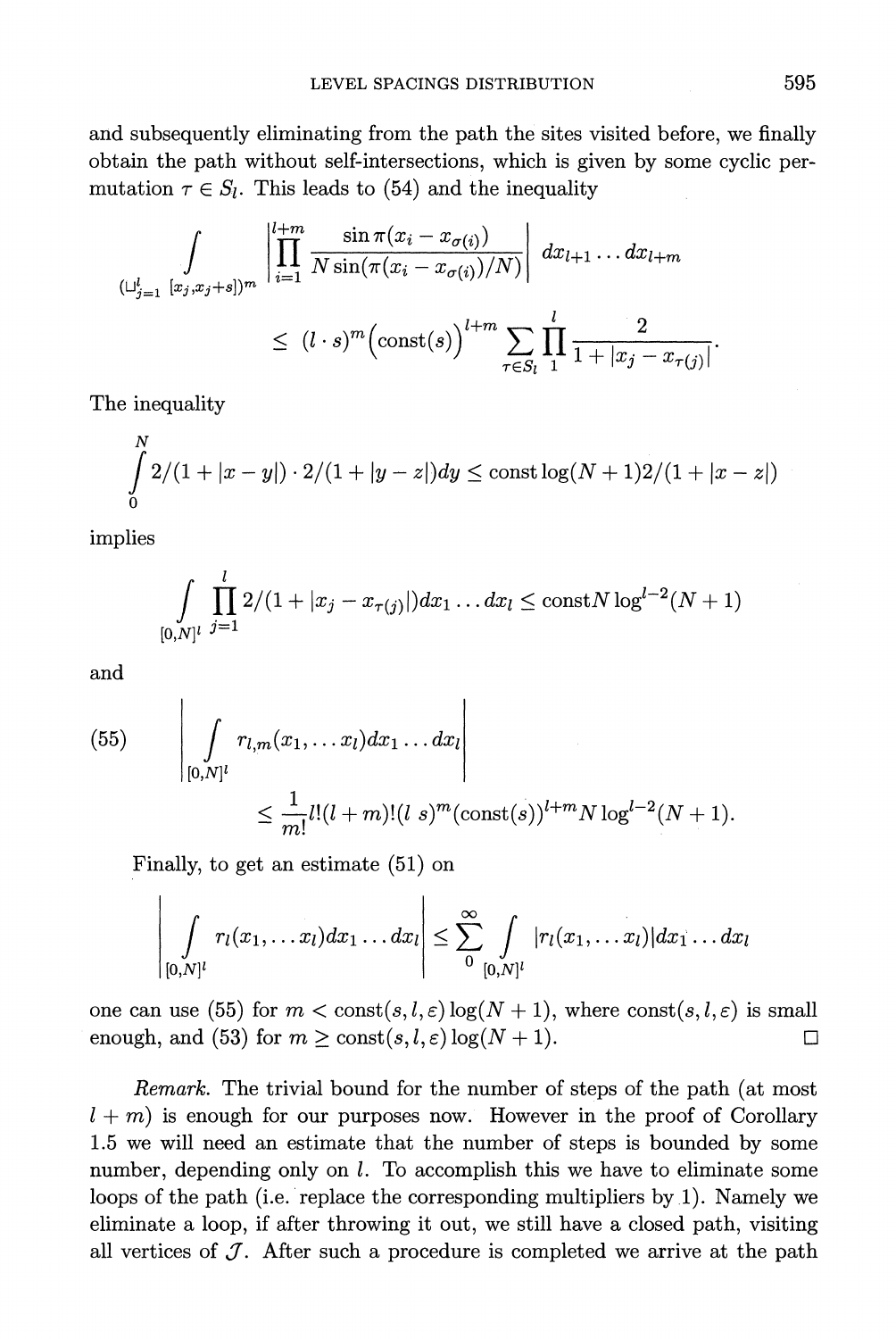with at most  $\sum_{1}^{l-1} j + l - 1 = l(l+1)/2 - 1$  steps. Formulas (48), (49), (51) **give the following result:** 

(56) 
$$
\mathbb{E} \int_{\substack{[0,N]^{2k} \\ \min_{i \neq j} |x_i - x_j|_1 > s}} \prod_{1}^{2k} (\chi(x_i, dx_i, s) - \mathbb{E}\chi(x_i, dx_i, s))
$$

$$
= (2k-1)!! \left( \int_{|x| > s} g_N(s, x) dx \right)^k N^k + O\left( \text{const}(s, \varepsilon) N^{k-1+\varepsilon} \right).
$$

**In the second part of the proof of Theorem 1.1 we take into account the con**tributions to  $\mathbb{E}(\eta_N(s) - \mathbb{E}\eta_N(s))^2$  from the diagonal  $(x_i = x_j)$  and "neardiagonal"  $(0 < |x_i - x_j|_1 \leq s)$  terms. We introduce an equivalence relation on the set of particles  $\{x_1, \ldots x_{2k}\}$ , calling  $x_i, x_j$  the "neighbors," if there is a **sequence of particles** 

$$
x_{i_0}=x_i,x_{i_1},\ldots x_{i_p}=x_j
$$

**such that** 

(57) 
$$
\max_{r=0,\dots p-1} |x_{i_{r+1}} - x_{i_r}|_1 \leq s.
$$

We claim that the contributions to  $\mathbb{E}(\eta_N(s) - \mathbb{E}\eta_N(s))^2$  of order of  $N^k$  appear **only when each equivalence class of (57) contains one or two particles. Assume that we have l two-element equivalence classes, say** 

 ${x_1, x_2}, \ldots, {x_{2l-1}, x_{2l}}$ 

and  $2k - 2l$  one-element equivalence classes  $\{x_{2l+1}\},\ldots,\{x_{2k}\}.$  Since

 $\chi(x_i, dx_i, s) \chi(x_i, dx_j, s) = 0$ 

**if**  $0 < |x_i - x_j|_1 \leq s$ , and always  $\chi^2(x_i, dx_i, s) = \chi(x_i, dx_i, s)$ , we have

$$
\mathbb{E} \int_{[0,N]^{2k}} \prod_{1}^{2k} (\chi(x_i, dx_i, s) - \mathbb{E}\chi(x_i, dx_i, s))
$$
\n
$$
{x_{1, x_{2}},...,x_{2l-1, x_{2l}} \atop {x_{2l+1}},...,x_{2k}}}
$$
\n
$$
= \mathbb{E} \int_{[0,N]^{2k}} \prod_{i=1}^{l} [-\mathbb{E}\chi(x_{2i-1}, dx_{2i-1}, s)\mathbb{E}\chi(x_{2i}, dx_{2i}, s)
$$
\n
$$
{x_{1, x_{2}},...,x_{2l-1, x_{2l}} \atop {x_{2l+1}},...,x_{2k}} - (\chi(x_{2i-1}, dx_{2i-1}, s) - \mathbb{E}\chi(x_{2i-1}, dx_{2i-1}, s)) \mathbb{E} \chi(x_{2i}, dx_{2i}, s)
$$
\n
$$
- (\chi(x_{2i}, dx_{2i}, s) - \mathbb{E}\chi(x_{2i}, dx_{2i}, s)) \mathbb{E} \chi(x_{2i-1}, dx_{2i-1}, s)
$$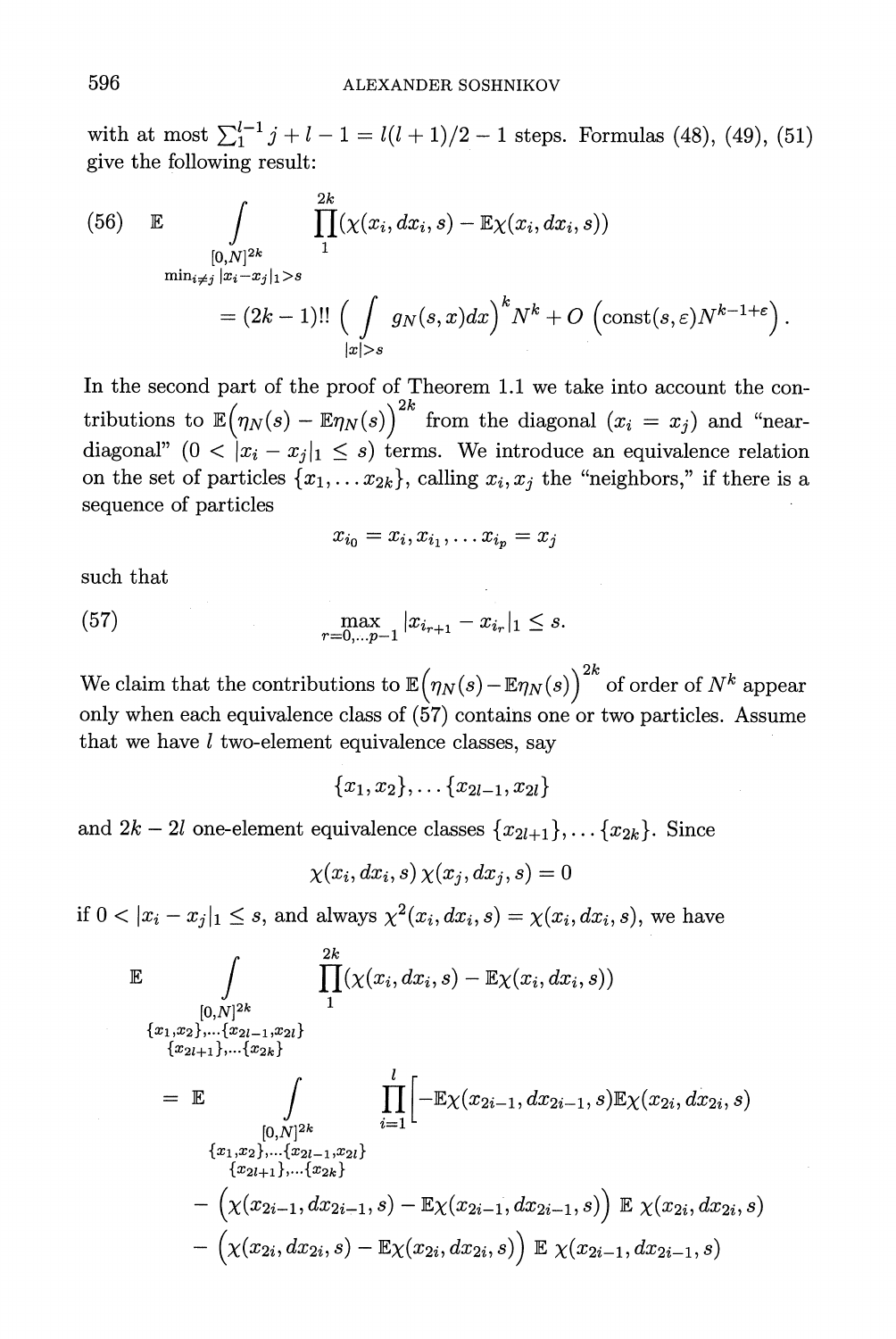+ 
$$
\mathbb{E} \chi(x_{2i}, dx_{2i}, s) \delta(x_{2i-1} - x_{2i}) dx_{2i-1}
$$
   
\n $\cdot \prod_{j=2l+1}^{2k} (\chi(x_j, dx_j, s) - \mathbb{E} \chi(x_j, dx_j, s))$   
\n=  $(F_N(s) - 2sF_N^2(s))^{l} (2k - 2l - 1)!! \left( \int_{|x|>s} g_N(s, x) dx \right)^{k-l} N^k$   
\n+  $O(\text{const}(s)N^{k-1+\epsilon}).$ 

**All such choices of equivalence classes produce** 

$$
(58)
$$
\n
$$
\sum_{l=0}^{k} \frac{(2k)!}{(2l)!(2k-2l)!} \frac{(2l)!}{l! \ 2^{l}} \left( F_N(s) - 2s F_N^2(s) \right)^l \frac{(2k-2l)!}{(k-l)! 2^{k-l}} \left( \int_{|x|>s} g_N(s,x) dx \right)^{k-l}
$$
\n
$$
\cdot N^k + O\left(\text{const}(s,\varepsilon) N^{k-1+\varepsilon}\right)
$$
\n
$$
= (2k-1)!! \left( F_N(s) - 2s F_N^2(s) + \int_{|x|>s} g_N(s,x) dx \right)^k N^k + O\left(\text{const}(s,\varepsilon) N^{k-1+\varepsilon}\right).
$$

**If some equivalence classes have three elements or more, the contributing terms**   $\frac{1}{2k}$  *x*  $\frac{2k}{2k}$  *x*  $\frac{1}{2k}$  *x*  $\frac{1}{2k}$  *x*  $\frac{1}{2k}$  *x*  $\frac{1}{2k}$  *x*  $\frac{1}{2k}$  *x*  $\frac{1}{2k}$  *x*  $\frac{1}{2k}$  *x*  $\frac{1}{2k}$  *x*  $\frac{1}{2k}$  *x*  $\frac{1}{2k}$  *x*  $\frac{1}{2k}$  *x*  $\tan \mathbb{E} \left( \eta_N(s) - \mathbb{E} \eta_N(s) \right)^{2n}$  will be bounded by some power (say  $l$ ) of  $F_N(s) \int \limits_0^s 1 dx$ , multiplied by the *n*-dimensional integral  $(n < 2k - 2l)$ 

$$
\int\limits_{[0,N]^{2k}}\left|\mathbb{E}\prod\limits_{1}^{n}\left(\chi(x_i,dx_i,s)-\mathbb{E}\chi(x_i,dx_i,s)\right)\right|
$$
  

$$
\min_{i\neq j}|x_i-x_j|_1>s
$$

**and multiplied by the areas of some polyhedrons of size s. From (39), (40) it**  follows that these terms are of order of  $O(N^{k-1})$ . Thus

(59) 
$$
\mathbb{E}\left(\left(\eta_N(s) - \mathbb{E}\eta_N(s)\right)/N^{1/2}\right)^{2k} = (2k-1)!!\left(b_N(s,s)\right)^k + O(N^{-1+\epsilon})
$$

$$
= (2k-1)!! \left(b(s,s)\right)^k + o(1).
$$

**Similar calculations yield** 

$$
\mathbb{E}\left(\left(\eta_N(s)-\mathbb{E}\eta_N(s)\right)/N^{1/2}\right)^{2k+1}=o(N^{-1/2+\varepsilon}).
$$

**The convergence of the mixed moments** 

$$
\mathbb{E}\prod_1^n \left(\left(\eta_N(s_i)-\mathbb{E}\eta_N(s_i)\right)/N^{1/2}\right)
$$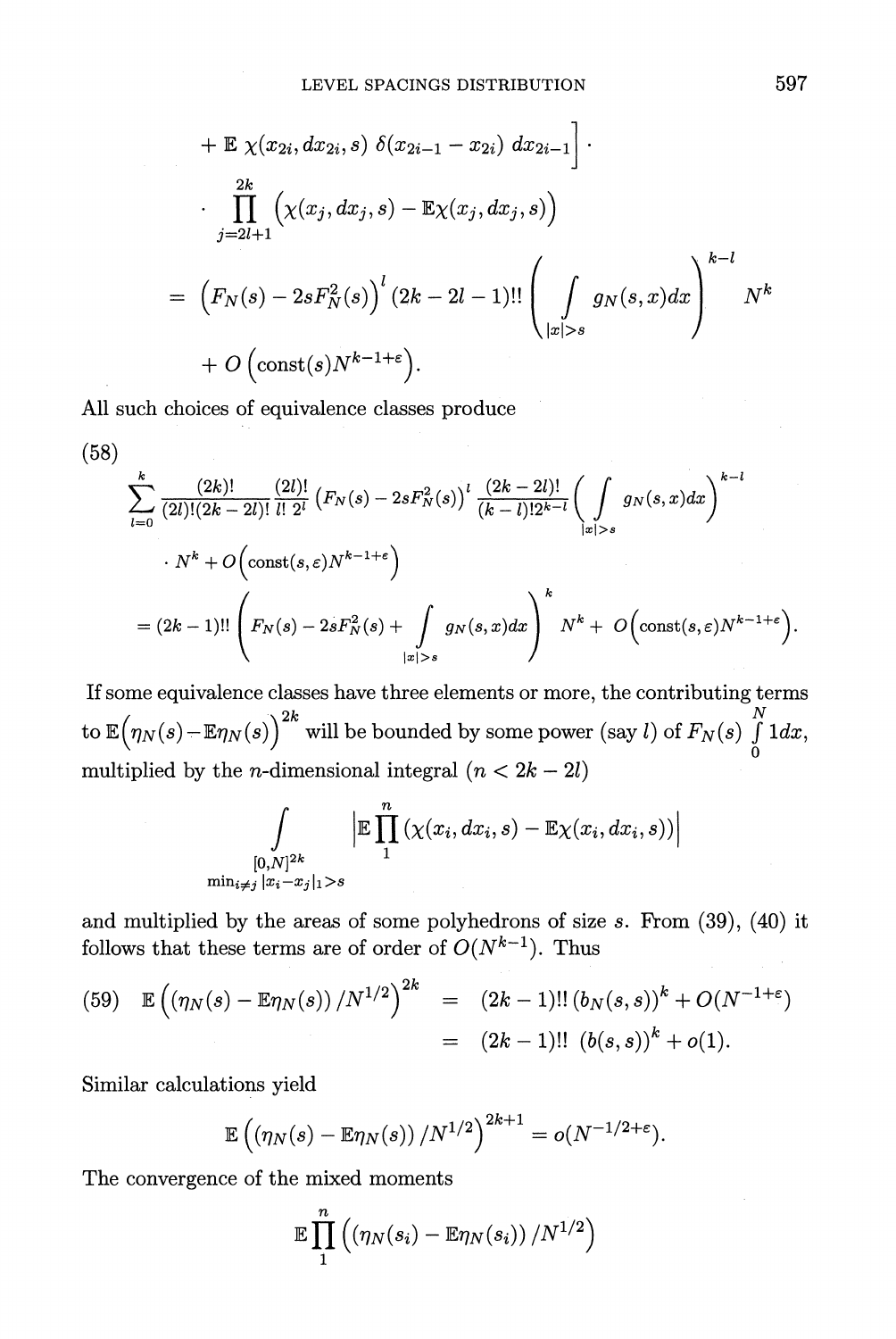to the moments of the Gaussian random process  $\xi(s)$  can be proved in the **same way. Since the convergence of all moments to the Gaussian ones implies**  the convergence of finite-dimensional distributions, Theorem 1.1 is proved.  $\Box$ 

#### **4. Proof of Theorem 1.2 and corollaries**

**We start with the proof of Theorem 1.2 . Since** 

(60) 
$$
\left|\tilde{\xi}_N(s)-\xi_N(s)\right|\leq N^{-1/2}
$$

the finite-dimensional distributions of  $\tilde{\xi}_N(\cdot)$  also converge to those of the lim**iting Gaussian process**  $\xi_N(\cdot)$  **as**  $N \to \infty$ **, and for the functional convergence of** probability distributions of  $\tilde{\mathcal{E}}_N(\cdot)$  on  $C(0,\infty)$  it is enough to prove the tightness (relative compactness) of any sequence of distributions of  $\zeta_{N_n}(\cdot)$  on C [0, T], T is arbitrarily large, as  $N_n \to \infty$  ([3]).<br>Let us define for continuous function  $f \in C[0, T]$  and  $\delta > 0$ , the modulus

**of continuity as** 

$$
\omega_f(\delta) = \sup |f(s) - f(t)|: \ 0 \le s, t \le T, |s - t| < \delta.
$$

**The classical criterion of relative compactness ([3]) tells that the family {P}**  of probability measures on  $C[0, T]$  is relatively compact if and only if:

(i) For each arbitrary small positive  $\alpha$  there exists an  $A(\alpha)$ , such that

(61) 
$$
\mathcal{P}\{f : |f(0)| > A\} < \alpha \quad , \text{ for any } \mathcal{P}.
$$

(ii) For each  $\alpha, \beta > 0$  there exists some  $\delta(\alpha, \beta)$  such that

(62) 
$$
\mathcal{P}\{f:\omega_f(\delta) > \beta\} < \alpha, \text{ for any } \mathcal{P}.
$$

**The results of O. Costin and J. Lebowitz ([8]) tell us that** 

$$
\tilde{\xi}_N(0)=O\left((\log N/N)^{1/2}\right)
$$

which gives us (i). To prove (ii) we need the following lemma:

**LEMMA 4.1.** There exist some constants  $c_1, c_2$  depending on  $T > 0$ , such **that** 

$$
(63) \mathcal{P}_N \left\{ |\tilde{\xi}_N(t) - \tilde{\xi}_N(s)| < c_1 \left( |t - s|^{1/20} + N^{-1/4} \right), \forall t, s \in [0, T] : |t - s| < \delta \right\} \\ > 1 - c_2 (\delta^{4/5} + N^{-1/20} \log N).
$$

**Assuming Lemma 4.1 is proven, we can quickly finish the proof of Theo**rem 1.2. Choose  $N_*, \delta_*$  such that

$$
c_1 N_*^{-1/4} < \beta/2 \quad , \quad c_1 \delta_*^{1/20} < \beta/2,
$$
\n
$$
c_2 \log N_* N_*^{-1/20} < \alpha/2 \quad , \quad c_2 \delta_*^{4/5} < \alpha/2.
$$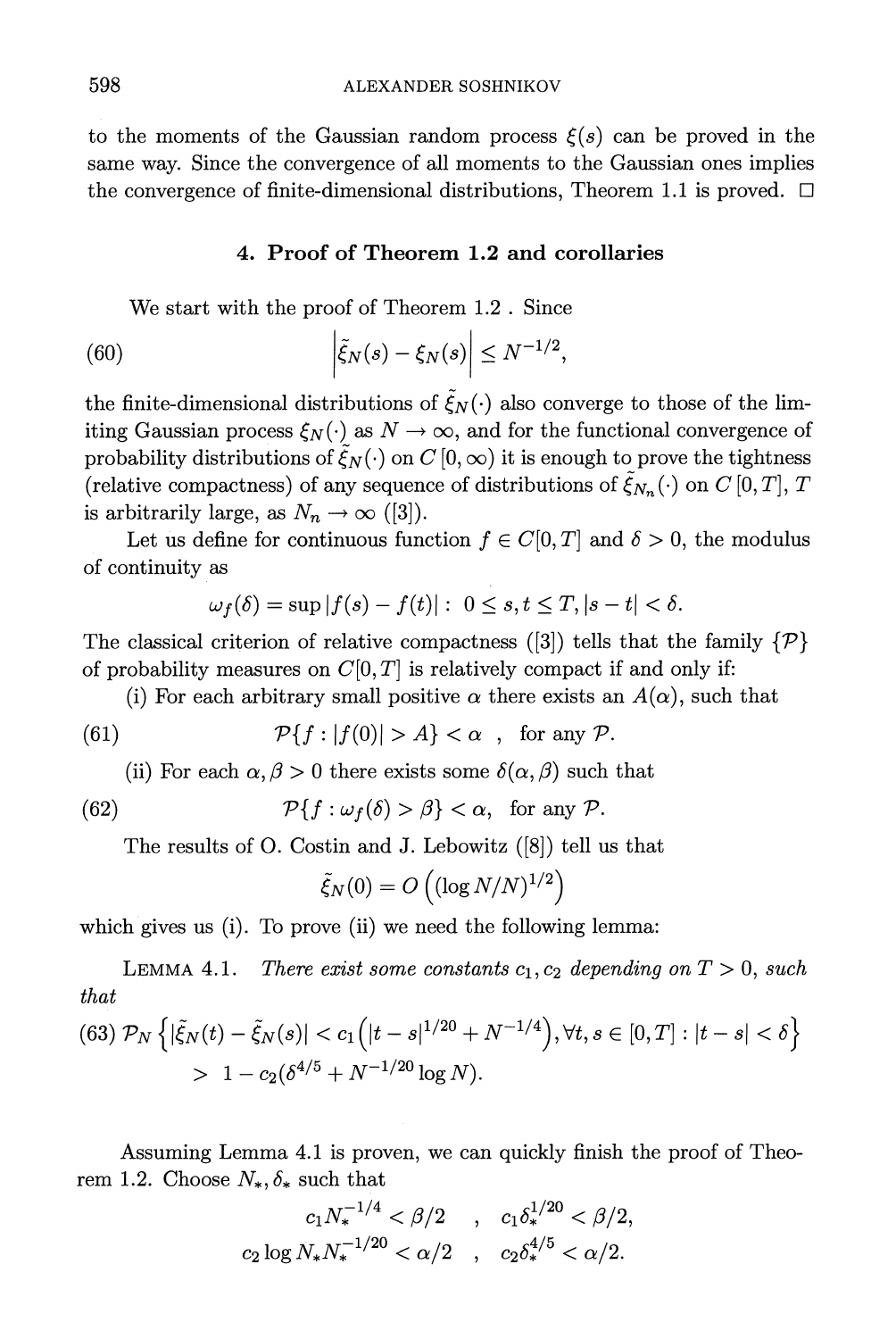For any fixed probability distribution P on  $C[0, T]$  and arbitrary  $\alpha, \beta > 0$  one can find some  $\delta(\alpha, \beta, \mathcal{P}) > 0$  such that

$$
\mathcal{P}\{f:\omega_f(\delta)>\beta\}<\alpha.
$$

Let us choose such a  $\delta$  for any  $\tilde{\xi}_{N_i},N_i\leq N_*$ , and define the final  $\delta$  as the minimum of such  $\delta$ 's and  $\delta_*$ . Condition (ii) is satisfied; therefore the family of probability distributions given by  $\tilde{\xi}_{N_n}(\cdot)$  is tight. Theorem 1.2 is proven. Now **we shall prove Lemma 4.1.** 

First, let us note that if  $t, s$  belong to some interval of length  $c_3N^{-3/4}$ ,  $c_3 \leq 1: s, t \in [s', s' + c_3 N^{-3/4}]$  then

(64) 
$$
|\tilde{\xi}_N(t) - \tilde{\xi}_N(s)| \leq |\tilde{\xi}_N(s' + c_3 N^{-3/4}) - \tilde{\xi}_N(s')| + \text{const } N^{-1/4}.
$$

Indeed, by definition, for  $s' \leq s \leq t \leq s' + c_3 N^{-1/4}$ 

$$
0 \leq \tilde{\xi}_N(t) - \tilde{\xi}_N(s) + F_N(t) N^{1/2} - F_N(s) N^{1/2}
$$
  
 
$$
\leq \tilde{\xi}_N(s' + c_3 N^{-3/4}) - \tilde{\xi}_N(s') + F_N(s' + c_3 N^{-3/4}) N^{1/2} - F_N(s') N^{1/2}
$$

**which implies** 

$$
|\tilde{\xi}_N(t) - \tilde{\xi}_N(s)| \leq |\tilde{\xi}_N(s' + c_3 N^{-3/4}) - \tilde{\xi}_N(s')|
$$
  
+  $N^{1/2} \cdot 2 \text{ Variation}_{[s', s' + c_3 N^{-3/4}]} (F_N(s)).$ 

The functions  $F_N(s)$  are continuously differentiable uniformly in s on any finite interval. Indeed

$$
(d/ds)F_N(s) = \rho_2^{(N)}(0, s) - \int_0^s \rho_3^{(N)}(0, s, x_3) dx_3
$$
  
+  $\frac{1}{2!} \int_0^s \int_0^s \rho_4^{(N)}(0, s, x_3, x_4) dx_3 dx_4 - \dots$   
 $\leq \sum_{k=0}^\infty \frac{1}{k!} s^k = \exp(s).$ 

This proves (64). Now we divide the segment  $[0, T]$  into  $2^k$  disjoint subsegments

$$
\Delta_l^{(k)} = [l \ T/2^k, (l+1)T/2^k], \quad l = 0, 1, \ldots 2^k - 1
$$

with *k* **ranging from 1 to**  $[(\log T + \frac{3}{4} \log N)/\log 2] + 1$  (i.e. the length of  $\Delta_i^{(k)}$ ) is always greater than  $\frac{1}{2}N^{-3/4}$ ). Using the Chebyshev inequality and (59) we **obtain:** 

$$
\mathcal{P}_N\left(|\xi_N(t) - \xi_N(s)| > |t - s|^{1/20}\right) \le \frac{\mathbb{E}|\xi_N(t) - \xi_N(s)|^4}{|t - s|^{1/5}} \\ \le \frac{3(b_N(t, t) - b_N(s, t) - b_N(t, s) - b_N(s, s))^2 + \text{const}(T, \varepsilon)N^{-1+\varepsilon}}{|t - s|^{1/5}}.
$$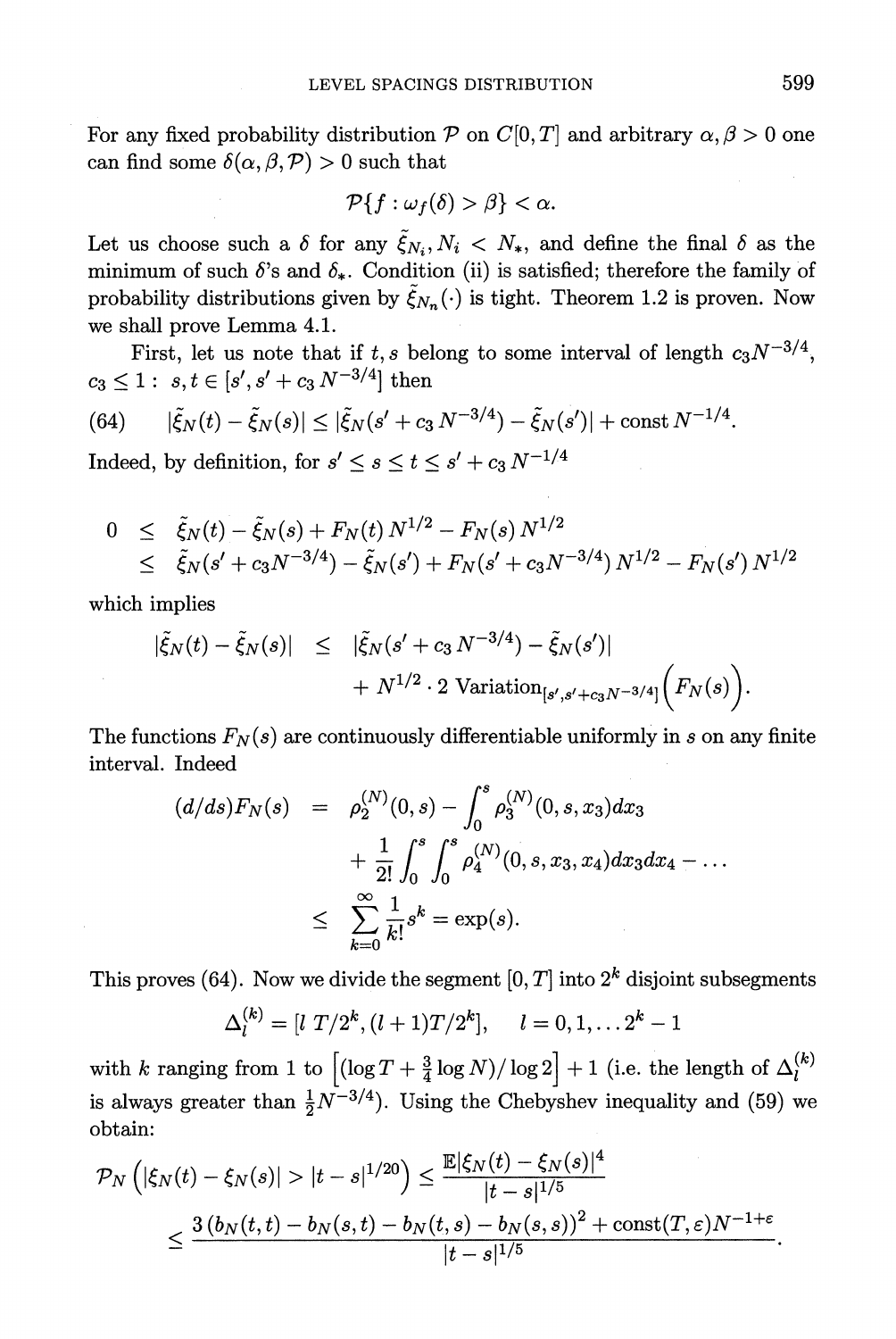Covariance function  $b_N(s, t)$  can be represented as the sum of two terms:

$$
b_N(s,t) = \left( \int_s^\infty g_n(s,t,x) dx + \int_{-\infty}^{-t} g_n(s,t,x) dx - (s+t) F_N(s) F_N(t) \right) + F_N(s \vee t)
$$

**where the partial derivatives of the first are uniformly bounded on any compact**  set (the proof is similar to that of the case of  $F_n(s)$  since we have the estimates of the type (32) on  $g_N(s,t,x)$  and  $(\partial/\partial s)g_N(s,t,x), (\partial/\partial t)g_N(s,t,x)$ . **This implies** 

$$
\mathcal{P}_N\left(|\xi_N(t) - \xi_N(s)| > |t - s|^{1/20}\right) \leq \text{const}(T)\left((t - s)^2 + N^{-19/20}\right)/|t - s|^{1/5}
$$

where  $t,s \in [0,T]$ , and we choose  $\varepsilon = 1/20$  which gives us (we denote all constants appearing in our calculations by  $\text{const}(T)$ :

$$
\mathcal{P}_N \left( \bigsqcup_{l=0}^{2^k - 1} \left\{ \left| \xi_N((l+1)T/2^k) - \xi_N(l \ T/2^k) \right| > (T/2^k)^{1/20} \right\} \right)
$$
  

$$
\leq 2^k \text{ const}(T) \frac{(T/2^k)^2 + N^{-19/20}}{(T/2^k)^{1/5}}
$$
  

$$
\leq \text{ const}(T) \left( (2^{-k})^{4/5} + N^{-19/20} (2^k)^{6/5} \right)
$$
  

$$
\leq \text{ const}(T) \left( (2^{-k})^{4/5} + N^{-19/20} N^{18/20} \right)
$$
  

$$
\leq \text{ const}(T) \left( (2^{-k})^{4/5} + N^{-19/20} N^{18/20} \right),
$$

**and** 

$$
\mathcal{P}_N \left( \bigcup_{\substack{\log T + \frac{3}{4} \log N \\ k = k_0}}^{\lfloor \frac{\log T + \frac{3}{4} \log N}{\log 2} \rfloor + 1} \bigcup_{l = 0}^{2^k - 1} \left\{ \left| \xi_N((l + 1)T/2^k) - \xi_N(l \ T/2^N) \right| > (T/2^k)^{1/20} \right\} \right) \leq \text{const}(T) \left( (2^{-k_0})^{4/5} + N^{-1/20} \log N \right).
$$

Choosing  $k_0$  such that  $2^{-k_0+1} \le \delta \le 2^{-k_0+2}$  and combining (65) with (64) **and (60), we finish the proof.**   $\Box$ 

**Corollary 1.3 can be proven by using the same machinery as in Theorem 1.1. To prove Corollary 1.4 one has to consider the continuous functional on**   $C[0,\infty)$ :

$$
G_T(f) = \sup_{s \in [0,T]} |f(s)|,
$$

**apply Theorem 1.2, and take into account that** 

$$
\lim_{N \to \infty} \sup_{s \in [0,T]} \left| \tilde{\xi}_N(s) - \xi_N(s) \right| = 0.
$$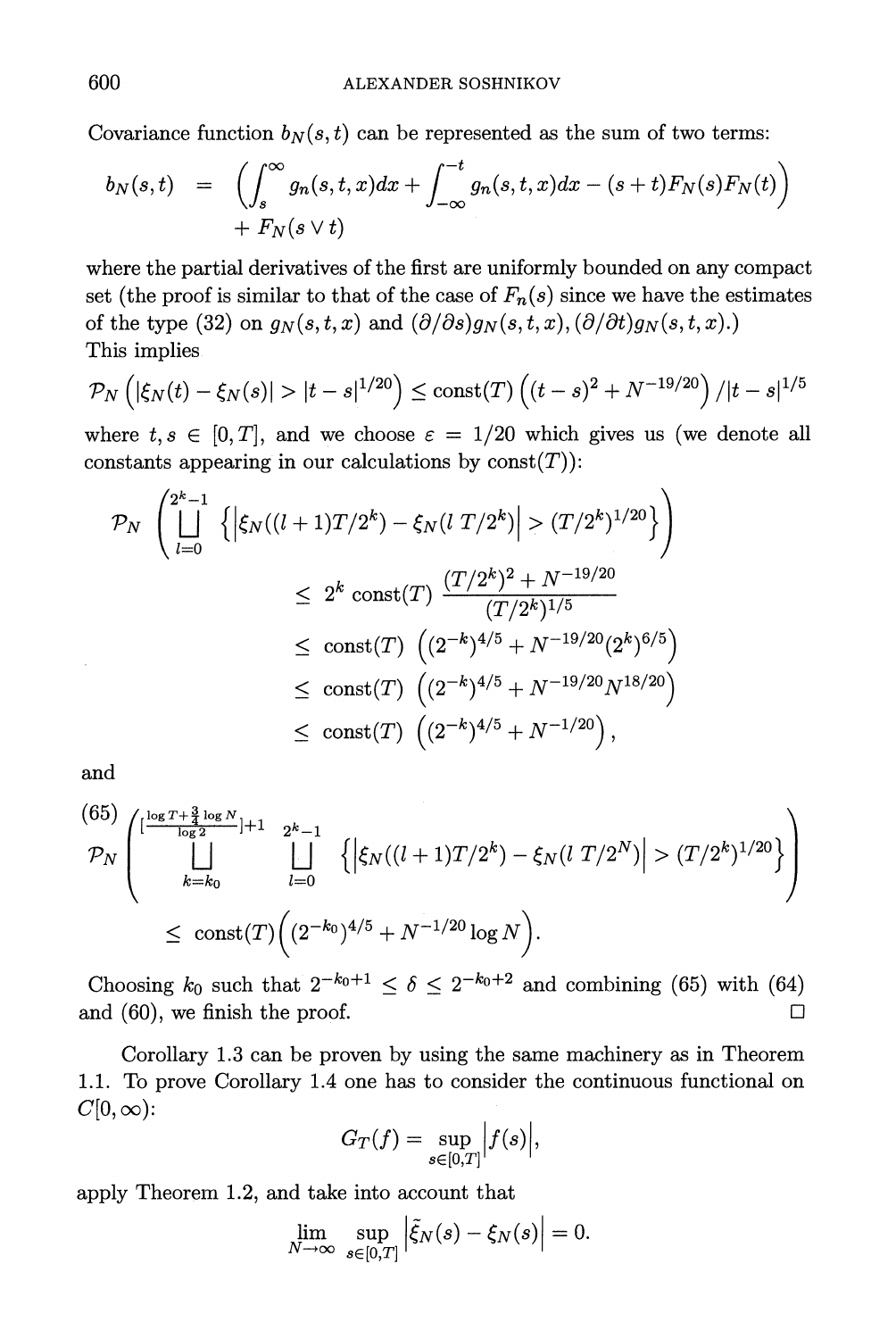**Before we proceed with the proof of Corollary 1.5 we want to obtain an estimate on** 

$$
\sup_{[0,\infty)} \ \bigg| \mathbb{E} \ \eta(I_N,s) - F(s) \ \frac{N\,|I_N|}{2\pi} \bigg| \,.
$$

**LEMMA 4.2.** 

$$
\sup_{[0,\infty)} \left| \mathbb{E} \eta(I_N, s) - F(s) \frac{N|I_N|}{2\pi} \right| = o(N^{\varepsilon} \frac{|I_N|}{2\pi})
$$

for any  $\varepsilon > 0$ .

**Proof of 4.2. Assume first that** 

(66)  
\n
$$
s \leq (\log N)^{1/2}:
$$
\n
$$
\left| F_N(s) - F(s) \right| = \sum_{n=0}^{N-1} \frac{(-1)^n}{n!} \int_{[0,s]^n} \rho_{n+1}^{(N)}(0, \bar{x}) - \rho_{n+1}^{(\infty)}(0, \bar{x}) d\bar{x} + \sum_{n=N}^{\infty} \frac{(-1)^{n-1}}{n!} \int_{[0,s]^n} \rho_{n+1}^{(\infty)}(0, \bar{x}) d\bar{x} \leq \sum_{n=0}^{N-1} \frac{1}{n!} \text{ Volume }([0,s]^n) \sup_{\bar{x} \in [0,s]^n} \left| \rho_{n+1}^{(N)}(0, \bar{x}) - \rho_{n+1}^{(\infty)}(0, \bar{x}) \right| + \sum_{n=N}^{\infty} \frac{1}{n!} \text{ Volume }([0,s]^n) \cdot 1.
$$

**Using the inequality** 

$$
\sup_{|x| \le s} \left| \frac{\sin \pi x}{N \sin(\pi x/N)} - \frac{\sin \pi x}{\pi x} \right| < \text{const } (s/N)^2
$$

and the representation of  $\rho_{n+1}^{(N)}$ ,  $\rho_{n+1}^{(\infty)}$  as determinants (6), (7), we have

$$
\sup_{\bar{x}\in[0,s]^n} \left| \rho_{n+1}^{(N)}(0,\bar{x}) - \rho_{n+1}^{(\infty)}(0,\bar{x}) \right| \le \text{const } (n+1)! \left( n+1 \right) (s/N)^2.
$$

Since  $\rho_{n+1}^{(N)}$ ,  $\rho_{n+1}^{(\infty)}$  are not greater than 1 by absolute value, we finally arrive at

$$
\begin{array}{rcl} \left| F_N(s) - F(s) \right| & \leq & \sum_{n=0}^{N-1} \frac{s^n}{n!} \min\left( 2, \, \text{const } (n+1)! \, (n+1) \, (s/N)^2 \right) + \sum_{N}^{\infty} \frac{s^n}{n!} \\ & = & o\Big( (s/N)^{1-\epsilon} \Big) + O(s^N / \, N!) \end{array}
$$

for any  $\varepsilon > 0$ . Thus

(67) 
$$
\sup_{s \leq (\log N)^{1/2}} \left| F_N(s) - F(s) \right| = o(N^{-1+\varepsilon}).
$$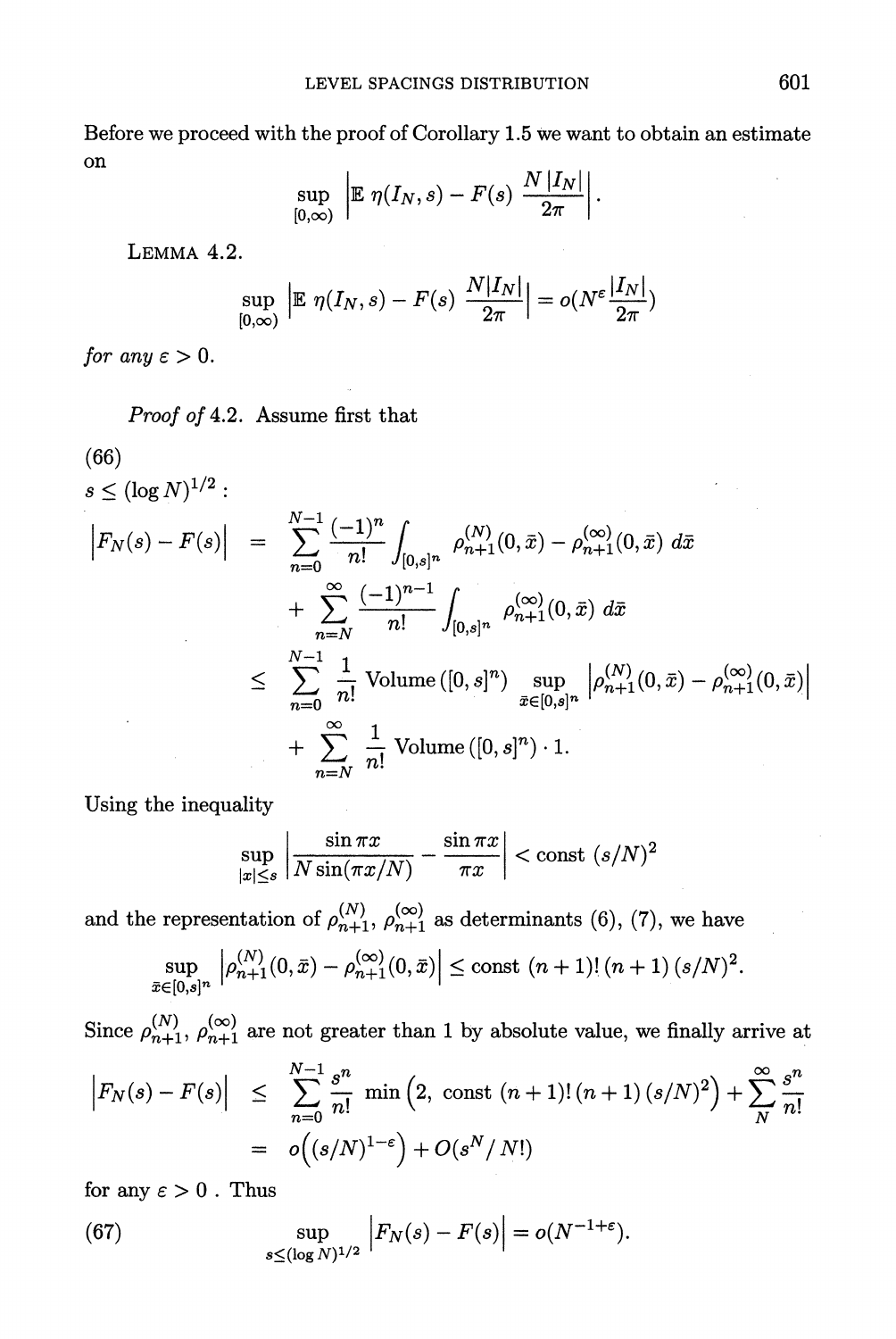The function  $F(s)$  decays at infinity superexponentially:

(68) 
$$
\log F(s) = -\pi^2 s^2/8 + O(s)
$$

**(see [22], [21], [26]), which gives us** 

(69) 
$$
F\left((\log N)^{1/2}\right) = o(N^{-9/8}).
$$

 $\text{Since } 0 \leq F_N(s) \leq F_N\left((\log N)^{1/2}\right), \ 0 \leq F(s) \leq F\left((\log N)^{1/2}\right) \text{ for any }$  $s > (\log N)^{1/2}$ , (67) and (68) establish

(70) 
$$
\sup_{[0,\infty)} |F_N(s) - F(s)| = o(N^{-1+\varepsilon})
$$

$$
\sup_{[0,\infty)} |E \eta(I_N, s) - F(s) \frac{N|I_N|}{2\pi}| = o(N^{\varepsilon} \frac{|I_N|}{2\pi}).
$$

**We finish this section with the proof of Corollary 1.5.** 

**Proof of Corollary 1.5.** Since the tails of distribution functions  $F(s)$ ,  $F_N(s)$  are small enough (see (67), (69)), we have to prove only that

$$
\sup_{0\leq s\leq (\log N)^{1/2}}\left|\eta(I_N,s)-{\mathbb E } \ \eta(I_N,s)\right|=o\left((N \ \frac{|I_N|}{2\pi})^{1/2\ +{\varepsilon }}\right).
$$

To do this we will estimate the moments of  $\eta(I_N, s) - \mathbb{E} \eta(I_N, s)$ , when s is allowed to grow up slightly,  $s \leq (\log N)^{1/2}$ :

**LEMMA 4.3.** For any even integer 2k, arbitrary small  $\varepsilon > 0$  and  $0 \leq$  $s \leq (\log N)^{1/2}$  there exists some constant  $c(\varepsilon, 2k)$ , depending only on  $\varepsilon$  and  $2k$ , such that

$$
\mathbb{E} \left( \eta(I_N, s) - \mathbb{E} \eta(I_N, s) \right)^{2k} \le c(\varepsilon, 2k) \left( N \frac{|I_N|}{2\pi} \right)^{k+\varepsilon}
$$

*Proof.* Again, without loss in generality, we can assume  $I_N$  to be a unit circle,  $I_N = [-\pi, \pi]$ . Examinating the proof of Theorem 1.1 we realize that **what is needed is the following generalization of estimates (51) from Lemma 3.2:** 

(71) 
$$
\sup_{0\leq s\leq (\log N)^{1/2}}\Big|\int_{\substack{[0,N]^l \ \min_{i\neq j} |x_i-x_j|_1>s}} r_l(x_1,\ldots x_l,s)dx_1\ldots dx_l\Big|
$$

$$
\leq \operatorname{const}(\varepsilon, l) N^{l/2+\varepsilon}, l\geq 2.
$$

**Going along the lines of calculations from Theorem 1.1, we will clarify the dependence on s of the constants appearing there. We recall that we derived**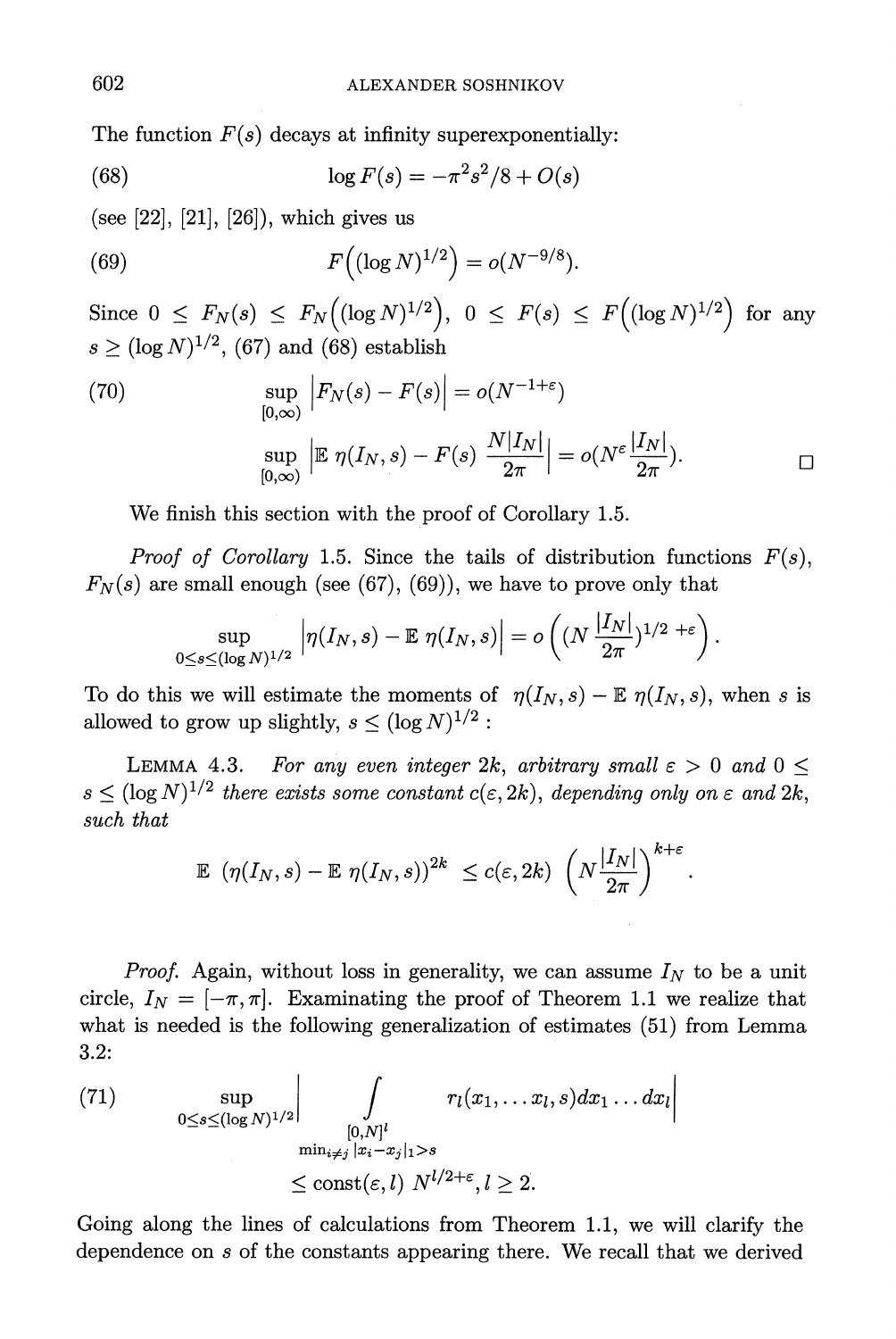the formula for the Ursell functions  $r_l$  of the s-modified random field in (50) **as** 

(72) 
$$
r_l(x_1,...x_l,s) = \sum_{m=0}^{N-l} \frac{(-1)^m}{m!} \int \tilde{\rho}_{l+m,l}^{(N)}(x_1,...x_l;...x_{l+m}) dx_{l+1}...dx_{l+m}
$$

where the integration is over  $\left(\bigcup_{i=1}^{l} [x_i, x_i + s]\right)^m$ . For simplicity we will consider the cases  $l = 2$  and  $l > 2$  separately. Let us first take  $l = 2$ . Rewrite (72):

$$
r_l(x_1,x_2,s)=\sum_{m=0}^{N-2}\frac{(-1)^m}{m!}\int\limits_{(\sqcup_1^2[x_i,x_i+s])^m}\rho_{2+m,2}^{(N)}(x_1,x_2,\ldots x_{2+m})dx_3\ldots dx_{2+m}.
$$

**Estimates (30), (31) give us** 

$$
|\rho_{2+m,2}(\bar{x})| \le \min\left(2, \ (m+2)! \frac{2}{1+\max\left(|x_1-x_2|_1-s,0\right)^2}\right)
$$

**Using the inequality** 

(73) 
$$
1/\left(1+\max(x-s,0)^2\right) \leq (2+s^2)/(1+x^2)
$$

**we obtain** 

$$
|\rho_{2+m,2}(\bar{x})| \leq \min\left(2; (m+2)! \frac{2(2+s^2)}{1+|x_1-x_2|_1^2}\right)
$$
  
\n
$$
\leq 2(2+\log N) \min\left(1; \frac{(m+2)!}{1+|x_1-x_2|_1^2}\right),
$$
  
\n
$$
|r_2(x_1,x_2)| \leq \sum_{m=0}^{N-2} \frac{1}{m!} (2s)^m 2(2+\log N) \min\left(1; \frac{(m+2)!}{1+|x_1-x_2|_1^2}\right).
$$

Fix some  $\varepsilon > 0$ . If  $|x_1 - x_2|_1 < N^{\varepsilon/2}$ , we arrive at

(74) 
$$
\left| r_2(x_1,x_2) \right| \leq 2(2+\log N) \exp(2s) = 2(2+\log N) \exp\Big(2(\log N)^{1/2}\Big).
$$

**If**  $|x_1-x_2|_1 \geq N^{\epsilon/2}$ , then for any  $\epsilon_1 > 0$ 

$$
(2s)^m = o\Big(|x_1 - x_2|_1^{1+\epsilon_1}\Big) \text{ if } (m+2)! = O(1+|x_1 - x_2|_1^2)
$$

**and** 

(75) 
$$
\left| r_2(x_1, x_2) \right| \le 2 (2 + \log N) \text{const}(\varepsilon) \left( \frac{1}{1 + |x_1 - x_2|_1^2} \right)^{1/2 - \varepsilon/4}
$$

**Integrating the right-hand side of (74), (75) over** 

$$
\{x_1,x_2\in [0,N], |x_1-x_2|<(\ge)N^{\varepsilon/2}\}
$$

we obtain the desired result. The case  $l \geq 2$  will be treated in a similar fashion. **Again the inequalities (52), (54) are crucial in our calculations. We keep the**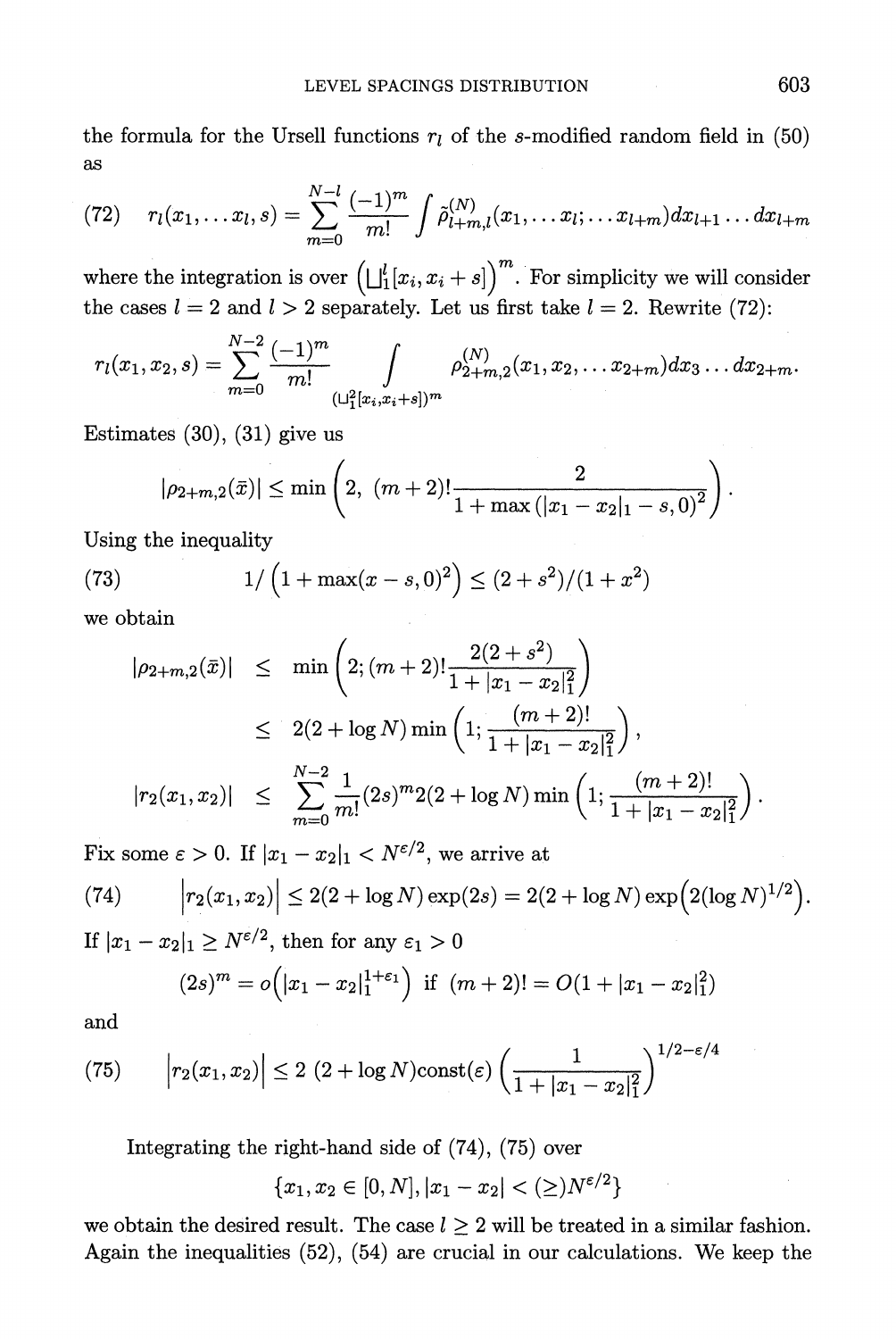**former and slightly refine the latter. Namely, using the procedure described on pages 21-22, Section 3 and the remark on page 23, we can estimate each**   $\text{term in } \tilde{\rho}_{l+m,l}$  as

$$
\left| \prod_{1}^{l+m} \frac{\sin \pi (x_i - x_{\sigma(i)})}{N \sin(\pi (x_i - x_{\sigma(i)})/N)} \right| \leq \prod_{k=1}^{K} \frac{2}{1 + \max (|x_{j_{k+1}} - x_{j_k}|_1 - s, 0)}
$$

where  $\sigma \in S_{l+m}$  is such, that  $\mathcal{J}(\sigma)$  is connected, and

 $j_1 \rightarrow j_2 \ldots \rightarrow j_K \rightarrow j_1$ 

is some closed path on  $\mathcal{J}(\sigma)$  with possible intersections, visiting all vertices  $\{1,\ldots l\}$ , with the number of steps K not greater than  $l(l+1)/2-1$ . Using **the inequality (73) and eliminating possible self-intersections as explained in Section 3, we arrive at** 

$$
(76)\quad \left|\prod_{i=1}^{l+m} \frac{\sin \pi (x_i - x_{\sigma(i)})}{N \sin(\pi (x_i - x_{\sigma(i)})/N)}\right| \le \left(2(2+s^2)\right)^{(l+1)l/2-1} \prod_{j=1}^{l} \frac{2}{1+|x_j - x_{\tau(j)}|_1}
$$

where  $\tau$  is some cyclic permutation of integers  $1, \ldots l$ . Estimates (52), (76) **imply** 

$$
|\tilde{\rho}_{l+m,l}| \leq \sum_{\tau \in S_l} \min \left( \text{const}(l), (m+l)! \Big( 2(2 + \log N) \Big)^{(l+1)l/2 - 1} \prod_{j=1}^l \frac{2}{1 + |x_j - x_{\tau(j)}|_1} \right)
$$

**and** 

(77)  
\n
$$
\left| r_l(x_1,...x_l,s) \right| \leq \text{const}(l) \left( 2 (2 + \log N) \right)^{(l+1)l/2-1} \cdot \sum_{\tau \in S_l} \sum_{m=0}^{\infty} \frac{1}{m!} (l \ s)^m \min \left( 1; (m+l)! \prod_{j=1}^l \frac{2}{1+|x_j - x_{\tau(j)}|_1} \right).
$$

Fix  $\tau \in S_l$ . If

(78) 
$$
\prod_{j=1}^{l} (1+|x_j - x_{\tau(j)}|_1) < N^{\varepsilon/(2l)},
$$

**the corresponding summand in (77) will be estimated from above by** 

(79) 
$$
\text{const}(l)(4+2\log N)^{(l+1)l/2-1}\exp\Big(l(\log N)^{1/2}\Big).
$$

**If** 

(80) 
$$
\prod_{j=1}^{l} (1+|x_j - x_{\tau(j)}|_1) \ge N^{\varepsilon/(2l)},
$$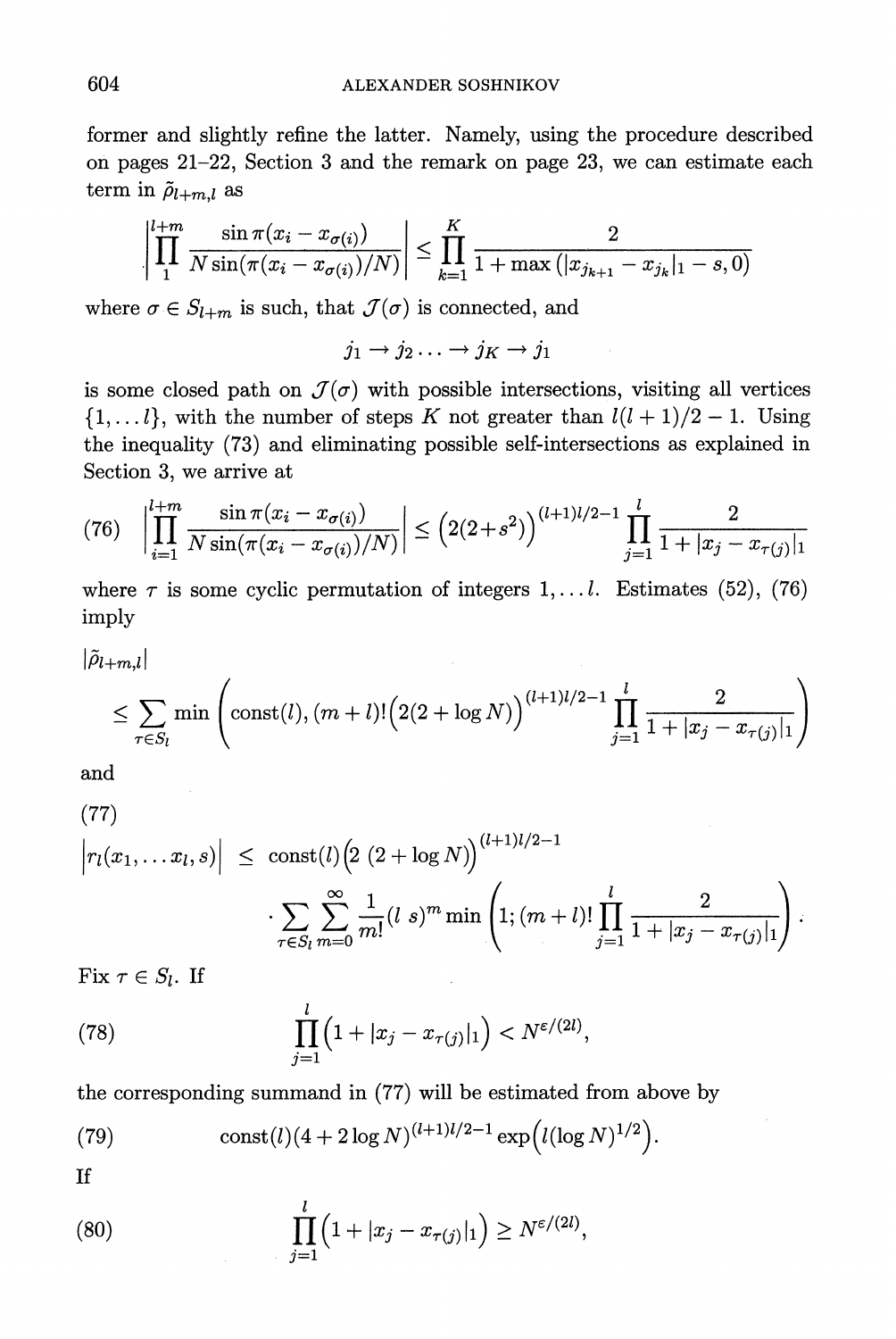then for any  $\varepsilon_1 > 0$ 

$$
(l,s)^m = o\Big(\prod_{j=1}^l \Big(1+|x_j-x_{\tau(j)}|_1\Big)^{1/2+\epsilon_1}\Big), \text{ if } (m+l)! = O\left(\prod_{j=1}^l \Big(\frac{2}{1+|x_j-x_{\tau(j)}|_1}\Big)\right)
$$

**and the corresponding summand is not greater than** 

(81) 
$$
\text{const}(l)(4+2\log N)^{(l+1)l/2-1}\text{const}(\varepsilon_1)\left(\prod_{j=1}^l\frac{1}{1+|x_j-x_{\tau(j)}|}\right)^{1/2-\varepsilon_1}
$$

for any  $\varepsilon_1 > 0$ . Integrating (79), (81) over the domains (78), (80) we obtain **the desired result. Lemma 4.3 is proved. O** 

**Using Lemma 4.3 and the Chebyshev inequality we conclude that for any**   $n > 0, \epsilon > 0$ , there exists some constant, depending only on  $\epsilon, n$  such that for any fixed  $s, 0 \leq s \leq (\log N)^{1/2}$ 

(82) 
$$
\mathcal{P}_N\Big\{|\eta_N(s)-\mathbb{E}\eta_N(s)|>1/3N^{1/2+\epsilon}\Big\}<\text{const}(\varepsilon,n)N^{-n}.
$$

Dividing the segment  $[0, (\log N)^{1/2}]$  into  $M = [(\log N)^{1/2}N^{3/4}]$  segments

$$
[s_i, s_{i+1}], s_i = (\log N)^{1/2} i/M; i = 0, \ldots M - 1,
$$

**we estimate the probability** 

$$
\mathcal{P}_N\Big\{\sup_{s_i}|\eta_N(s_i)-\mathbb{E}\eta_N(s_i)|>1/2N^{1/2+\varepsilon}\Big\}
$$

**from above by the sum of probabilities: (83)** 

$$
\mathcal{P}_N\Bigl\{\sup_{s_i}|\eta_N(s_i)-\mathbb{E}\eta_N(s_i)|>1/2N^{1/2+\varepsilon}\Bigr\}<\mathrm{const}(\varepsilon,n)(\log N)^{1/2}N^{-n+3/4}.
$$

To finish the proof we claim that variations of  $\eta_N(s)$  on the segments  $[s_i, s_{i+1}]$ are negligibly small, as well as the tails of  $\eta_N(s)$  and  $\mathbb{E}\eta_N(s)$  when  $s \geq$  $(\log N)^{1/2}$ . Namely,

(84) Variation<sub>[s<sub>i</sub>,s<sub>i+1</sub>]\n
$$
\begin{array}{rcl}\n\gamma_N(s) & = & \left| \eta_N(s_{i+1}) - \eta_N(s_i) \right| \\
& \leq & \left| \eta_N(s_{i+1}) - \mathbb{E} \eta_N(s_{i+1}) \right| + \left| \eta_N(s_i) - \mathbb{E} \eta_N(s_i) \right| \\
& & + \text{Variation}_{[s_i, s_{i+1}]} \mathbb{E} \eta_N(s)\n\end{array}
$$</sub>

and by the smoothness of  $F(s)$ ,

(85) Variation<sub>[s<sub>i</sub>,s<sub>i+1</sub>]</sub>
$$
\mathbb{E}\eta_N(s) \le \sup_{[0,(\log N)^{1/2}]} \left| \mathbb{E}\eta_N(s) - NF(s) \right|
$$
  
+*N*Variation<sub>[s<sub>i</sub>,s<sub>i+1</sub>]</sub> $F(s)$   
=  $o(N^{\varepsilon}) + O(N^{1/4}).$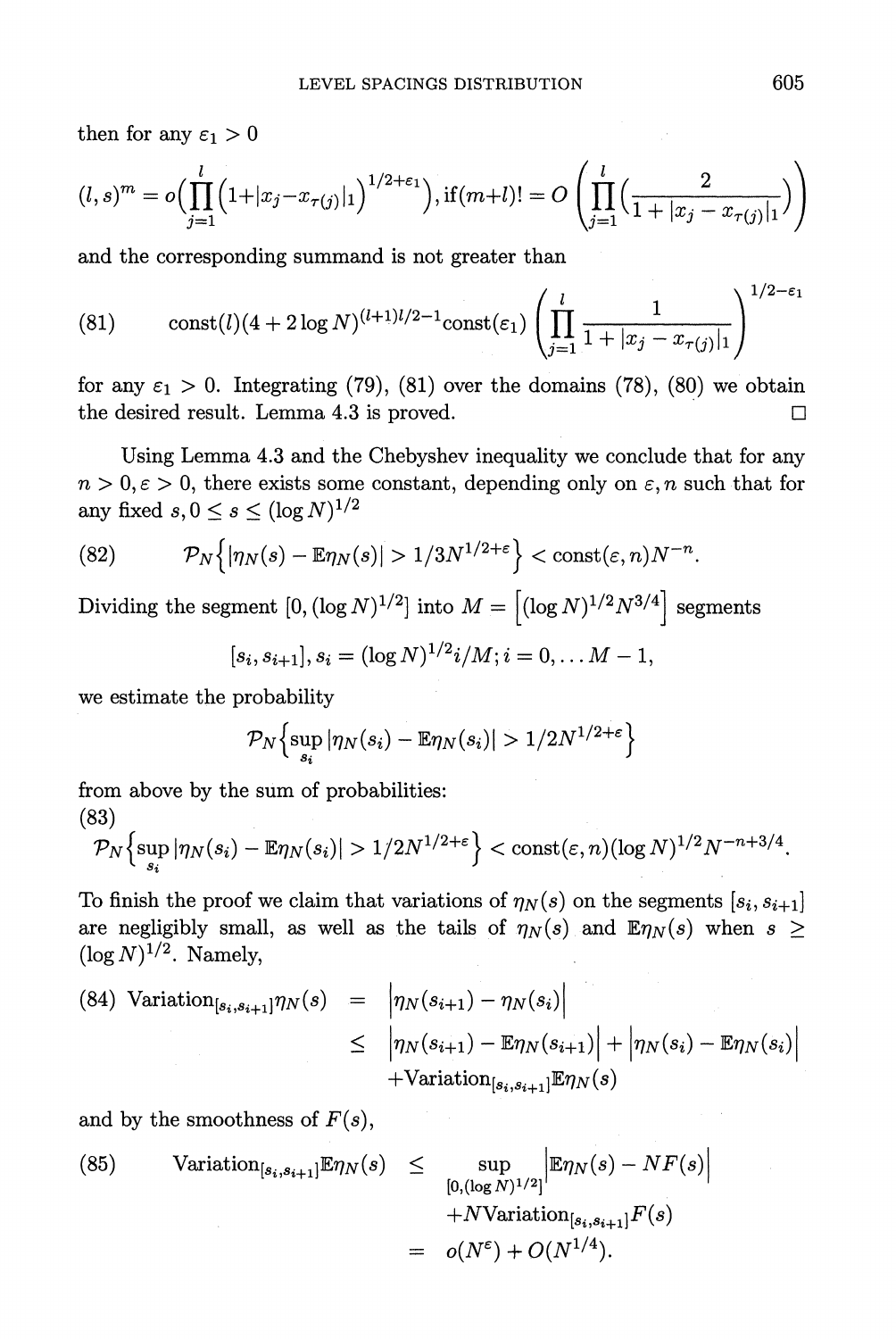**Estimates (83), (84), (85) imply** 

$$
\mathcal{P}_N\Big\{\sup_{0\leq s\leq (\log N)^{1/2}}\Big|\eta_N(s)-\mathbb{E}\eta_N(s)\Big|>N^{1/2+\varepsilon}\Big\}<\mathrm{const}(\varepsilon,n)N^{-n+3/4}(\log N)^{1/2}.
$$

Choosing  $n > 7/4$  we have

$$
\sum_{N=1}^{\infty} \mathcal{P}\Big\{\sup_{[0,(\log N)^{1/2}]} \Big| \eta_N(s) - \mathbb{E} \eta_N(s) \Big| > N^{1/2+\varepsilon} \Big\} < \infty
$$

**and applying the Borel-Cantelli lemma ([13]) we find that with probability 1**  there exists some integer  $N_0$ , such that for any  $N > N_0$ 

(86) 
$$
\sup_{[0,(\log N)^{1/2}]} \Big| \eta_N(s) - \mathbb{E} \eta_N(s) \Big| \leq N^{1/2 + \varepsilon}.
$$

Since for  $s > (\log N)^{1/2}$ 

$$
\eta_N(s) \leq \eta \Big( (\log N)^{1/2} \Big),
$$
  
\n
$$
\mathbb{E} \eta_N(s) = N F_N(s) \leq N F_N \Big( (\log N)^{1/2} \Big),
$$
  
\n
$$
N F(s) \leq N F \Big( (\log N)^{1/2} \Big)
$$

**and** 

$$
NF((\log N)^{1/2}) = o(N^{-1/8}),
$$
  

$$
N(F((\log N)^{1/2}) - F_N((\log N)^{1/2})) = o(N^{\varepsilon})
$$

**(see (69), (70)), we can extend the sup in (86) to the whole real axis:** 

$$
\sup_{[0,\infty)} \Big| \eta_N(s) - \mathbb{E} \eta_N(s) \Big| \leq \text{const}(\varepsilon) N^{1/2 + \varepsilon}
$$

Corollary 1.5 is proved.  $\square$ 

#### **5. Orthogonal and symplectic groups**

**The results formulated in Section 1 are valid for the other classical compact groups as well. The key factor here is the Vandermonde determinant nature of the density of the distribution function of eigenvalues. Formulas for the distribution of the eigenvalues with respect to the normalized Haar measure are classical (see ([35])). However it has been noted only recently by N. Katz and P. Sarnak ([19]) that the corresponding n-point correlation functions have the form of determinants, similar to (6). For the unitary group this fact was known for more than thirty years, back to pioneering papers by F. Dyson, M. Gaudin and M. L. Mehta ([30], [11]). Below we write the formulas for the**  distribution of the eigenvalues and *n*-point correlation functions for  $SO(2N)$ ,  $SO(2N + 1), USp(2N), O_{-}(2N + 2).$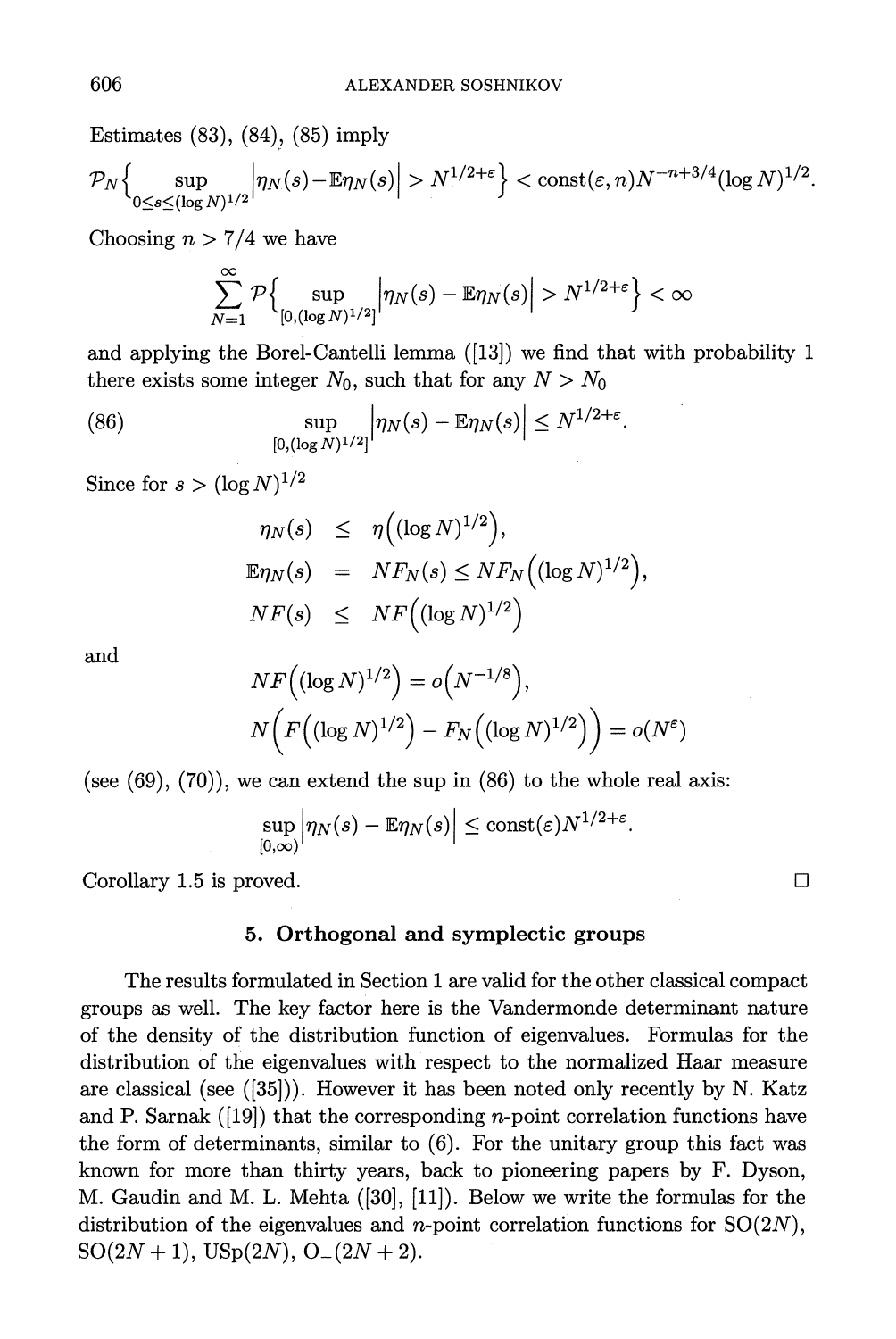The SO(2N) case. The eigenvalues of matrix M in SO(2N) can be arranged in pairs:

(87) 
$$
\exp(i\theta_1), \exp(-i\theta_1), \dots \exp(i\theta_N), \exp(-i\theta_N),
$$

$$
0 \le \theta_1 \le \theta_2 \le \dots \theta_N \le \pi.
$$

**The probability distribution of eigenvalues is defined by its density:** 

(88) 
$$
P_N(\theta_1,\ldots\theta_N)=2\left(\frac{1}{2\pi}\right)^N\prod_{1\leq i
$$

**In the rescaled coordinates** 

 $\sim$ 

$$
x_i = (2N-1)\frac{\theta_i}{2\pi}, \quad 0 \le x_1 \le \ldots x_N \le N-1/2,
$$

**n-point correlation functions are equal to** 

$$
(89) \ \mathcal{R}_n^{(N)}(x_1, \dots x_n) \ = \ \det \left( \frac{\sin \pi (x_i - x_j)}{(2N-1)\sin \left( \pi (x_i - x_j)/(2N-1) \right)} + \frac{\sin \pi (x_i + x_j)}{(2N-1)\sin \left( \pi (x_i + x_j)/(2N-1) \right)} \right)_{i,j=1,\dots n}
$$

**Note the similarity of (89) and (6). Since** 

$$
\frac{\sin\pi (x_i+x_j)}{(2N-1)\sin\Bigl(\pi (x_i+x_j)/(2N-1)\Bigr)}
$$

is small when  $x_i, x_j \gg 1$ , *n*-point correlation function (89) can be considered **as a small perturbation of** 

(90) 
$$
\det \left( \frac{\sin \pi (x_i - x_j)}{(2N-1)\sin(\pi (x_i - x_j)/(2N-1))} \right)_{i,j=1,...n}
$$

The SO(2N + 1) case. The first 2N eigenvalues of matrix M from SO(2N + 1) can be arranged in pairs as in (87). The  $2N + 1$ <sup>th</sup> eigenvalue equals 1. The probability distribution of eigenvalues is defined by its density:

(91) 
$$
P_N(\theta_1,\ldots\theta_N) = (2/\pi)^N \prod_{1 \leq i < j \leq N} (2\cos\theta_i - 2\cos\theta_j)^2 \prod_{i=1}^N \sin^2(\theta_i/2).
$$

**In the rescaled coordinates** 

$$
x_i = N\theta_i \pi, \quad 0 \le x_1 \le \ldots x_N \le N,
$$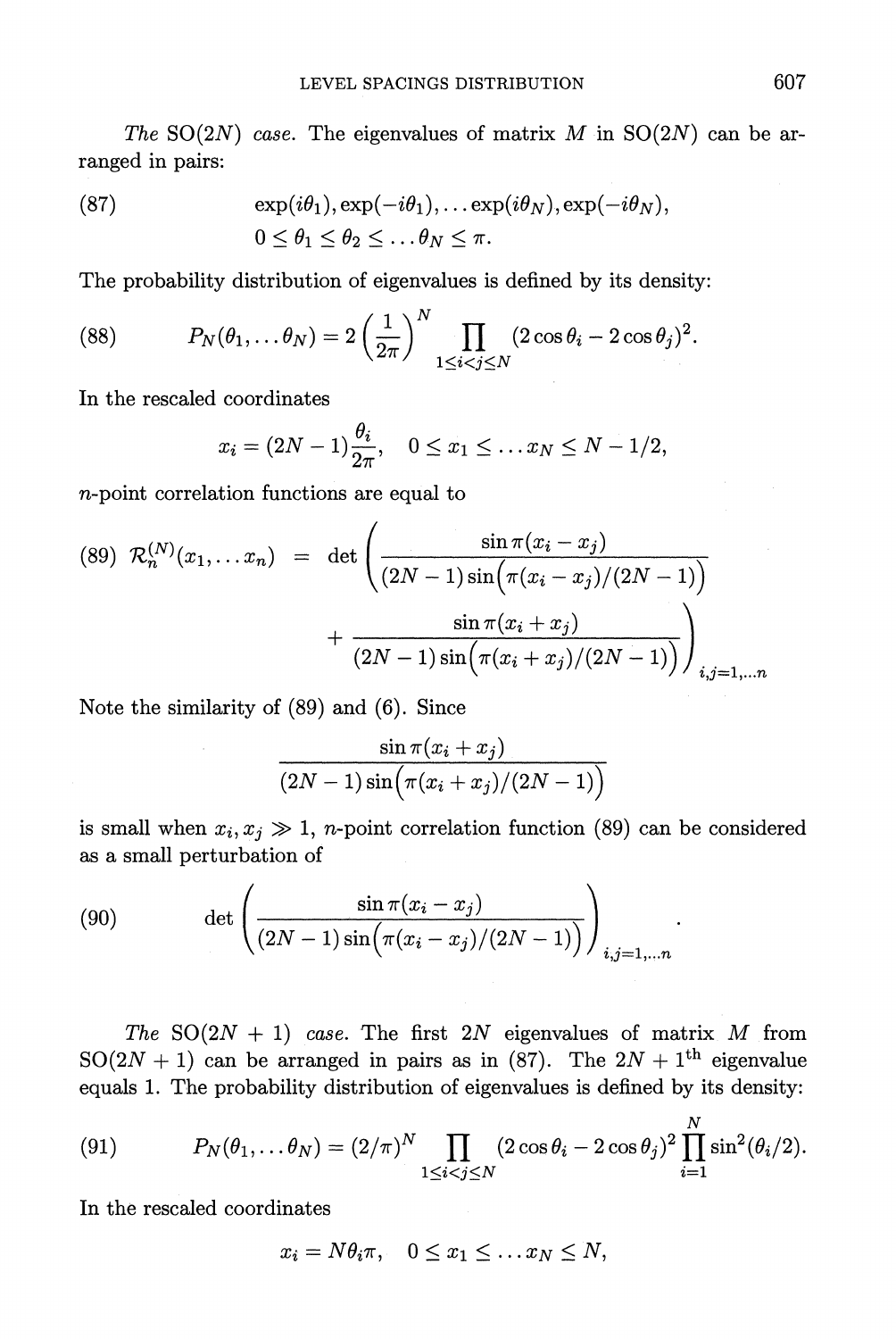**n-point correlation functions are given by the formula** 

(92) 
$$
\mathcal{R}_n^{(N)}(x_1, \dots, x_n) = \det \left( \frac{\sin \pi (x_i - x_j)}{2N \sin(\pi (x_i - x_j)/2N)} - \frac{\sin \pi (x_i + x_j)}{2N \sin(\pi (x_i + x_j)/2N)} \right)_{i,j=1,\dots n}
$$

The USp( $2N$ ) case. The eigenvalues of matrix M in  $\text{USp}(2N)$  can be arranged in pairs:

(93) 
$$
\exp(i\theta_1), \exp(-i\theta_1), \dots \exp(i\theta_N), \exp(-i\theta_N),
$$

$$
0 \le \theta_1 \le \theta_2 \le \dots \theta_N \le \pi.
$$

**The probability distribution of eigenvalues is defined by its density:** 

(94) 
$$
P_N(\theta_1, \ldots \theta_N) = (2/\pi)^N \prod_{1 \leq i < j \leq N} (2 \cos \theta_i - 2 \cos \theta_j)^2 \prod_{i=1}^N \sin^2(\theta_i).
$$

**In the rescaled coordinates** 

$$
x_i = (2N+1)\theta_i/(2\pi), \quad 0 \le x_1 \le \ldots x_N \le (2N+1)/2,
$$

**n-point correlation functions are equal to** 

$$
(95) \ \mathcal{R}_n^{(N)}(x_1, \dots x_n) \quad = \quad \det \left( \frac{\sin \pi (x_i - x_j)}{(2N+1)\sin \left( \pi (x_i - x_j)/(2N+1) \right)} - \frac{\sin \pi (x_i + x_j)}{(2N+1)\sin \left( \pi (x_i + x_j)/(2N+1) \right)} \right)_{i,j=1,\dots n}
$$

The  $O_-(2N+2)$  case. The first 2N eigenvalues can be arranged in pairs, similar to (87); the  $(2N + 1)$ <sup>th</sup> and  $(2N + 2)$ <sup>th</sup> eigenvalues are +1 and -1. The formulas for  $P_N(\theta_1, \ldots, \theta_N), \mathcal{R}_n^{(N)}(x_1, \ldots, x_n)$  coincide with those from the  $USp(2N)$  case. The following universal result is valid for all cases, considered **above.** 

**PROPOSITION** 5.1. Let  $I_N$  be an arbitrary subinterval of  $[0, \pi]$  $\left([- \pi, 0] \right)$ , such that the average number of eigenvalues hitting  $I_N$  tends to infinity (i.e.  $N|I_N|/\pi \to \infty$ ). Then  $(\eta(I_N, s) - \mathbb{E}\eta(I_N, s)) / (N||I_N|/\pi)^{1/2}$  converges in finite-dimensional distributions to the Gaussian random process of Theorem **1.1. Theorem 1.2 and Corollaries 1.3, 1.4, 1.5 also hold.**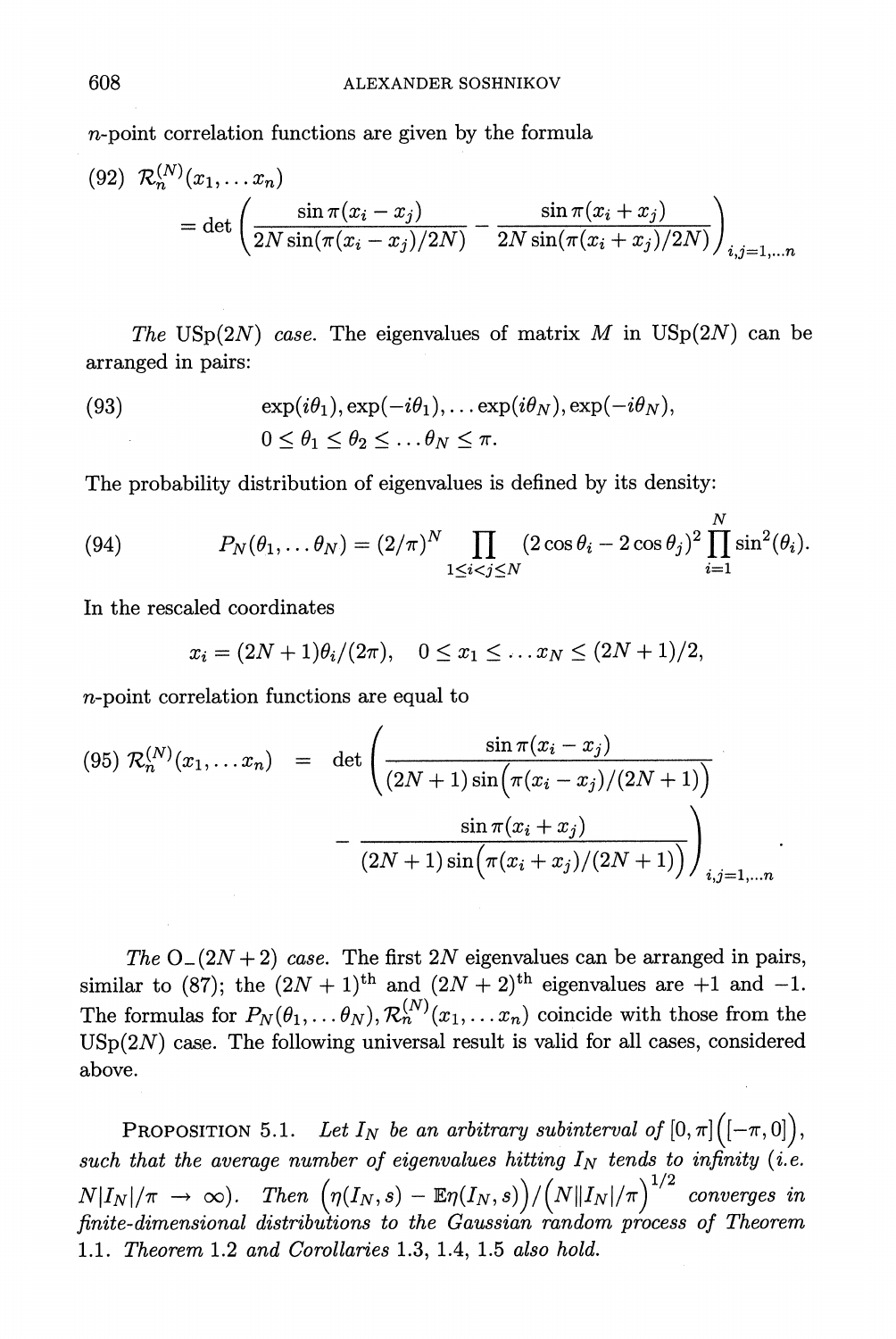**We have to examine two aspects of the proof of Theorem 1.1: combinatorial and analytical. Since n-point correlation functions (89), (92), (95) still have the form** 

$$
\det\Bigl(K_N(x_i,x_j)\Bigr)_{i,j=1,\ldots n},
$$

**all combinatorial considerations (for example formula (50), expressing Ursell functions of the s-modified random field through the n-point correlation functions of the original random-point field) remain the same. From the analytical point of view, we must treat** 

$$
\mathcal{R}_n^{(N)}(x_1,... x_n) = \det \left( \frac{\sin \pi (x_i - x_j)}{(2N+p)\sin(\pi (x_i - x_j)/(2N+p))} + \frac{\sin \pi (x_i + x_j)}{(2N+p)\sin(\pi (x_i + x_j)/(2N+p))} \right),
$$

 $p = -1, 0, 1$ , as a small perturbation of

$$
\rho_n^{(2N+p)}(x_1,...x_n) = \det\left(\frac{\sin \pi (x_i - x_j)}{(2N+p)\sin(\pi (x_i - x_j)/(2N+p))}\right)_{i,j=1,...n}
$$

That is, if  $x_2, \ldots x_{1+m} \in [x_1, x_1 + s]$ , then

$$
\left| \mathcal{R}^{(N)}_{1+m} - \rho^{(2N+p)}_{1+m} \right| \leq \min \Big( 2; (m+1)! (m+1) 2 / (1+ |x_1|_1) \Big)
$$

**and** 

$$
\mathbb{E}\eta_N([0,\pi],s)
$$
\n
$$
= \int_{0}^{\frac{2N+p}{2}-s} dx_1 \sum_{m=0}^{N-1} \frac{(-1)^m}{m!}
$$
\n
$$
\cdot \int_{[x_1,x_1+s]^m} \mathcal{R}^{(N)}_{1+m}(x_1,x_2,\ldots x_{1+m}) dx_2 \ldots dx_{1+m}
$$
\n
$$
+ \int_{\frac{2N+p}{2}-s}^{2N+p} dx_1 \sum_{m=0}^{N-1} \frac{(-1)^m}{m!}
$$
\n
$$
\cdot \int_{[x_1,(2N+p)/2]^m} \mathcal{R}^{(N)}_{1+m}(x_1,x_2,\ldots x_{1+m}) dx_2 \ldots dx_{1+m}
$$
\n
$$
= \int_{0}^{\frac{2N+p}{2}} dx_1 \sum_{m=0}^{N-1} \frac{(-1)^m}{m!} \int_{[x_1,x_1+s]^m} \rho_{1+m}^{(2N+p)}(x_1,x_2,\ldots x_{1+m}) dx_2 \ldots dx_{1+m}
$$
\n+ Remainder term.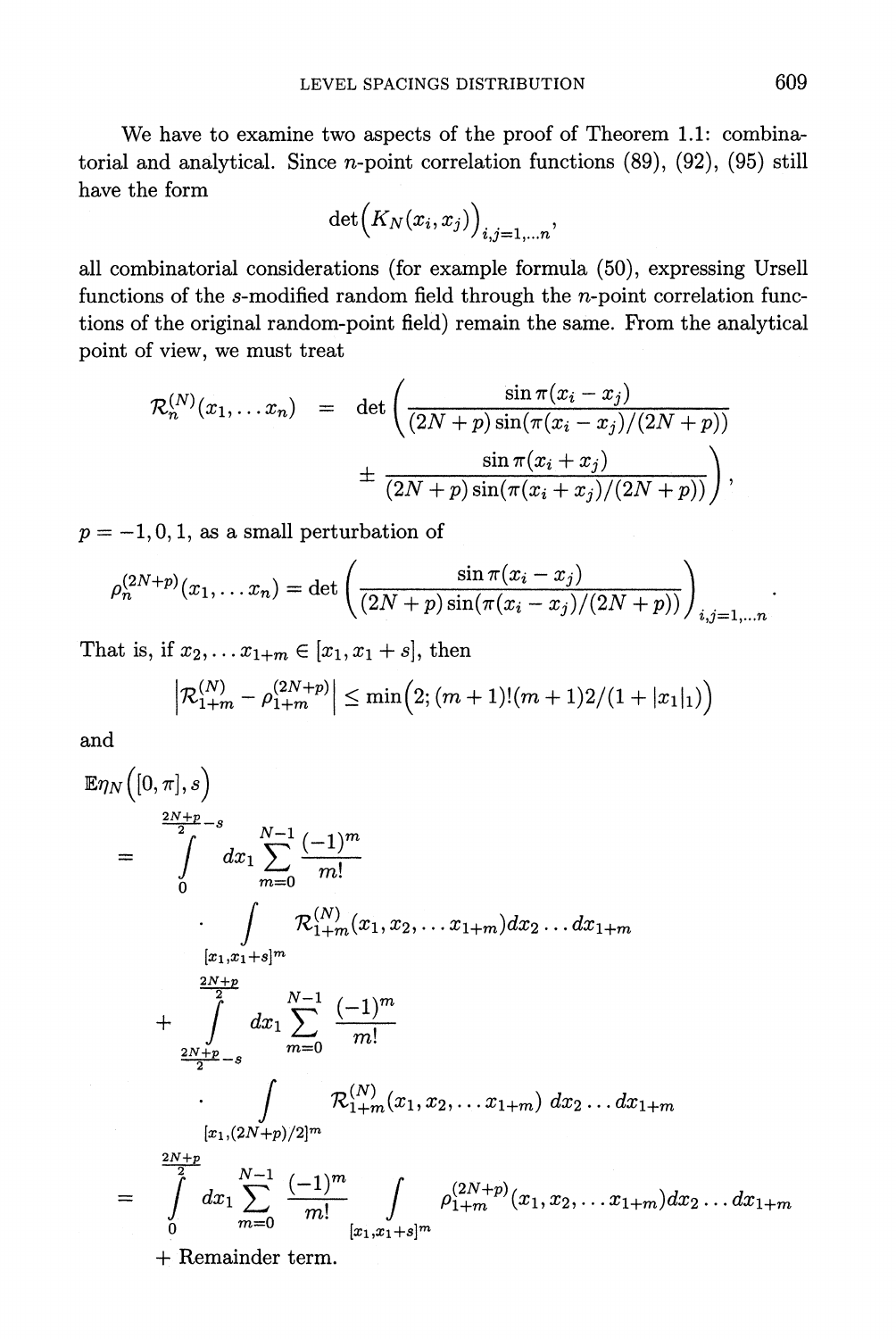**The remainder term can be estimated as** 

$$
\begin{array}{l}\n\text{Remainder term} \\
\leq \int\limits_{0}^{\frac{2N+p}{2}} dx_1 \sum\limits_{m=0}^{N-1} \frac{1}{m!} s^m \min \Bigl( 2; (m+1)! (m+1) 2/(1+|x_1|_1) \Bigr) + \ s \exp(s)\n\end{array}
$$

where  $|x|_1 = \min(x, N + p/2 - x)$ , which implies

$$
\left|\mathbb{E}\eta_N\big([o,\pi],s\big)-NF_{2N+p}(s)\right|\leq \mathrm{const}(s,\varepsilon)N^{\varepsilon}
$$

for any  $\epsilon > 0$ . Similarly to calculations in Section 4 one can show that

$$
\sup_{[0,\infty)} \Big| \mathbb{E} \eta_N \Big( [0,\pi],s \Big) - NF(s) \Big| = o(N^{1/2\varepsilon})
$$

Calculating the variance of  $\eta_N([0, \pi], s)$  we note that if

$$
x_3,\ldots x_{2+m}\in [x_1,x_1+s]\sqcup [x_2,x_2+s]
$$

**then** 

$$
\begin{array}{rcl} \left| \mathcal{R}_{2+m,m}^{(N)} - \rho_{2+m,2}^{(2N+p)} \right| & \leq & \min \biggl( 4; (m+2)! 2^{m+2} \\ & \qquad \qquad \cdot \Bigl( 2 \Bigl( \frac{1}{1 + \max(|x_1 - x_2| - s; 0)} \Bigr) \Bigl( \frac{1}{1 + 2 |(x_1 + x_2)/2|_1} \Bigr) \\ & \qquad \qquad + \Bigl( \frac{1}{1 + 2 |(x_1 + x_2)/2|_1} \Bigr)^2 \Bigr) \Bigl) \end{array}
$$

**and** 

$$
\begin{aligned}&\left|\sum_{m=0}^{N-2}\frac{(-1)^m}{m!}\int\limits_{([x_1,x_1+s]\sqcup [x_2,x_2+s])^m}\mathcal{R}^{(N)}_{2+m,2}(x_1,x_2,\dots x_{2+m})\right.\\&\left.-\left.\rho^{(2N+p)}_{2+m,2}(x_1,x_2,\dots x_{2+m})dx_3\dots x_{2+m}\right|\right.\\&\left.\leq\;\cosh(s,\varepsilon)\Big(1/(1+|x_1-x_2|)\Big)^{1-\varepsilon/2}\Big(1/(1+2|(x_1+x_2)/2|_1)\Big)^{1-\varepsilon/2}.\end{aligned}
$$

**The last inequality leads to the estimate** 

$$
\text{Var }\eta_N\Big([0,\pi],s\Big)=b_{2N+p}(s,s)N+o(N^{\varepsilon})
$$

valid for any  $\epsilon > 0$  and fixed s. The calculation of higher moments (i.e. the proof of Lemma 3.2 for  $l > 2$ ) does not require any alterations. Since the distribution of the eigenvalues on  $[-\pi, 0]$  is the mirror image of that on  $[0, \pi]$ ,

$$
\eta_N\Big([-\pi,\pi],s\Big)=2\eta_N\Big([0,\pi],s\Big)-(0,1\;\text{or}\;2)
$$

 $\mathbf{End}\left(\eta_N\big([-\pi,\pi],s\big)\!-\!\mathbb{E}\eta_N\big([-\pi,\pi],s\big)\big)/(2N)^{1/2} \text{ converges in finite-dimensional } \mathbb{E}\left(\eta_N\big([-\pi,\pi],s\big)\right)$  $\text{distributions to } 2^{1/2}\xi(s). \text{ As soon as we prove Theorems 1.1, 1.2 for SO(2N+p),\$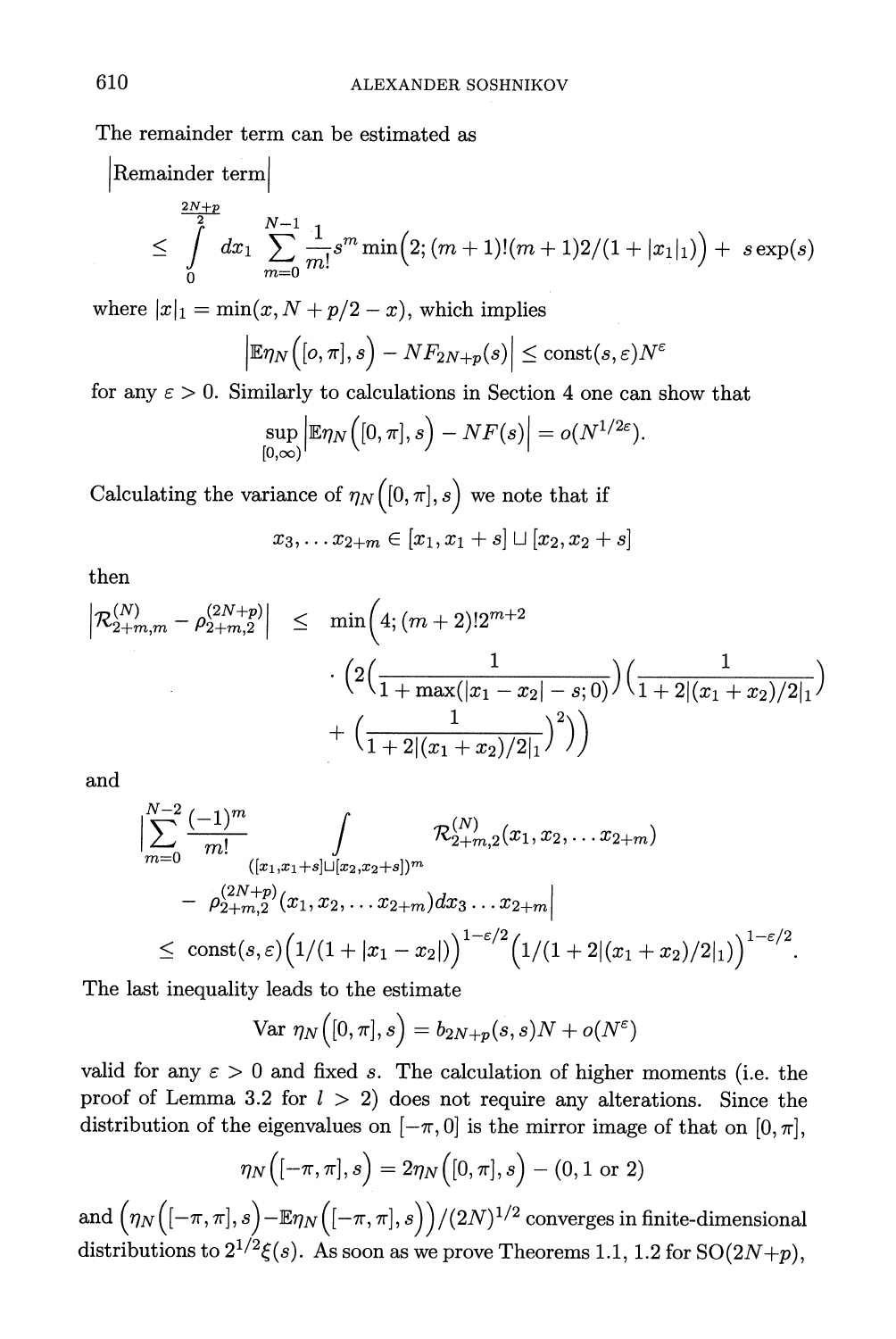$(U(N))$ , the same results will hold for  $O(2N+p)$ ,  $(SU(N))$ : Since  $\eta_N\bigl( [-\pi,\pi], s \bigr)$ is invariant under the matrix multiplication by  $-1$  (or by  $\exp(i\theta)$  in the unitary **case),** 

$$
\int_{SO(2N+p)} \eta_N^k \Big( [-\pi,\pi],s \Big) d\text{Haar}(SO(2N+p)) = \int_{O(2N+p)} \eta_N^k \Big( [-\pi,\pi],s \Big) d\text{Haar}(O(2N+p)),
$$
  

$$
\int_{SU(N)} \eta_N^k \Big( [-\pi,\pi],s \Big) d\text{Haar}(SU(N)) = \int_{U(N)} \eta_N^k \Big( [-\pi,\pi],s \Big) d\text{Haar}(U(N)).
$$

**Clearly, the analogues of Theorems 1.6, 1.7 are valid for the random-point**  field on the semi-axis  $[0, \infty)$  with *n*-point correlation functions given by the **formula** 

$$
\rho_n(x_1,... x_n) = \det \left( \frac{\sin \pi (x_i - x_j)}{\pi (x_i - x_j)} \pm \frac{\sin \pi (x_i + x_j)}{\pi (x_i + x_j)} \right)_{i,j=1,...n}
$$

#### **6. Ciroular orthogonal ensemble**

The C.O.E. (log-gas (1) with the inverse temperature  $\beta = 1$ ) corresponds not to a matrix group, but to the Symmetric Space  $U(N)/O(N)$  (see [24], [11]):

(96) 
$$
P_{N,1}(\theta_1,\ldots\theta_N)=\text{const}_{N,1}\prod_{1\leq k
$$

is the density of the eigenvalue distribution of  $MM<sup>t</sup>$ , where  $M \in U(N)/O(N)$ .

**It is generally assumed, although not proved rigorously, that the shortrange correlations between eigenvalues of quantum systems, whose classical analogues are strongly chaotic (geodesic flows on the surfaces with negative curvature, Sinai billiards, Bunimovich stadiums) exhibit C.O.E. statistics ([6], [5], [15]). The point-correlation functions for the C.O.E. are calculated in [11]. They are again of determinantal nature, and moreover they are now the**  determinants of some  $n \times n$  quaternion matrices. We will state these results in a more precise way. Consider quaternions as  $2 \times 2$  matrices with complex **coefficients** 

$$
q = \left(\begin{array}{cc} a & b \\ c & d \end{array}\right).
$$

**The quaternion units are** 

$$
X = \left(\begin{array}{cc} 0 & i \\ i & 0 \end{array}\right), \quad Y = \left(\begin{array}{cc} 0 & -1 \\ 1 & 0 \end{array}\right), \quad Z = \left(\begin{array}{cc} i & 0 \\ 0 & -i \end{array}\right)
$$

**and** 

$$
q = \frac{a+d}{2}\mathrm{Id} + i\left(\frac{d-a}{2}\right)Z - i\left(\frac{b+c}{2}\right)X + \frac{c-b}{2}Y.
$$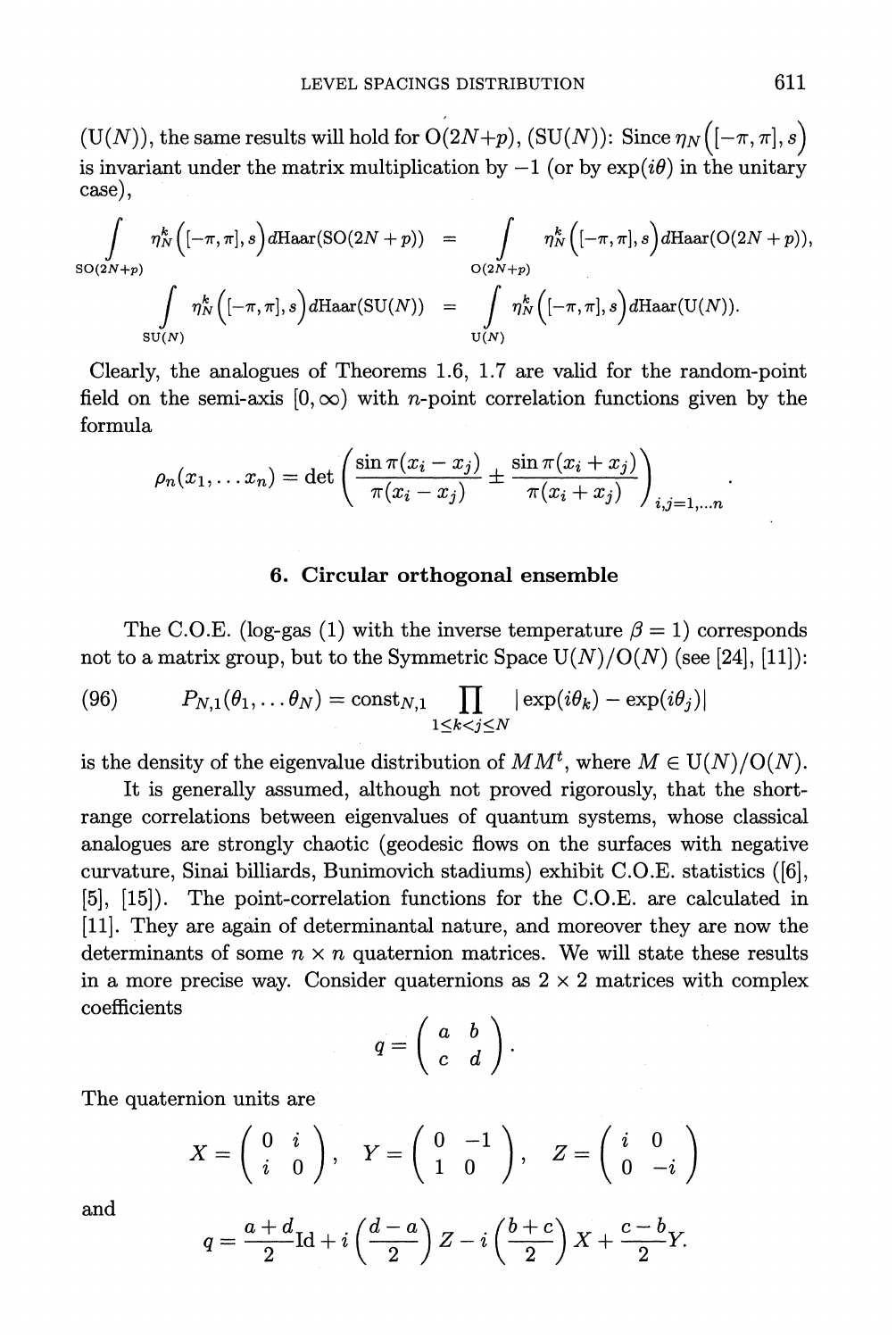Cutting a  $2N \times 2N$  matrix  $A(M)$  with real or complex coefficients into  $2 \times 2$ blocks, we can view it as a  $N \times N$  quaternion matrix M. The quaternion **determinant of M is defined as** 

(97) 
$$
Q\text{Det}M = \sum_{\sigma \in S_N} (-1)^{\sigma} \prod_{1}^{l} 1/2 \text{Tr} (M_{i_1 i_2} M_{i_2 i_3} \cdots M_{i_k i_1})
$$

**where the sum is over all permutations, and the factors in the product corre**spond to the decomposition of  $\sigma$  into cycles. If M is self-dual, i.e.,

$$
M_{ji} = (Tr M_{ij}) \mathrm{Id} - M_{ij}, \quad i, j = 1, \ldots N,
$$

then after the agreement on the order of factors in  $(97)$ , the summation over **all cyclic permutations will give a scalar matrix, and we can omit taking the**  trace in the formula. Moreover, in this case  $(Q$ Det  $M)^2 = det(A(M))$  (see [12], [23], [24]). Define the function  $\Upsilon_N(r)$  as a quaternion

$$
\Upsilon_N(r)=\left(\begin{array}{cc}S_N(r),&DS_N(r)\\JS_N(r),&S_N(r)\end{array}\right),
$$

**-1/2+N/2** 

**where** 

(98) 
$$
S_N(r) = \sum_{1/2-N/2}^{-1/2+N/2} \exp(ipr) = \frac{\sin(Nr/2)}{\sin(r/2)},
$$

(99) 
$$
D_N(r) = \frac{2\pi}{N} (d/dr) S_N(r) = \frac{2\pi}{N} \sum_{1/2 - N/2}^{-1/2 + N/2} i p \exp(i p r),
$$

(100) 
$$
JS_N(r) = -\frac{N}{\pi} \sum_{1/2+N/2}^{\infty} l^{-1} \sin(lr).
$$

**Then n-point correlation functions for the Circular Orthogonal Ensemble are** 

(101) 
$$
\rho_n^{(N)}(x_1,...x_n) = (2\pi)^{-n} Q \text{Det} (\sigma_N (x_i - x_j))_{i,j=1,...n}
$$

**We immediately see that in complete analogy with the C.U.E. case (formula (15))** 

(102) 
$$
r_n^{(N)}(x_1,...x_n) = (-1)^{n-1} (2\pi)^{-n} \sum_{\sigma} \Upsilon(x_2-x_1) \Upsilon(x_3-x_2) ... \Upsilon(x_1-x_n)
$$

**are the corresponding Ursell functions. Formulas (23), (24), (27), (42), (46) for the correlation functions and (50) for the Ursell functions are still valid, and so are all other combinatorial aspects of the proofs. The main analytical difficulty is that we are not able any longer to claim** 

$$
(2\pi/N)^n \rho_n^{(N)}(x_1,\ldots x_n) \leq 1
$$

**slnce** 

$$
A(M) = \left(\begin{array}{cc} S_N(x_i - x_j), & DS_N(x_i - x_j) \\ JS_N(x_i - x_j), & S_N(x_i - x_j) \end{array}\right)_{i,j=1,...n}
$$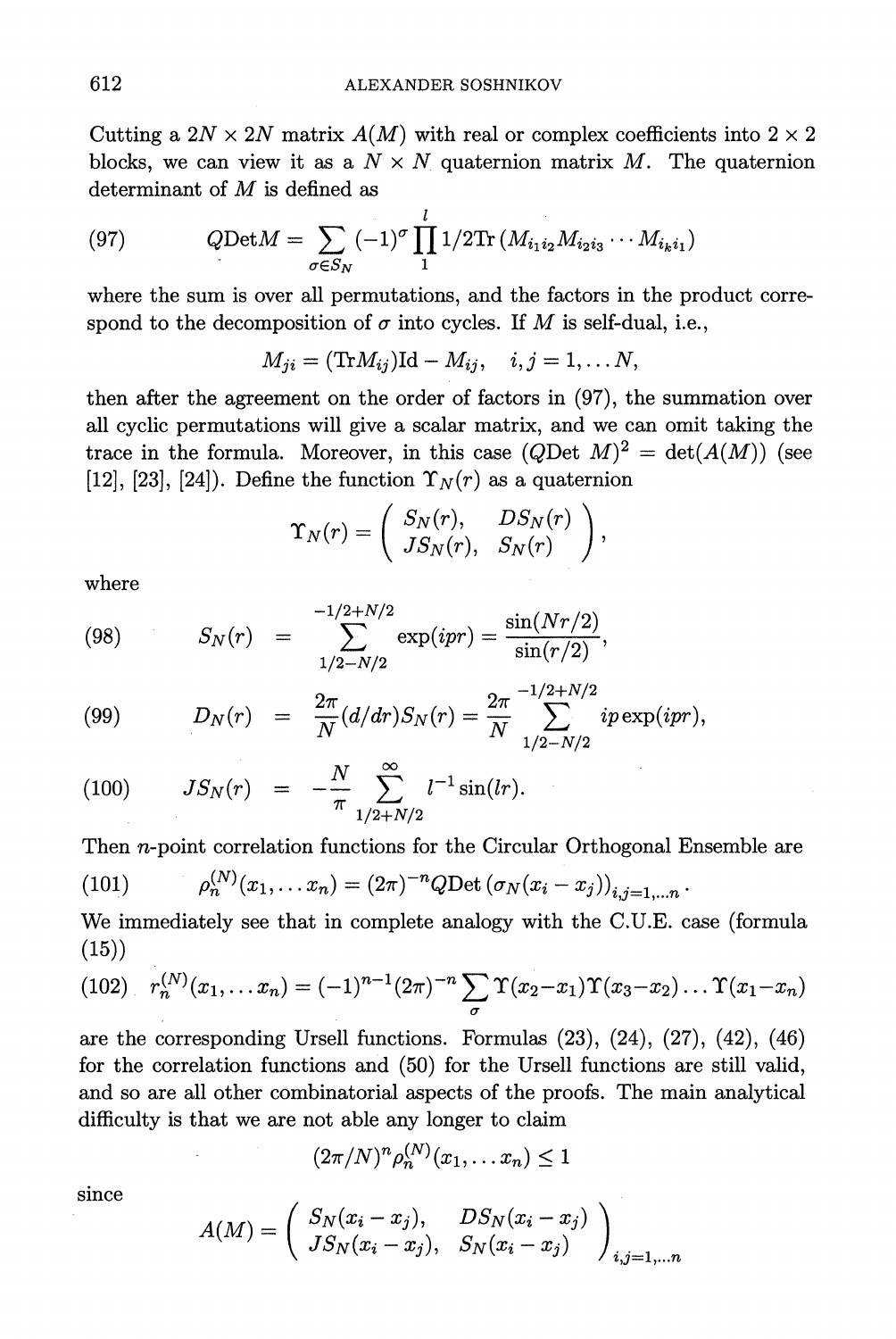**is not a positive-definite matrix. More than that, I do not know how to show that** 

(103) 
$$
(2\pi/N)^n \rho_n^{(N)}(x_1, \dots x_n) \le C^n
$$

where  $C > 1$  is arbitrary constant. However, for the purposes of proving **Theorems 1.1 and 1.2, the following simpler estimate is sufficient:** 

**LEMMA 6.1.** 

$$
0 \le (2\pi/N)^n \rho_n^{(N)}(x_1, \dots x_n) \le (Cn)^{n/2}
$$

where  $C = 200$ .

**Proof.** Since  $M = (\sigma_N(x_i - x_j))_{i,j=1,\dots,n}$  is a self-dual matrix,

$$
\left((2\pi/N)^n\rho_n^{(N)}(x_1,\ldots x_N)\right)^2 = (Q\mathrm{Det}\left(\frac{1}{N}M\right))^2 = \det\frac{1}{N}A(M).
$$

The elements of  $A(M)/N$  are uniformly bounded by some constant (10 is **enough),** 

$$
|S_N(r)/N| < 10, \quad |DS_N(r)/N| < 10, \quad |JS_N(r)/N| < 10
$$

**and** 

$$
\text{Tr}\left(\frac{1}{N}A(M)\cdot\frac{1}{N}A(M)^t\leq 10^2(2n)^2\right),\,
$$

**which implies** 

$$
\det \frac{1}{N} A(M) \cdot \frac{1}{N} A(M)^t \leq (10^2 2n)^{2n}
$$
  

$$
\det \frac{1}{N} A(M) \leq (200n)^n
$$
  

$$
(2\pi/N)^n \rho_n^{(N)}(x_1, \dots x_n) \leq (200n)^{n/2}.
$$

In the rescaled coordinates  $y_i = (N/2\pi)x_i, y_i \in [0, N], i = 1, \ldots N$ , the elements of the  $2 \times 2$  matrix  $\Upsilon_N(2\pi y/N)$  decay at infinity as  $1/y$ .

$$
\begin{array}{rcl}\n|\frac{1}{N}S_N(2\pi y/N)| < & \text{const}(|y|+1) \\
|\frac{1}{N}DS_N(2\pi y/N)| < & \text{const}(|y|+1) \\
|\frac{1}{N}JS_N(2\pi y/N)| < & \text{const}(|y|+1).\n\end{array}
$$

**Using these inequalities and the one from Lemma 6.1 we can repeat step by step all arguments in the proofs of Theorems 1.1 and 1.2. The correlation**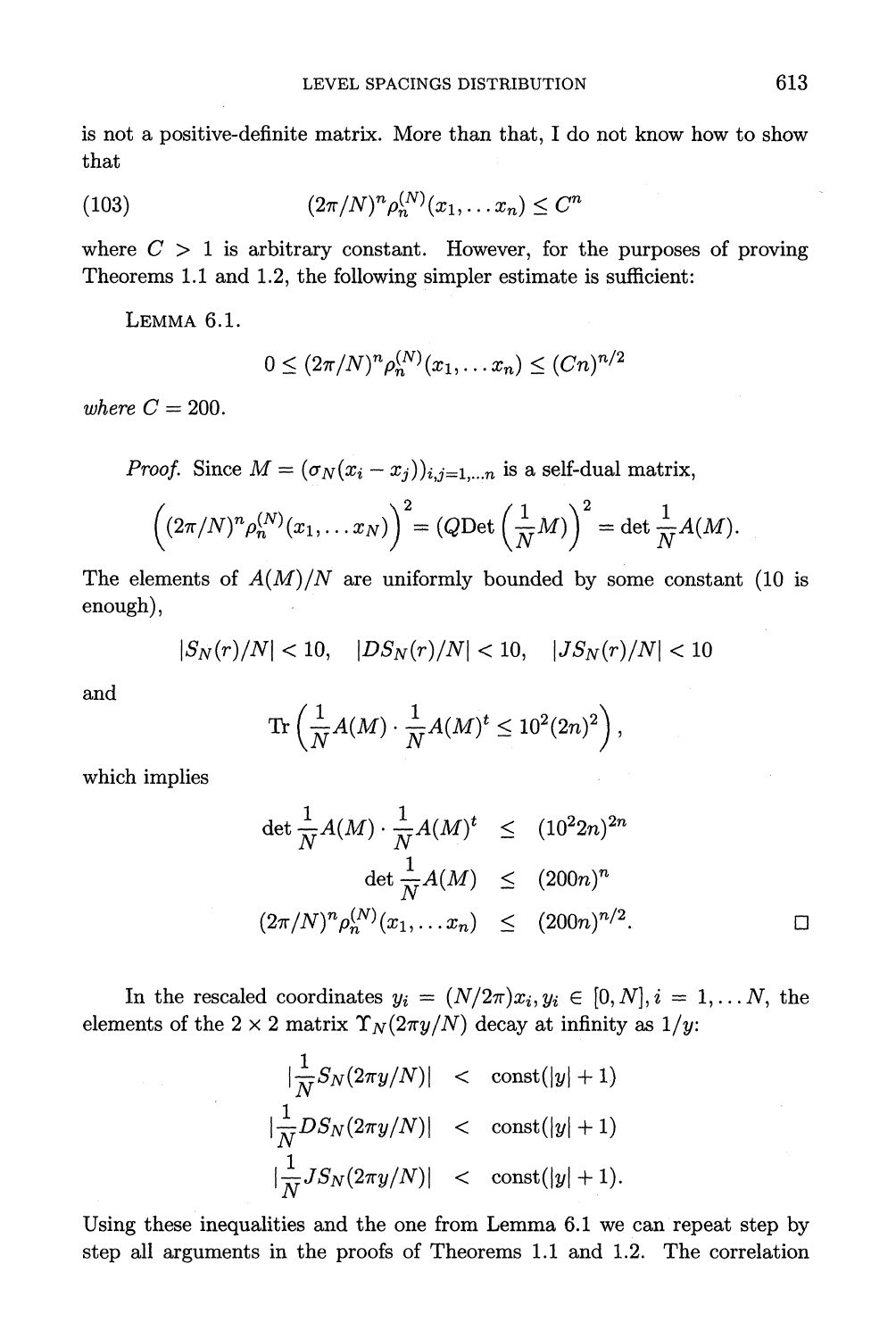function of the limiting Gaussian process  $\xi(s)$  in the case of C.O.E. is different **from the case of C.U.E. In particular** 

$$
\text{Var}\xi(s) = \lim_{N \to \infty} \text{Var}\eta_N(s)/N \text{ is } \frac{\pi^2}{12}s^2 + O(s^3) \text{ as } s \to 0.
$$

**However, it is reasonable to conjecture that after choice of the natural time parameter**  $t = F(s)$  the distribution of the limiting Gaussian processes in the **C.U.E. and C.O.E. cases should coincide.** 

**Remark. The proof of Corollary 1.5 requires an estimate of the type (103), which we are not ready to claim at this time.** 

#### **7. Generalizations and concluding remarks**

**A) Our methods allow direct generalization to the case of k-level spacings**  distribution. Namely, one can define a random variable  $\eta_N(l,s)$  as a number of eigenvalues that have exactly l neighbors within the distance  $2\pi s/N$  to the right. (The distribution of  $\eta_N(0,s)$  has been studied in our paper.) It is **straightforward to prove similar results for the k-dimensional random process** 

$$
\left(\Big(\eta_N(0,s)-\mathbb{E}\eta_N(0,s)\Big)/N^{1/2},\ldots\Big(\eta_N(k-1,s)-\mathbb{E}\eta_N(k-1,s)\Big)/N^{1/2}\right)
$$

which in particular would tell us about the global k-level spacings distribution, since the number of k-level spacings greater than  $2\pi s/N$  equals

$$
\sum_{l=0}^{k-1} \eta_N(l,s).
$$

One can also count spacings with the help of smooth functions  $G: R^k \to R$ with compact support. If  $\tau_i = (\theta_{i+1} - \theta_i)N/(2\pi)$  are normalized spacings, **then the central limit theorem holds for the statistics** 

$$
\mathcal{G} = \sum_{j=1}^N G(\tau_j, \tau_{j+1}, \dots \tau_{j+k-1})
$$
 as well.

**B) All our results are valid for the general random field defined by n-point correlation functions (11)** 

$$
\rho_n(x_1,\ldots x_n)=\det\left(\hat{v}(x_i-x_j)\right)_{i,j=1,\ldots,n},
$$

provided  $\hat{v}(x)$  decays at infinity as  $O(1/x)$ . In particular, similar results should **hold for the Gaussian Orthogonal and Unitary Ensembles (see [24] for the definition of the ensembles) in the bulk of the spectrum.**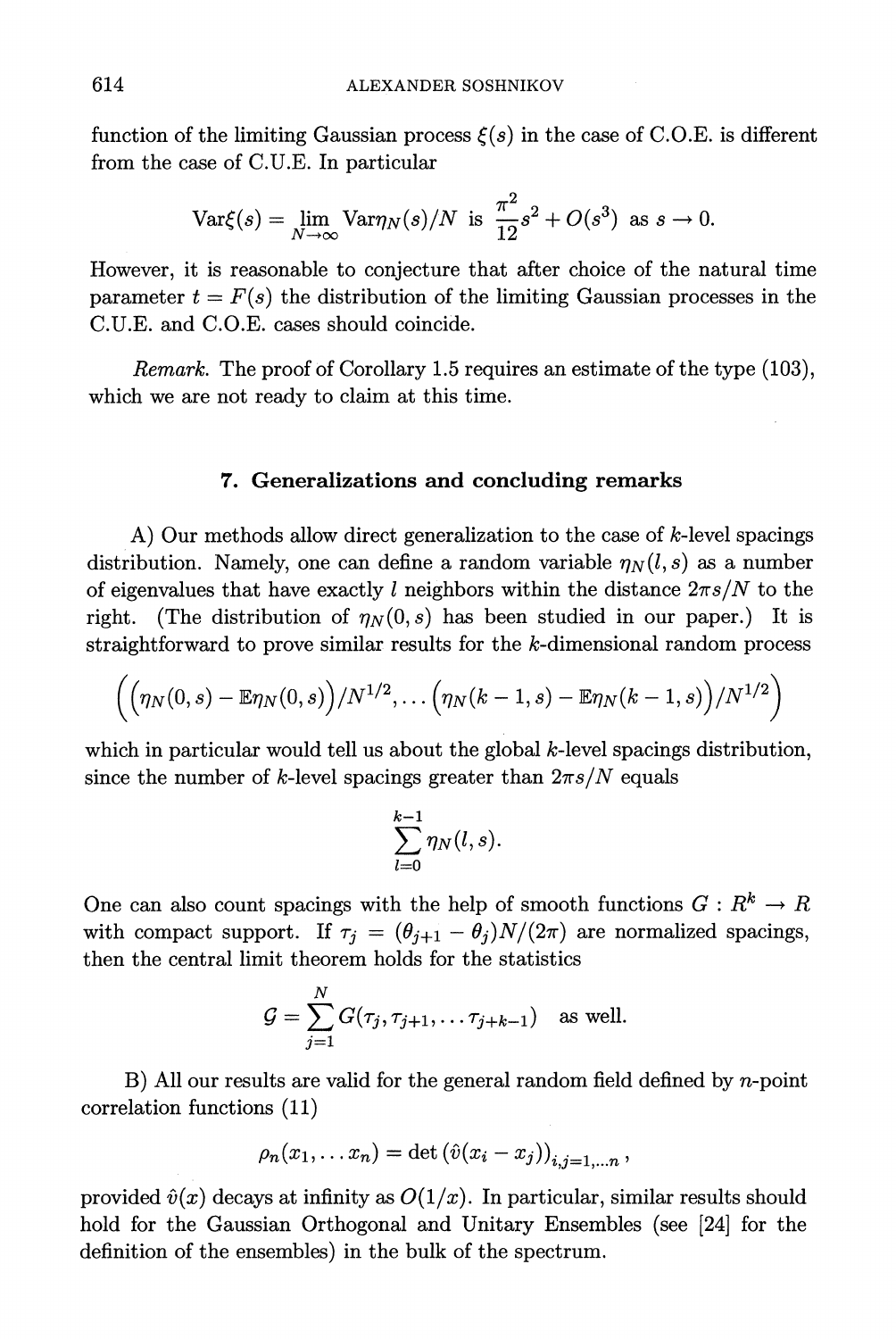C) In the case of the Circular Symplectic Ensemble  $(\beta = 4)$ , *n*-point **correlation functions are again given by the quaternion-determinants (101) with** 

$$
\Upsilon_N(r) = \frac{1}{2} \left( \begin{array}{cc} S_{2N}(r), & DS_{2N}(r) \\ IS_{2N}(r), & S_{2N}(r) \end{array} \right),
$$

where  $S_{2N}$ ,  $DS_{2N}$  are defined as in Section 6 and

$$
IS_{2N}(r)=(N/\pi)\sum_{1/2-N}^{-1/2+N}p^{-1}\sin(pr)=JS_{2N}(r)+\varepsilon_{2N}(r),
$$

**where** 

where  
\n
$$
\varepsilon_{2N}(r) = \begin{cases}\n(-1)^m N, & 2\pi m < r < 2\pi (m+1), m = 0, \pm 1, \pm 2, \dots \\
0, & r = 2\pi m\n\end{cases}
$$

([11], [24]). One can see that in the rescaled coordinates  $y_i = (N/2\pi)x_i, i =$  $1, \ldots, N$ , the quaternion component

$$
IS(y)=\lim_{N\to\infty}\frac{1}{2N}IS_{2N}(2\pi y/N)=\operatorname{sgn}(y)\cdot\int\limits_{0}^{2|y|}\frac{\sin(\pi t)}{\pi t}dt
$$

has nonzero limits at  $\pm \infty$ , which in particular implies that the limiting two**point Ursell function** 

$$
r_2(0,x) = -\left(\frac{\sin(2\pi x)}{2\pi x}\right)^2 + \frac{1}{2}\int\limits_0^{2x} \frac{\sin(\pi t)}{\pi t} dt \cdot (d/dx) \left(\frac{\sin(2\pi x)}{2\pi x}\right)
$$

decays at infinity as  $1/x$ , not  $1/x^2$  (which is the case for C.U.E. and C.O.E.). decays at infinity as  $1/x$ , not  $1/x^2$  (which is the case for C.U.E. and C.O.E. In general, more subtle arguments are required to prove that *k*-point Urse In general, more subtle arguments are required to prove that *k*-point Urse functions decay fast enough off the diagonals  $x_i = x_j, i, j = 1, ... N$ , to satisfy In general, more shorte arguments are required to prove that  $\kappa$ -point orse<br>functions decay fast enough off the diagonals  $x_i = x_j, i, j = 1, \dots N$ , to satisf<br>the conditions of Theorem 2.1. We will return to this problem somew

**PRINCETON UNIVERSITY, PRINCETON, NJ Current address: CALIFORNIA INSTITUTE OF TECHNOLOGY, PASADENA, CA E-mail address: sashas(Bcco.caltech.edu** 

- **[1] T. H. BAKER and P. J. FORRESTER, Finite N fluctuation formulas for random matrices, J. Stat. Phys. 88 (1997), 1371-1385.**
- **[2] E. BASOR, Distribution functions for random variables for ensembles of positive Hermitian matrices, preprint.**
- [3] P. BILLINGSLEY, *Convergence of Probability Measures*, John Wiley & Sons, New York, **1968.**  [3] P. BILLINGSLEY, *Convergence of Probability Measures*, John Wiley & Sons, New York,<br>1968.<br>[4] P. BLEHER and A. Its, Semiclassical asymptotics of orthogonal polynomials, Riemann-
- госо.<br>Р. Вьенев and A. Iтs, Semiclassical asymptotics of orthogonal p<br>Hilbert problem, and universality in the matrix model, preprint.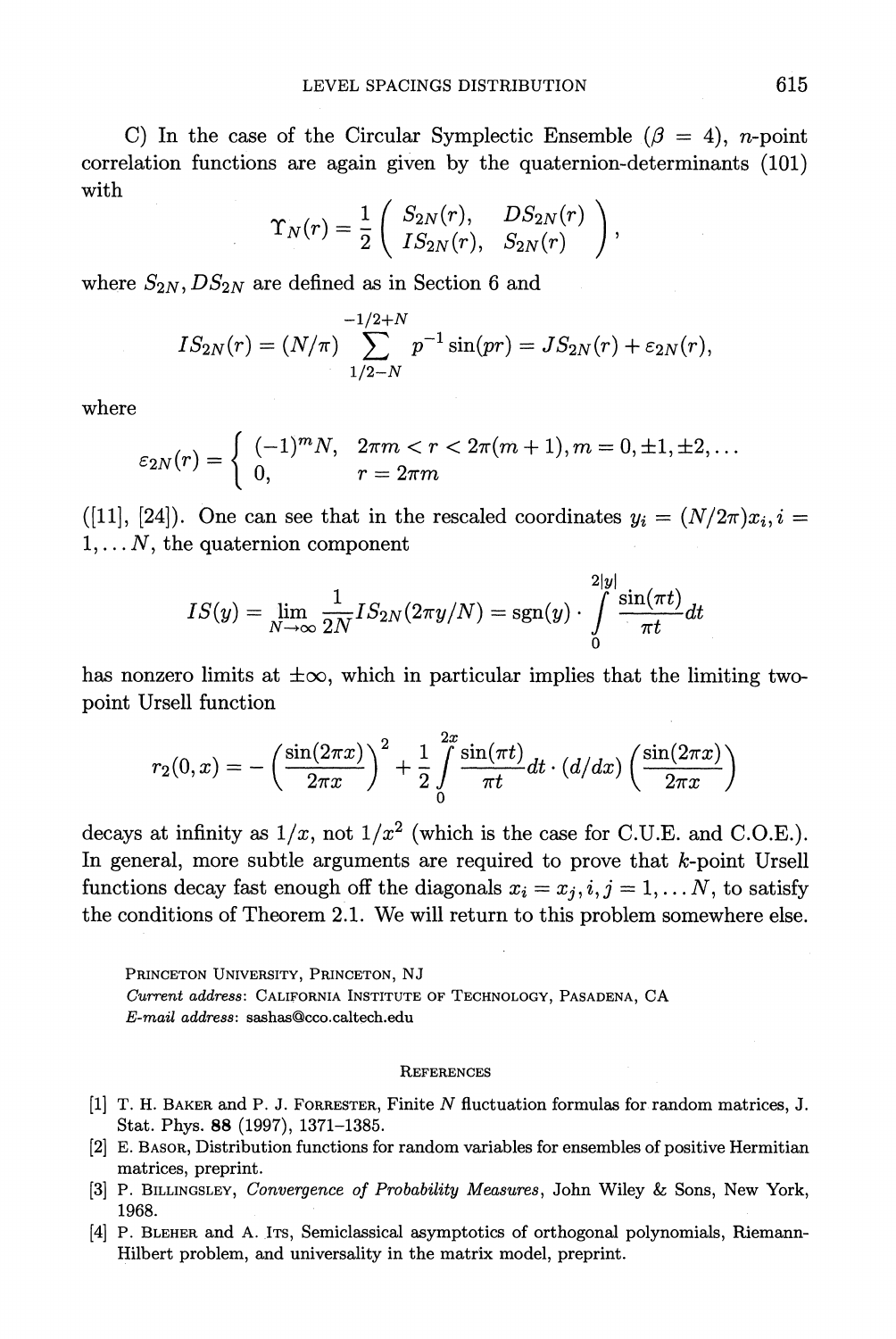- **[5] 0. BOHIGAS, Random matrix theories and chaotic dynamics, in: Chaos and Quantum Physics, eds. M. J. Giannoni, A. Voros, and J. Zinn-Justin, North Holland, Amsterdam, 1991.**
- **[6] 0. BOHIGAS, M.J. GIANNONI, and C. SCHMIDT, Characterization of chaotic quantum spectra and universality of level fluctuation laws, Phys. Rev. Lett. 52 (1984), 1-4.**
- **[7] E. BREIZIN and A. ZEE, Universality of the correlations between eigenvalues of large random matrices, Nuclear Phys. B 402 (1993), 613-627.**
- **[8] 0. COSTIN and J. LEBOWITZ, Gaussian fluctuations in random matrices, Phys. Rev. Lett. 75 (1995), 69-72.**
- **[9] P. DIACONIs and M. SHAHSHAHANI, On the eigenvalues of random matrices, Studies in Appl. Probab., Essays in honour of Lajos Takacs, J. Appl. Probab., Special Vol. 31A (1994), 49-62.**
- **[10] F. J. DYSON, Statistical theory of the energy levels of complex systems. I,II,III, J. Mathematical Phys. 3 (1962), 140-175.**
- **[11] X Correlations between eigenvalues of a random matrix, Comm. Math. Phys. 19 (1970), 235-250.**
- **[12] F. J. DYSON, The Coulomb fluid and the fifth Painleve transcendent, in: Chen Ning Yang. A Great Physicist of the Twentieth Century. eds. C.-S. Liu and S.- T. Yau, International Press, Cambridge, MA, 1995.**
- **[13] W. FELLER, An Introduction to Probability Theory and its Applications, Vol. II, John Wiley & Sons, New York, 1966.**
- **[14] M. M. FOGLER and B. I. SHKLOVSKII, Probability of an eigenvalue number of fluctuation in an interval of a random matrix spectrum, Phys. Rev. Lett. 74 (1995), 3312-3315.**
- **[15] M. C. GUTZWILLER, Chaos in Classical and Quantum Mechanics, Springer-Verlag, New York, 1990.**
- **[16] K. JOHANSSON, On Szeg6's asymptotic formula for Toeplitz determinants and generalizations, Bull. Sci. Math. 112 (1988), 257-304.**
- **[17] , On random matrices from the compact classical groups, Ann. of Math. 145 (1997), 519-545.**
- **[18] , On fluctuations of eigenvalues of random Hermitian matrices, Duke Math. J. 91 (1998), 151-204.**
- **[19] N. KATZ and P. SARNAK, Random Matrices, Frobenius Eigenvalues and Monodromy, AMS Colloq. Series, to appear, 1998.**
- **[20] J. L. LEBOWITZ and J. K. PERCUS, Long-range correlations in a closed system with applications to nonuniform fluids, Phys. Rev.. 122 (1961), 1675-1691.**
- **[21] A. LENARD, Correlation functions and the uniqueness of the state in classical statistical mechanics, Comm. Math. Phys. 30 (1973), 35-44.**
- **[22] , States of classical statistical mechanical system of infinitely many particles. I, II, Arch. Rational Mech. Anal. 59 (1975), 219-256.**
- **[23] M. L. MEHTA, Matrix Theory, Editions de Physique, Orsay, France, 1989.**
- **[24] , Random Matrices, 2nd edition, Academic Press, Boston, 1991.**
- $[25]$  S. MILLER, Cusp forms in  $SL(3, Z)\SL(3, R)/SO(3, R)$ , Ph.D. Thesis, Princeton Univer**sity, 1997.**
- **[26] H. L. MONTGOMERY, The pair correlation of zeros of the zeta function, Proc. Sympos. Pure Math. XXIV, A. M. S., Providence (1973), 181-193.**
- **[27] A. M. ODLYZKO, On the distribution of spacings between zeros of the zeta function, Math. Comp. 48 (1987), 273-308.**
- **[28] , The 1020 zero of the Riemann zeta function and 70 million of its neighbors, preprint.**
- **[29] L. PASTUR and M. SHCHERBINA, Universality of the local eigenvalue statistics for a class of unitary invariant random matrix ensembles, J. Statist. Phys. 86 (1997), 109-147.**
- **[30] C. E. PORTER, Statistical Theories of Spectra: Fluctuations, Academic Press, New York, 1965.**